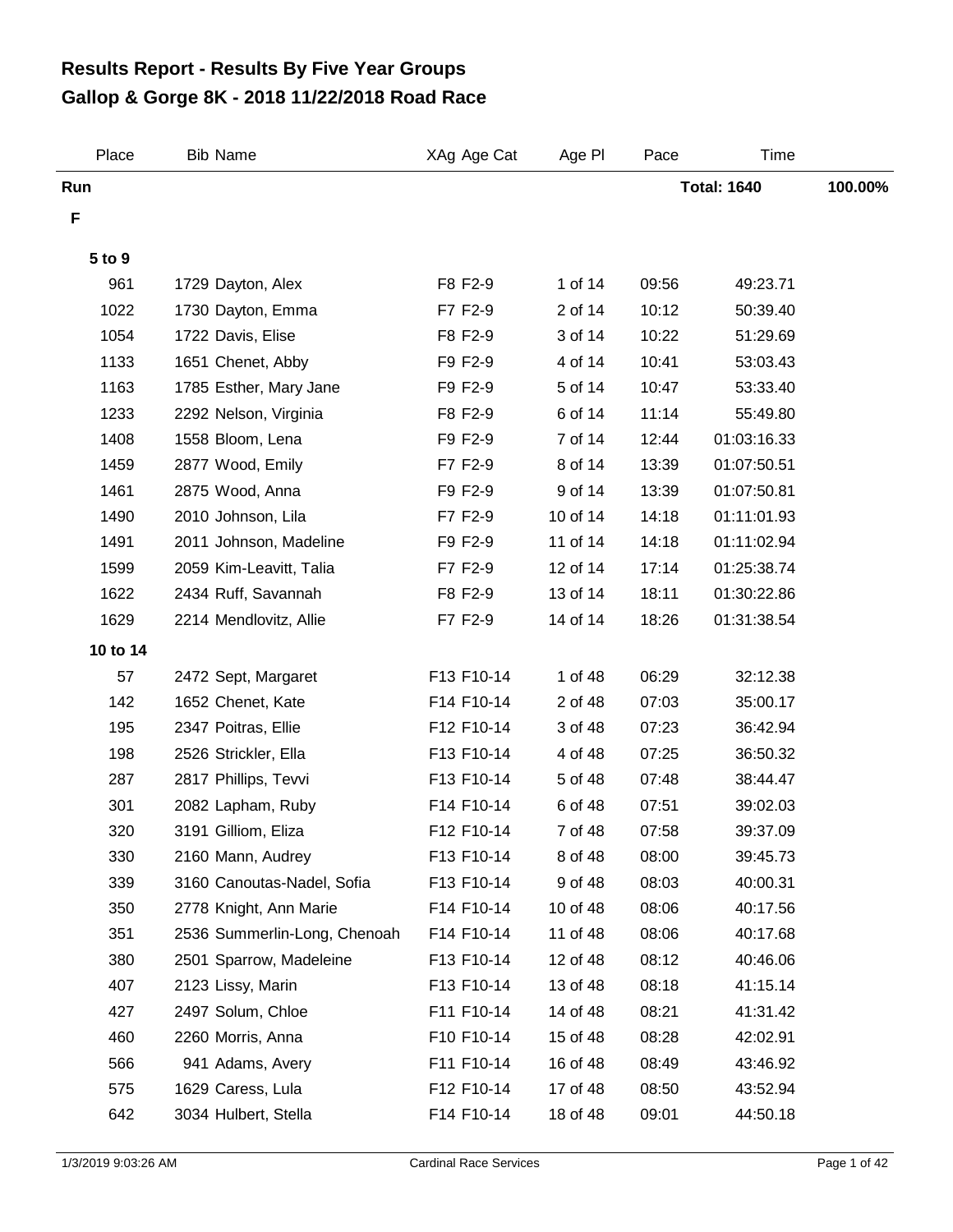| Place    | <b>Bib Name</b>          | XAg Age Cat | Age PI   | Pace  | Time        |  |
|----------|--------------------------|-------------|----------|-------|-------------|--|
| 839      | 2997 Halloway, Mayfie    | F10 F10-14  | 19 of 48 | 09:34 | 47:33.52    |  |
| 846      | 1929 Hawley, Charlotte   | F10 F10-14  | 20 of 48 | 09:35 | 47:39.29    |  |
| 850      | 2589 Vandegrift, Camilla | F11 F10-14  | 21 of 48 | 09:36 | 47:43.24    |  |
| 864      | 1665 Cleary, Nora        | F12 F10-14  | 22 of 48 | 09:39 | 47:58.64    |  |
| 887      | 2031 Kappelman, Sarah    | F11 F10-14  | 23 of 48 | 09:44 | 48:22.45    |  |
| 937      | 2528 Strickler, Kirsten  | F11 F10-14  | 24 of 48 | 09:52 | 49:04.22    |  |
| 986      | 3044 Schwartz, Ellie     | F11 F10-14  | 25 of 48 | 10:02 | 49:52.73    |  |
| 1074     | 3039 Pirone, Luca        | F11 F10-14  | 26 of 48 | 10:24 | 51:41.83    |  |
| 1151     | 2756 Hinson-Hume, Kate   | F11 F10-14  | 27 of 48 | 10:45 | 53:26.53    |  |
| 1155     | 2806 Nichols, Mary       | F13 F10-14  | 28 of 48 | 10:46 | 53:29.27    |  |
| 1180     | 2049 Kern, Morgan        | F13 F10-14  | 29 of 48 | 10:50 | 53:52.26    |  |
| 1189     | 2008 Johnson, Katie      | F11 F10-14  | 30 of 48 | 10:53 | 54:05.91    |  |
| 1234     | 3171 Gordon, Lucy        | F13 F10-14  | 31 of 48 | 11:14 | 55:49.85    |  |
| 1268     | 2323 Papazoglou, Leah    | F11 F10-14  | 32 of 48 | 11:25 | 56:43.19    |  |
| 1283     | 2215 Mendlovitz, Ella    | F10 F10-14  | 33 of 48 | 11:32 | 57:21.38    |  |
| 1285     | 2768 Judd, Clementine    | F12 F10-14  | 34 of 48 | 11:33 | 57:23.11    |  |
| 1294     | 2128 Lopez, Joana        | F11 F10-14  | 35 of 48 | 11:34 | 57:29.58    |  |
| 1305     | 2861 Thompson, Virginia  | F14 F10-14  | 36 of 48 | 11:39 | 57:53.41    |  |
| 1366     | 3065 Wiggins, Harper     | F11 F10-14  | 37 of 48 | 12:15 | 01:00:53.29 |  |
| 1382     | 2715 Cohen, Ella         | F10 F10-14  | 38 of 48 | 12:26 | 01:01:46.30 |  |
| 1425     | 2141 Luecking, Natasha   | F10 F10-14  | 39 of 48 | 13:08 | 01:05:16.79 |  |
| 1451     | 2377 Ramsden, Norah      | F13 F10-14  | 40 of 48 | 13:30 | 01:07:04.80 |  |
| 1453     | 3088 Salemy, Mira        | F11 F10-14  | 41 of 48 | 13:32 | 01:07:14.59 |  |
| 1478     | 3006 Hunter, Sloane      | F10 F10-14  | 42 of 48 | 14:02 | 01:09:47.11 |  |
| 1514     | 3142 Simon, Sydney       | F10 F10-14  | 43 of 48 | 14:48 | 01:13:32.08 |  |
| 1515     | 2662 Wong, Anna          | F12 F10-14  | 44 of 48 | 14:49 | 01:13:38.96 |  |
| 1566     | 2522 Stouder, Emerson    | F11 F10-14  | 45 of 48 | 16:29 | 01:21:56.91 |  |
| 1567     | 3154 Mouw, Lucy          | F12 F10-14  | 46 of 48 | 16:29 | 01:21:57.51 |  |
| 1575     | 3111 Glick, Isadora      | F13 F10-14  | 47 of 48 | 16:41 | 01:22:55.75 |  |
| 1588     | 2449 Sanoff, Louisa      | F10 F10-14  | 48 of 48 | 17:01 | 01:24:34.85 |  |
| 15 to 19 |                          |             |          |       |             |  |
| 81       | 2369 Ramsdell, Angela    | F18 F15-19  | 1 of 41  | 06:39 | 33:01.99    |  |
| 113      | 2101 Levin, Halden       | F16 F15-19  | 2 of 41  | 06:52 | 34:07.58    |  |
| 119      | 2436 Runkle, Sydney      | F15 F15-19  | 3 of 41  | 06:56 | 34:29.90    |  |
| 147      | 2602 Wade, Zoe           | F15 F15-19  | 4 of 41  | 07:05 | 35:11.40    |  |
| 208      | 2909 Glick, Viviana      | F15 F15-19  | 5 of 41  | 07:28 | 37:06.96    |  |
| 219      | 2729 Fiorito, Teresa     | F16 F15-19  | 6 of 41  | 07:30 | 37:18.78    |  |
| 220      | 2103 Levy, Beatrice      | F18 F15-19  | 7 of 41  | 07:31 | 37:23.02    |  |
| 309      | 2963 Strauss, Jade       | F17 F15-19  | 8 of 41  | 07:54 | 39:16.01    |  |
| 356      | 1571 Bradfield, Emily    | F18 F15-19  | 9 of 41  | 08:07 | 40:19.93    |  |
| 361      | 2145 mabe, lizzie        | F17 F15-19  | 10 of 41 | 08:09 | 40:29.85    |  |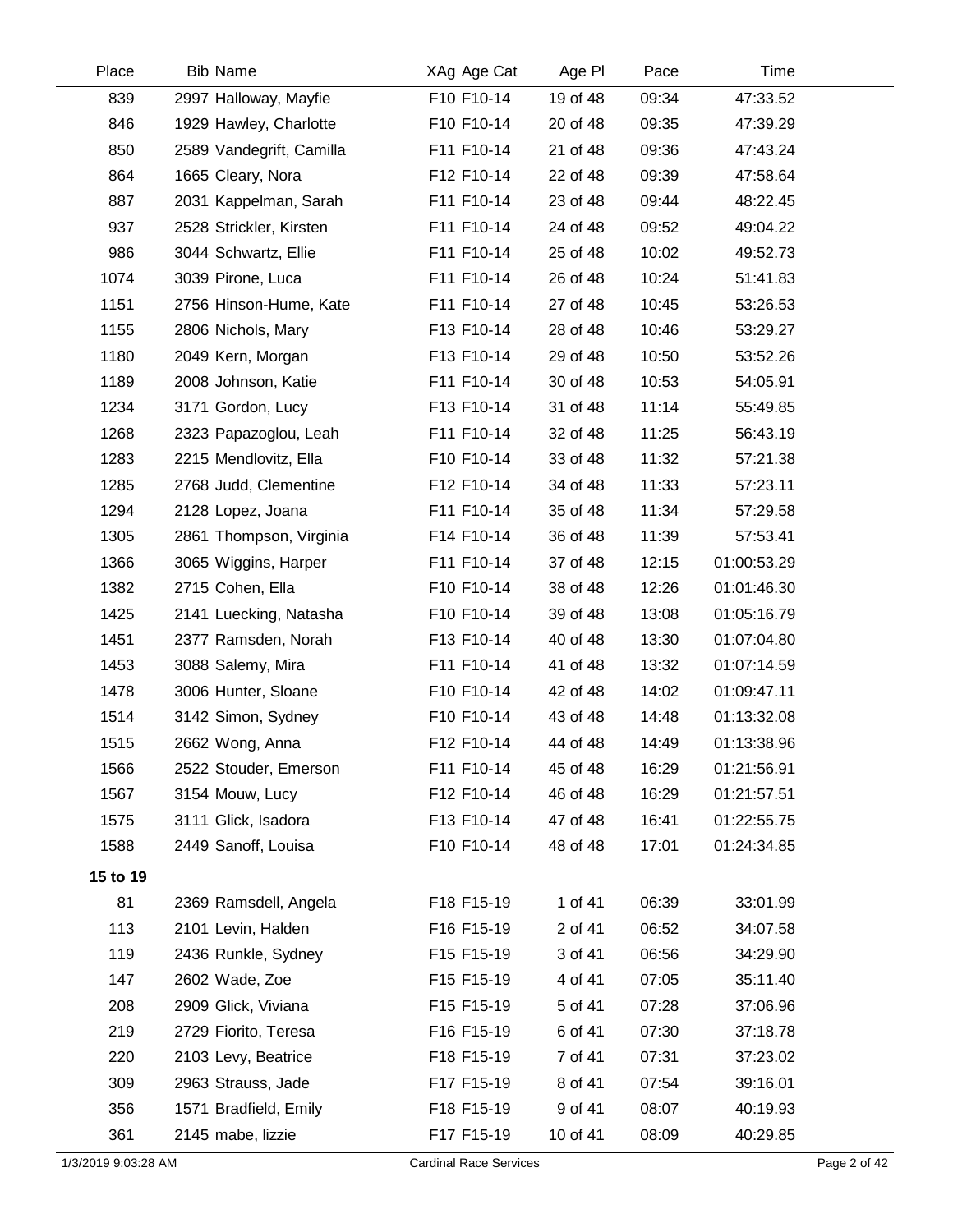| Place               | <b>Bib Name</b>                | XAg Age Cat                   | Age PI   | Pace  | Time        |              |
|---------------------|--------------------------------|-------------------------------|----------|-------|-------------|--------------|
| 406                 | 1883 Gualtieri-Reed, Maeve     | F19 F15-19                    | 11 of 41 | 08:18 | 41:13.43    |              |
| 554                 | 1663 Clark, Katie              | F16 F15-19                    | 12 of 41 | 08:46 | 43:35.21    |              |
| 568                 | 2901 deshusses, elise          | F18 F15-19                    | 13 of 41 | 08:49 | 43:47.48    |              |
| 653                 | 3170 Gordon, Maggie            | F17 F15-19                    | 14 of 41 | 09:03 | 45:00.10    |              |
| 657                 | 2150 MacKinnon, Katherine      | F17 F15-19                    | 15 of 41 | 09:04 | 45:02.08    |              |
| 660                 | 1675 Cohen, Lena               | F18 F15-19                    | 16 of 41 | 09:04 | 45:03.75    |              |
| 721                 | 3152 Bucy-Anderson, DeAnna     | F18 F15-19                    | 17 of 41 | 09:12 | 45:45.79    |              |
| 723                 | 1593 Clossick, Madigan         | F18 F15-19                    | 18 of 41 | 09:13 | 45:46.42    |              |
| 729                 | 3131 Lee, Sophia`              | F15 F15-19                    | 19 of 41 | 09:14 | 45:51.84    |              |
| 738                 | 2233 Millar, Ally              | F18 F15-19                    | 20 of 41 | 09:15 | 45:56.04    |              |
| 774                 | 1617 Butler, Anna              | F17 F15-19                    | 21 of 41 | 09:20 | 46:24.49    |              |
| 836                 | 3106 Pfeifer, Sierra           | F16 F15-19                    | 22 of 41 | 09:34 | 47:32.60    |              |
| 847                 | 1910 Hammond, Caroline         | F15 F15-19                    | 23 of 41 | 09:35 | 47:39.73    |              |
| 852                 | 1672 Cocowitch, Anya           | F19 F15-19                    | 24 of 41 | 09:36 | 47:43.80    |              |
| 853                 | 1879 Grill, Chloe              | F19 F15-19                    | 25 of 41 | 09:36 | 47:43.93    |              |
| 989                 | 2848 Simmons, Isabel           | F17 F15-19                    | 26 of 41 | 10:04 | 49:59.73    |              |
| 994                 | 2996 Lucas, Kiran              | F16 F15-19                    | 27 of 41 | 10:04 | 50:04.07    |              |
| 1018                | 2496 Solum, Amelia             | F15 F15-19                    | 28 of 41 | 10:10 | 50:33.76    |              |
| 1031                | 3021 Arnott, Hallie            | F17 F15-19                    | 29 of 41 | 10:16 | 51:03.11    |              |
| 1124                | 2686 Alexander, Ann McAllister | F15 F15-19                    | 30 of 41 | 10:36 | 52:39.74    |              |
| 1162                | 2562 Todd, Maddy               | F17 F15-19                    | 31 of 41 | 10:47 | 53:33.24    |              |
| 1173                | 2048 Kern, Kayla               | F19 F15-19                    | 32 of 41 | 10:49 | 53:45.06    |              |
| 1298                | 1537 Benjamin, Julia           | F16 F15-19                    | 33 of 41 | 11:36 | 57:40.78    |              |
| 1304                | 2149 MacKinnon, Anna           | F19 F15-19                    | 34 of 41 | 11:39 | 57:51.93    |              |
| 1313                | 2819 Pischak, Melissa          | F19 F15-19                    | 35 of 41 | 11:42 | 58:09.40    |              |
| 1360                | 2102 Levin, Karenna            | F18 F15-19                    | 36 of 41 | 12:09 | 01:00:21.27 |              |
| 1368                | 2639 White, Skyler             | F15 F15-19                    | 37 of 41 | 12:15 | 01:00:54.37 |              |
| 1616                | 3098 Barmore-Pooley, Gracelyn  | F17 F15-19                    | 38 of 41 | 17:50 | 01:28:38.18 |              |
| 1623                | 3155 Mouw, Ella                | F18 F15-19                    | 39 of 41 | 18:12 | 01:30:28.35 |              |
| 1630                | 3060 Casimir, Trinity          | F17 F15-19                    | 40 of 41 | 18:32 | 01:32:04.32 |              |
| 1637                | 951 Alling, Meredith           | F19 F15-19                    | 41 of 41 | 18:40 | 01:32:43.95 |              |
| 20 to 24            |                                |                               |          |       |             |              |
| 43                  | 2394 Reynolds, Elizabeth       | F24 F20-24                    | 1 of 65  | 06:20 | 31:26.33    |              |
| 112                 | 957 Ames, Milly                | F20 F20-24                    | 2 of 65  | 06:52 | 34:05.92    |              |
| 167                 | 2957 Smith, Madeline           | F22 F20-24                    | 3 of 65  | 07:13 | 35:52.30    |              |
| 203                 | 3161 Bramwell, Brittany        | F21 F20-24                    | 4 of 65  | 07:26 | 36:59.06    |              |
| 213                 | 1815 Foster, Riley             | f22 F20-24                    | 5 of 65  | 07:29 | 37:13.00    |              |
| 215                 | 2860 Thomas, Tiana             | F24 F20-24                    | 6 of 65  | 07:30 | 37:15.02    |              |
| 228                 | 2179 Matera, Elise             | F22 F20-24                    | 7 of 65  | 07:35 | 37:41.18    |              |
| 248                 | 1937 Heck, Rainie              | F20 F20-24                    | 8 of 65  | 07:40 | 38:07.28    |              |
| 358                 | 3222 Aguilar, Ena              | F23 F20-24                    | 9 of 65  | 08:08 | 40:26.53    |              |
| 1/3/2019 9:03:29 AM |                                | <b>Cardinal Race Services</b> |          |       |             | Page 3 of 42 |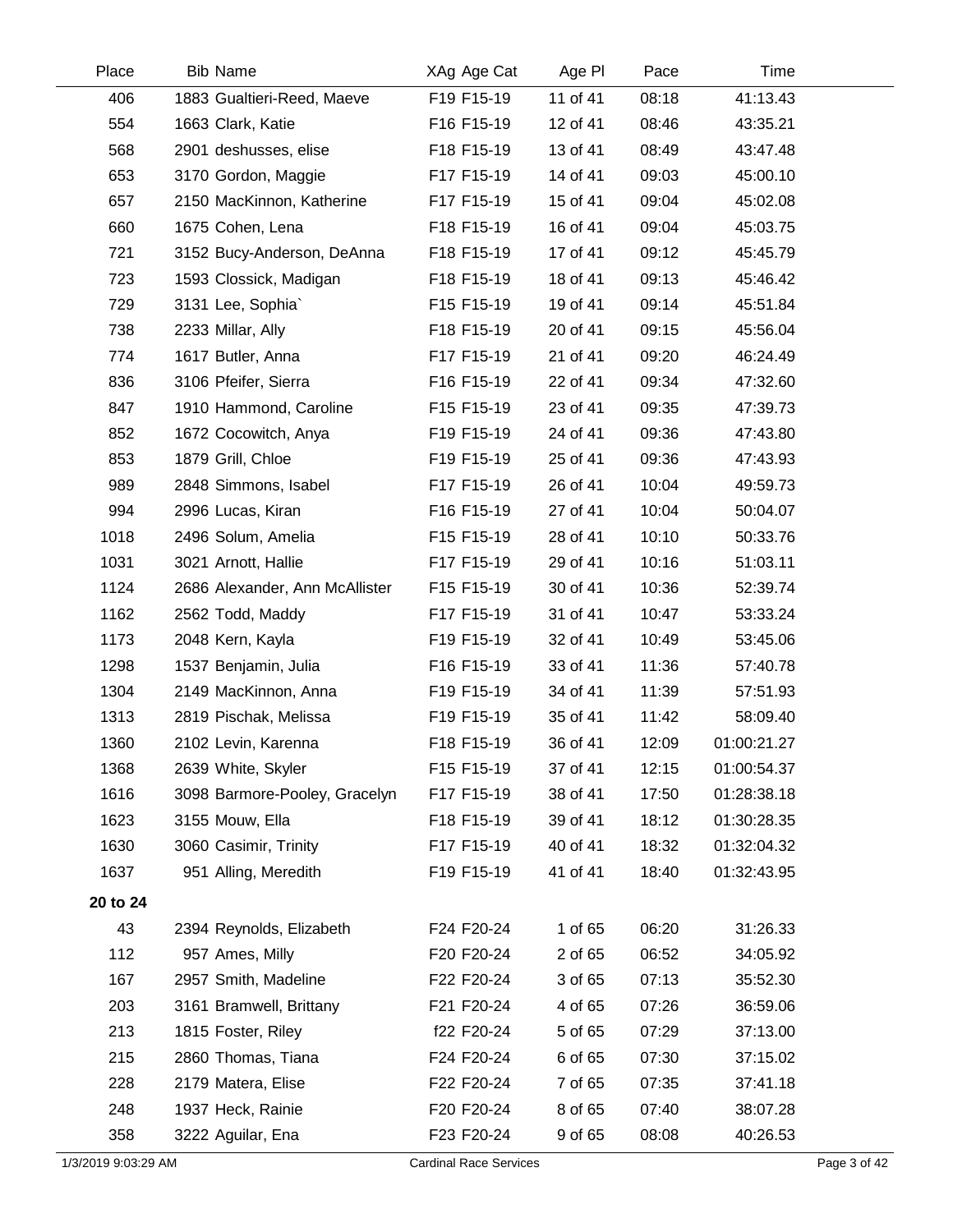| Place | <b>Bib Name</b>            | XAg Age Cat | Age PI   | Pace  | Time     |  |
|-------|----------------------------|-------------|----------|-------|----------|--|
| 362   | 2050 Kerwin, Rosie         | F21 F20-24  | 10 of 65 | 08:09 | 40:30.18 |  |
| 372   | 2168 Marsh, Kathleen       | F23 F20-24  | 11 of 65 | 08:10 | 40:37.10 |  |
| 387   | 2740 Goldstein, Elianna    | F22 F20-24  | 12 of 65 | 08:13 | 40:50.48 |  |
| 413   | 2753 herndon, delaney      | f23 F20-24  | 13 of 65 | 08:19 | 41:20.38 |  |
| 445   | 2777 Kim, Veronica         | F20 F20-24  | 14 of 65 | 08:25 | 41:47.66 |  |
| 447   | 1955 Hessini, Christine    | F21 F20-24  | 15 of 65 | 08:25 | 41:48.44 |  |
| 456   | 2106 Lewis, Chloe          | f21 F20-24  | 16 of 65 | 08:27 | 42:00.34 |  |
| 457   | 3167 Bowen, Mimi           | F24 F20-24  | 17 of 65 | 08:27 | 42:01.16 |  |
| 486   | 2645 Willcox, Alexandra    | F23 F20-24  | 18 of 65 | 08:32 | 42:23.55 |  |
| 527   | 2189 McCoy, Megan          | F24 F20-24  | 19 of 65 | 08:41 | 43:11.82 |  |
| 531   | 1726 Davis, Mackenzie      | F24 F20-24  | 20 of 65 | 08:42 | 43:16.10 |  |
| 543   | 1600 Gentry, Cary          | F24 F20-24  | 21 of 65 | 08:45 | 43:28.31 |  |
| 556   | 2130 Lovelace, Ashleigh    | F23 F20-24  | 22 of 65 | 08:47 | 43:37.03 |  |
| 574   | 1912 Hamon, Laura          | F24 F20-24  | 23 of 65 | 08:50 | 43:51.83 |  |
| 583   | 2169 Marshall, Katie       | F24 F20-24  | 24 of 65 | 08:52 | 44:02.20 |  |
| 584   | 2335 perkins, julia        | f20 F20-24  | 25 of 65 | 08:52 | 44:02.27 |  |
| 598   | 2892 Cannon, Kathleen      | F23 F20-24  | 26 of 65 | 08:53 | 44:09.96 |  |
| 646   | 2066 Knuth, Olivia         | F21 F20-24  | 27 of 65 | 09:02 | 44:54.43 |  |
| 647   | 3204 Kraut, Hannah         | F22 F20-24  | 28 of 65 | 09:02 | 44:55.25 |  |
| 651   | 3040 Cohen, Danielle       | F23 F20-24  | 29 of 65 | 09:03 | 44:57.88 |  |
| 664   | 2365 Proctor, Susie        | F24 F20-24  | 30 of 65 | 09:04 | 45:05.67 |  |
| 687   | 3180 Knott, Chandler       | F23 F20-24  | 31 of 65 | 09:07 | 45:19.35 |  |
| 710   | 2799 Morris, Kate          | F20 F20-24  | 32 of 65 | 09:10 | 45:34.88 |  |
| 748   | 2401 Riek, Callie          | F21 F20-24  | 33 of 65 | 09:16 | 46:03.68 |  |
| 755   | 3196 Edwards, Mary         | F23 F20-24  | 34 of 65 | 09:17 | 46:07.08 |  |
| 795   | 1837 Gaylord, Alison       | F20 F20-24  | 35 of 65 | 09:25 | 46:50.06 |  |
| 906   | 3225 Young, Meredith       | F24 F20-24  | 36 of 65 | 09:47 | 48:39.82 |  |
| 922   | 2370 Ramsdell, Barbara     | F21 F20-24  | 37 of 65 | 09:50 | 48:52.53 |  |
| 951   | 3127 Ritter, Juliana       | F23 F20-24  | 38 of 65 | 09:55 | 49:15.62 |  |
| 962   | 1906 Hamilton, Christine   | F24 F20-24  | 39 of 65 | 09:57 | 49:24.81 |  |
| 978   | 1622 Calderon-Guthe, Klara | F22 F20-24  | 40 of 65 | 10:01 | 49:45.33 |  |
| 998   | 3072 Simon, Leah           | F21 F20-24  | 41 of 65 | 10:06 | 50:12.62 |  |
| 1017  | 2940 Margolis, Sara        | F24 F20-24  | 42 of 65 | 10:10 | 50:33.30 |  |
| 1021  | 2395 Reynolds, Hannah      | F24 F20-24  | 43 of 65 | 10:11 | 50:37.42 |  |
| 1040  | 2057 Kim, Patricia         | F22 F20-24  | 44 of 65 | 10:18 | 51:13.00 |  |
| 1060  | 2825 Prinzhorn, Ashley     | F23 F20-24  | 45 of 65 | 10:22 | 51:31.65 |  |
| 1061  | 1725 Davis, Kiki           | F24 F20-24  | 46 of 65 | 10:22 | 51:32.56 |  |
| 1084  | 2097 Lennon, Rachel        | F22 F20-24  | 47 of 65 | 10:27 | 51:56.63 |  |
| 1089  | 2108 Lewis, Hannah         | F24 F20-24  | 48 of 65 | 10:28 | 51:59.73 |  |
| 1091  | 1636 Cassidy, Emily        | F23 F20-24  | 49 of 65 | 10:28 | 51:59.89 |  |
| 1140  | 2354 Pondiscio, Katie      | F20 F20-24  | 50 of 65 | 10:43 | 53:18.16 |  |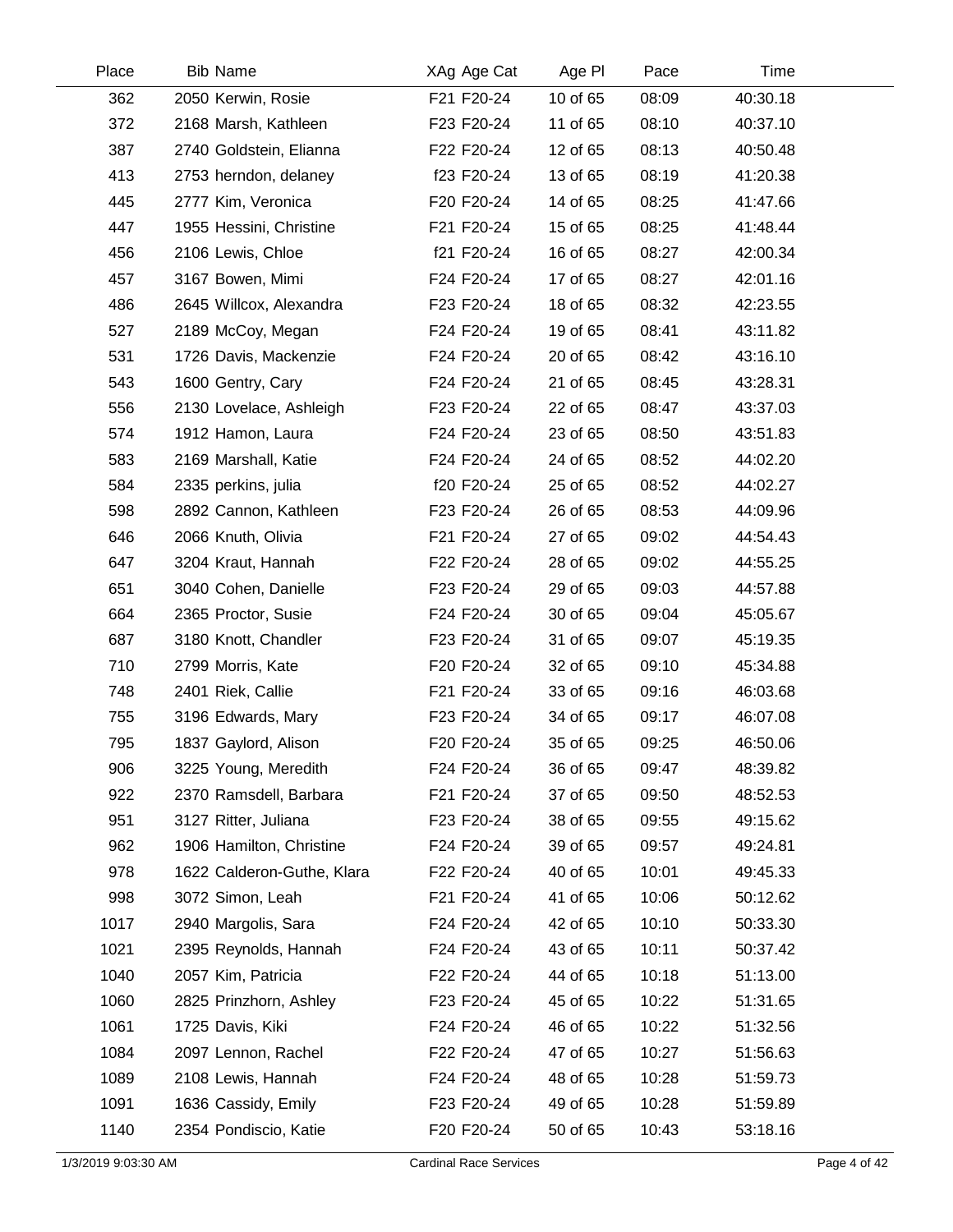| Place    | <b>Bib Name</b>          | XAg Age Cat | Age PI   | Pace  | Time        |  |
|----------|--------------------------|-------------|----------|-------|-------------|--|
| 1149     | 2430 Ruff, Evelyn        | F22 F20-24  | 51 of 65 | 10:45 | 53:26.01    |  |
| 1177     | 3024 Factor, Hannah      | F22 F20-24  | 52 of 65 | 10:49 | 53:47.38    |  |
| 1207     | 2700 Brooks, Lindsey     | F20 F20-24  | 53 of 65 | 11:03 | 54:55.36    |  |
| 1247     | 3128 Frank, Sadie        | F21 F20-24  | 54 of 65 | 11:19 | 56:15.65    |  |
| 1270     | 3125 Frank, Molly        | F23 F20-24  | 55 of 65 | 11:25 | 56:44.68    |  |
| 1326     | 1680 Conder, Kendall     | F21 F20-24  | 56 of 65 | 11:48 | 58:39.17    |  |
| 1339     | 2134 Lucente, Chloe      | F23 F20-24  | 57 of 65 | 11:52 | 58:56.84    |  |
| 1376     | 3063 Beals, Delaney      | F23 F20-24  | 58 of 65 | 12:20 | 01:01:17.61 |  |
| 1419     | 2971 Toles, Katie        | F21 F20-24  | 59 of 65 | 13:01 | 01:04:42.94 |  |
| 1452     | 2019 Joyce, Sara         | F23 F20-24  | 60 of 65 | 13:31 | 01:07:09.25 |  |
| 1466     | 1854 Gogan, Maureen      | F24 F20-24  | 61 of 65 | 13:43 | 01:08:08.46 |  |
| 1505     | 1966 Hiskey, katie       | F22 F20-24  | 62 of 65 | 14:37 | 01:12:37.60 |  |
| 1506     | 967 Apperson, Emily      | F24 F20-24  | 63 of 65 | 14:37 | 01:12:37.89 |  |
| 1621     | 2565 Tomkins, Laura      | F24 F20-24  | 64 of 65 | 18:05 | 01:29:52.53 |  |
| 1628     | 1888 Gunn, Ariel         | F23 F20-24  | 65 of 65 | 18:21 | 01:31:12.41 |  |
| 25 to 29 |                          |             |          |       |             |  |
| 20       | 2051 Kerwin, Sarah Jane  | F25 F25-29  | 1 of 97  | 05:52 | 29:10.11    |  |
| 29       | 3026 Wickman, Sara       | F29 F25-29  | 2 of 97  | 06:04 | 30:07.27    |  |
| 36       | 2190 McCravy, Libby      | F29 F25-29  | 3 of 97  | 06:14 | 30:56.48    |  |
| 40       | 2656 Wodarski, Miranda   | F26 F25-29  | 4 of 97  | 06:16 | 31:07.27    |  |
| 44       | 2852 Stallkamp, Hannah   | F26 F25-29  | 5 of 97  | 06:20 | 31:28.18    |  |
| 56       | 2627 Weiner, Lia         | F29 F25-29  | 6 of 97  | 06:28 | 32:09.83    |  |
| 75       | 2624 Weeks, Ahna         | F25 F25-29  | 7 of 97  | 06:36 | 32:48.15    |  |
| 158      | 3011 Crockett, Haley     | F28 F25-29  | 8 of 97  | 07:10 | 35:38.99    |  |
| 169      | 2886 Bevilacqua, Ariana  | F27 F25-29  | 9 of 97  | 07:14 | 35:54.61    |  |
| 206      | 2298 Niehoff, Nikki      | F26 F25-29  | 10 of 97 | 07:27 | 37:03.35    |  |
| 226      | 1830 Garcia, Jamie       | F26 F25-29  | 11 of 97 | 07:34 | 37:36.61    |  |
| 262      | 2328 Patterson, Camille  | F25 F25-29  | 12 of 97 | 07:44 | 38:24.06    |  |
| 295      | 996 Bartz, Angela        | F28 F25-29  | 13 of 97 | 07:49 | 38:50.75    |  |
| 297      | 2288 Necarsulmer, Julie  | F26 F25-29  | 14 of 97 | 07:49 | 38:52.39    |  |
| 318      | 1000 Beals, Kendall      | F27 F25-29  | 15 of 97 | 07:58 | 39:35.36    |  |
| 323      | 1791 Farris, Morgan      | F28 F25-29  | 16 of 97 | 07:59 | 39:38.62    |  |
| 343      | 2083 Lartz, Keri         | F28 F25-29  | 17 of 97 | 08:04 | 40:06.97    |  |
| 355      | 2672 Wopat, Susan        | F27 F25-29  | 18 of 97 | 08:07 | 40:19.09    |  |
| 363      | 2524 Straub, Magdalena   | F28 F25-29  | 19 of 97 | 08:09 | 40:30.68    |  |
| 382      | 3030 Ruedig, Nellie      | F29 F25-29  | 20 of 97 | 08:12 | 40:46.32    |  |
| 451      | 2337 Peterson, Nora      | F25 F25-29  | 21 of 97 | 08:26 | 41:53.91    |  |
| 452      | 1660 Chlebowski, Jessica | F25 F25-29  | 22 of 97 | 08:26 | 41:54.41    |  |
| 467      | 1961 Hirschfield, Ashley | F28 F25-29  | 23 of 97 | 08:28 | 42:06.29    |  |
| 476      | 2958 Speckman, Emma      | F25 F25-29  | 24 of 97 | 08:30 | 42:15.27    |  |
| 481      | 2585 Valerino, Kristi    | F28 F25-29  | 25 of 97 | 08:31 | 42:18.98    |  |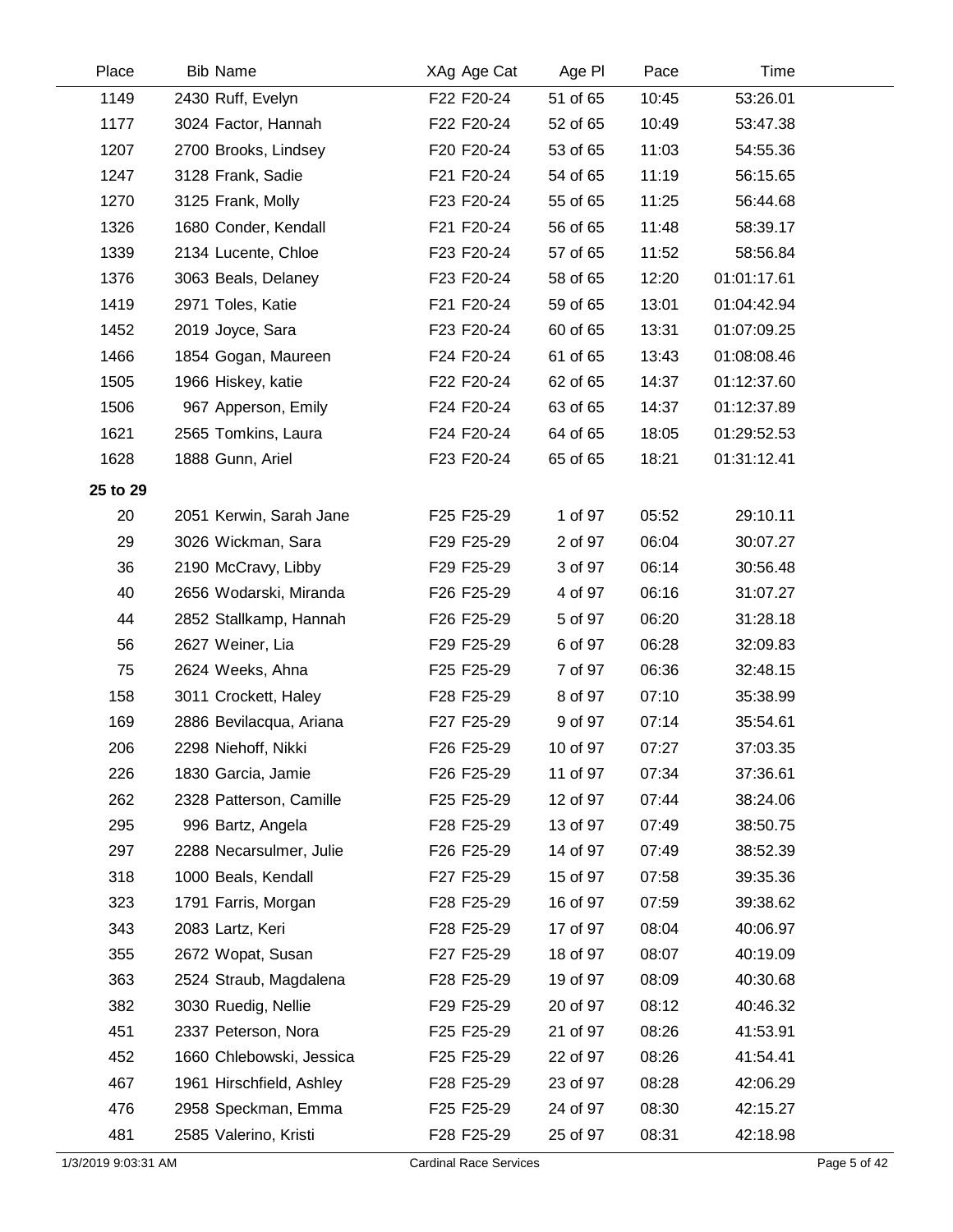| Place | <b>Bib Name</b>         | XAg Age Cat | Age PI   | Pace  | Time     |  |
|-------|-------------------------|-------------|----------|-------|----------|--|
| 487   | 1817 Fox, Allison       | F26 F25-29  | 26 of 97 | 08:32 | 42:25.18 |  |
| 504   | 2441 Salas, Carla       | F26 F25-29  | 27 of 97 | 08:36 | 42:44.51 |  |
| 505   | 1574 Branton, Elizabeth | F29 F25-29  | 28 of 97 | 08:36 | 42:45.29 |  |
| 511   | 1556 Block, Marit       | F26 F25-29  | 29 of 97 | 08:37 | 42:50.66 |  |
| 534   | 1724 Davis, Kaitlyn     | F26 F25-29  | 30 of 97 | 08:43 | 43:19.17 |  |
| 536   | 1736 DeHart, Sarah Jane | F27 F25-29  | 31 of 97 | 08:43 | 43:21.77 |  |
| 539   | 1917 Harding, Jordan    | F28 F25-29  | 32 of 97 | 08:44 | 43:23.21 |  |
| 553   | 2509 Stanford, Katie    | F27 F25-29  | 33 of 97 | 08:46 | 43:34.91 |  |
| 604   | 1598 Gioiosa, Janey     | F25 F25-29  | 34 of 97 | 08:54 | 44:12.79 |  |
| 627   | 1590 Broscious, Rachael | F28 F25-29  | 35 of 97 | 08:58 | 44:35.75 |  |
| 629   | 2375 Ramsdell, Sam      | F28 F25-29  | 36 of 97 | 08:59 | 44:37.78 |  |
| 641   | 2174 Martin, Rachel     | F27 F25-29  | 37 of 97 | 09:01 | 44:49.50 |  |
| 656   | 2636 WHALEN, krista     | F28 F25-29  | 38 of 97 | 09:04 | 45:01.51 |  |
| 671   | 2714 Coburn, Karra      | F25 F25-29  | 39 of 97 | 09:05 | 45:08.71 |  |
| 685   | 1576 Branton, Margaret  | F25 F25-29  | 40 of 97 | 09:07 | 45:17.65 |  |
| 728   | 2096 Lennon, Alessa     | F27 F25-29  | 41 of 97 | 09:13 | 45:50.81 |  |
| 732   | 2676 Yu, Angela         | F26 F25-29  | 42 of 97 | 09:14 | 45:53.16 |  |
| 745   | 1762 Ebeling, Carolyn   | F25 F25-29  | 43 of 97 | 09:16 | 46:01.22 |  |
| 756   | 2056 Kim, Michelle      | F26 F25-29  | 44 of 97 | 09:17 | 46:07.42 |  |
| 772   | 2136 Ludlow, Caitlin    | F26 F25-29  | 45 of 97 | 09:20 | 46:23.10 |  |
| 784   | 2789 Malczewsky, Megan  | F29 F25-29  | 46 of 97 | 09:23 | 46:36.24 |  |
| 790   | 1699 Council, Olivia    | F27 F25-29  | 47 of 97 | 09:24 | 46:44.22 |  |
| 796   | 1578 BRECHER, Juliana   | F27 F25-29  | 48 of 97 | 09:26 | 46:51.69 |  |
| 829   | 2147 Machlin, Laura     | F26 F25-29  | 49 of 97 | 09:33 | 47:27.57 |  |
| 834   | 2504 Spencer, Molly     | F27 F25-29  | 50 of 97 | 09:34 | 47:32.27 |  |
| 837   | 2403 Rieth, Darian      | F27 F25-29  | 51 of 97 | 09:34 | 47:32.70 |  |
| 859   | 1582 Brnich, Sarah      | F29 F25-29  | 52 of 97 | 09:38 | 47:51.59 |  |
| 862   | 2583 Underwood, Grace   | F28 F25-29  | 53 of 97 | 09:39 | 47:55.81 |  |
| 905   | 2274 Murdoch, Caitlin   | F27 F25-29  | 54 of 97 | 09:47 | 48:39.25 |  |
| 936   | 2719 Cui, Julie         | F25 F25-29  | 55 of 97 | 09:52 | 49:02.93 |  |
| 949   | 2711 Clark, Hannah      | F27 F25-29  | 56 of 97 | 09:55 | 49:15.06 |  |
| 957   | 2815 Phillips, Grace    | F29 F25-29  | 57 of 97 | 09:56 | 49:20.08 |  |
| 984   | 1777 Ervin, Lindsey     | F26 F25-29  | 58 of 97 | 10:02 | 49:51.79 |  |
| 1010  | 2511 Stantial, Nicole   | F25 F25-29  | 59 of 97 | 10:09 | 50:26.63 |  |
| 1020  | 2065 Knuth, Megan       | F26 F25-29  | 60 of 97 | 10:11 | 50:34.42 |  |
| 1058  | 2573 Torres, Andrea     | F27 F25-29  | 61 of 97 | 10:22 | 51:31.16 |  |
| 1086  | 2634 WHALEN, carolyn    | F25 F25-29  | 62 of 97 | 10:27 | 51:57.97 |  |
| 1088  | 2669 Woodward, Kerri    | F27 F25-29  | 63 of 97 | 10:28 | 51:59.66 |  |
| 1104  | 1676 Cole, Emmie        | F27 F25-29  | 64 of 97 | 10:31 | 52:18.32 |  |
| 1114  | 1643 Chadwick, Melissa  | F29 F25-29  | 65 of 97 | 10:34 | 52:31.18 |  |
| 1116  | 2243 Miller, Stephanie  | F29 F25-29  | 66 of 97 | 10:34 | 52:32.00 |  |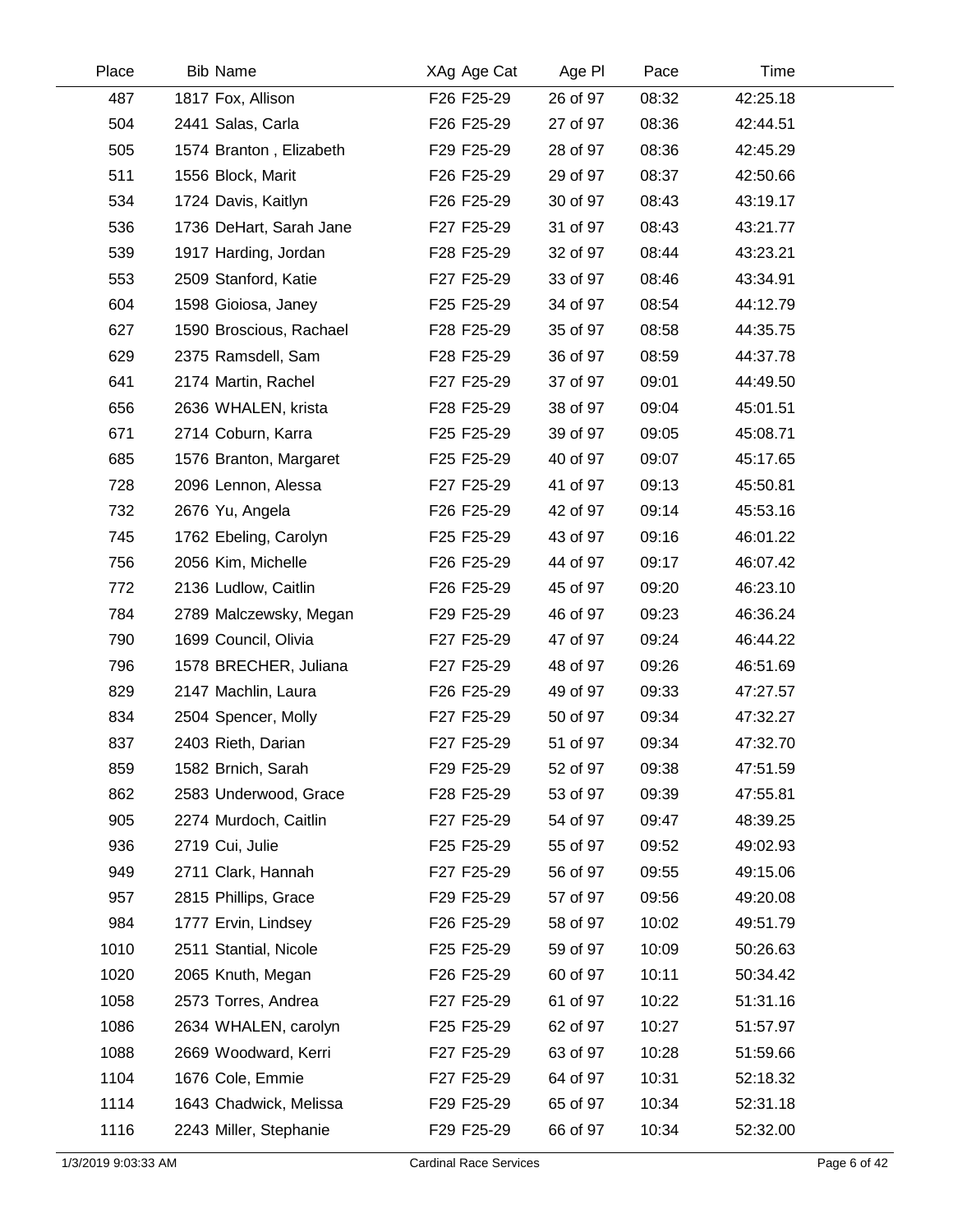| Place               | <b>Bib Name</b>               | XAg Age Cat                   | Age PI   | Pace  | Time        |              |
|---------------------|-------------------------------|-------------------------------|----------|-------|-------------|--------------|
| 1127                | 1981 Howard, Janna            | F28 F25-29                    | 67 of 97 | 10:36 | 52:42.56    |              |
| 1165                | 2197 McGreehan, Chrissy       | F29 F25-29                    | 68 of 97 | 10:47 | 53:34.50    |              |
| 1167                | 1983 Howerton, Kortney        | F27 F25-29                    | 69 of 97 | 10:47 | 53:34.55    |              |
| 1176                | 2253 Mix, Simone              | F29 F25-29                    | 70 of 97 | 10:49 | 53:46.96    |              |
| 1239                | 1851 Glen, Christina          | F29 F25-29                    | 71 of 97 | 11:16 | 55:59.57    |              |
| 1241                | 1562 Bolin, Courtney          | F29 F25-29                    | 72 of 97 | 11:16 | 56:00.65    |              |
| 1244                | 2805 Neufeld, Charlotte       | F26 F25-29                    | 73 of 97 | 11:17 | 56:06.57    |              |
| 1246                | 2364 Priest, Sarah            | F25 F25-29                    | 74 of 97 | 11:19 | 56:13.25    |              |
| 1309                | 2388 Reeves, Taylor           | F27 F25-29                    | 75 of 97 | 11:41 | 58:04.56    |              |
| 1324                | 2361 Pottenger, Tatum         | F26 F25-29                    | 76 of 97 | 11:45 | 58:25.27    |              |
| 1327                | 1658 Chikofsky, Janet         | F28 F25-29                    | 77 of 97 | 11:49 | 58:45.01    |              |
| 1333                | 2612 Walton, Sydney           | F26 F25-29                    | 78 of 97 | 11:51 | 58:52.03    |              |
| 1352                | 2463 Scott, Hillary           | F29 F25-29                    | 79 of 97 | 11:58 | 59:29.03    |              |
| 1362                | 988 Bakthavatchalam, Devikala | F28 F25-29                    | 80 of 97 | 12:14 | 01:00:47.65 |              |
| 1396                | 966 Andruejol, Lucie          | F26 F25-29                    | 81 of 97 | 12:33 | 01:02:21.47 |              |
| 1397                | 963 andruejol, eva            | F29 F25-29                    | 82 of 97 | 12:33 | 01:02:21.96 |              |
| 1406                | 1775 engstrom, liza           | F29 F25-29                    | 83 of 97 | 12:43 | 01:03:13.22 |              |
| 1418                | 1846 Ginocchio, Jessica       | F29 F25-29                    | 84 of 97 | 12:57 | 01:04:23.10 |              |
| 1469                | 2210 McMillan, Katie          | F29 F25-29                    | 85 of 97 | 13:46 | 01:08:23.11 |              |
| 1470                | 1918 Haroldson, Caroline      | F27 F25-29                    | 86 of 97 | 13:46 | 01:08:24.65 |              |
| 1501                | 2286 Nasrallah, Lana          | F28 F25-29                    | 87 of 97 | 14:29 | 01:11:57.02 |              |
| 1509                | 2313 Olsen, Chantal           | F27 F25-29                    | 88 of 97 | 14:40 | 01:12:54.25 |              |
| 1538                | 1995 Jankoviak, Jeanette      | F29 F25-29                    | 89 of 97 | 15:42 | 01:18:02.01 |              |
| 1541                | 1573 Branton, Caroline        | F27 F25-29                    | 90 of 97 | 15:43 | 01:18:05.53 |              |
| 1546                | 2641 Wice, Kelly              | F28 F25-29                    | 91 of 97 | 15:51 | 01:18:47.08 |              |
| 1554                | 1972 Holder, Holly            | F27 F25-29                    | 92 of 97 | 16:03 | 01:19:46.24 |              |
| 1563                | 3217 Rees, Kathryn            | F27 F25-29                    | 93 of 97 | 16:28 | 01:21:51.87 |              |
| 1586                | 2325 pappas, allison          | F26 F25-29                    | 94 of 97 | 17:00 | 01:24:27.00 |              |
| 1611                | 1744 Diaz, Holly              | F28 F25-29                    | 95 of 97 | 17:40 | 01:27:46.57 |              |
| 1619                | 2198 McGuire, Catherine       | F29 F25-29                    | 96 of 97 | 18:02 | 01:29:36.89 |              |
| 1639                | 2851 Smith, Melissa           | F29 F25-29                    | 97 of 97 | 19:02 | 01:34:35.88 |              |
| 30 to 34            |                               |                               |          |       |             |              |
| 72                  | 1661 Chu, Danielle            | F31 F30-34                    | 1 of 96  | 06:35 | 32:43.98    |              |
| 74                  | 2691 Baddour, Helen           | F30 F30-34                    | 2 of 96  | 06:35 | 32:44.50    |              |
| 96                  | 3149 chu, jennifer            | f34 F30-34                    | 3 of 96  | 06:46 | 33:38.09    |              |
| 217                 | 1739 Denniston, Charliss      | F31 F30-34                    | 4 of 96  | 07:30 | 37:17.15    |              |
| 231                 | 2495 Smith-Overman, Brianna   | F30 F30-34                    | 5 of 96  | 07:36 | 37:45.03    |              |
| 235                 | 1833 Gardner, Emma            | F34 F30-34                    | 6 of 96  | 07:37 | 37:52.56    |              |
| 251                 | 2389 Reintjes-Tolen, Sarah    | F32 F30-34                    | 7 of 96  | 07:42 | 38:15.45    |              |
| 296                 | 1978 Houghton, Christine      | F33 F30-34                    | 8 of 96  | 07:49 | 38:51.25    |              |
| 310                 | 3163 Dvorak, Shayla           | F32 F30-34                    | 9 of 96  | 07:54 | 39:16.86    |              |
| 1/3/2019 9:03:34 AM |                               | <b>Cardinal Race Services</b> |          |       |             | Page 7 of 42 |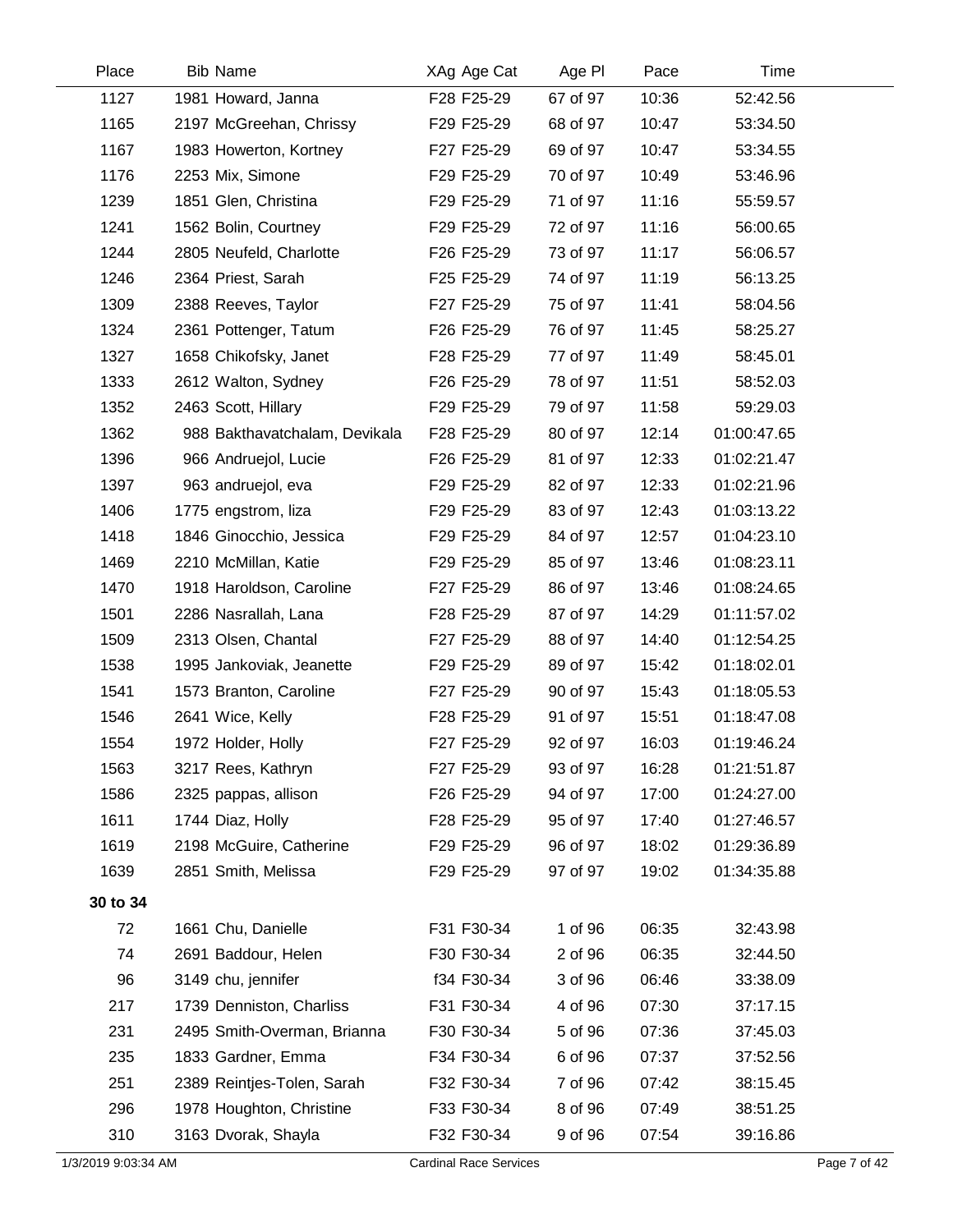| Place | <b>Bib Name</b>           | XAg Age Cat | Age PI   | Pace  | Time     |  |
|-------|---------------------------|-------------|----------|-------|----------|--|
| 364   | 2155 Maliakel, Sarah      | F30 F30-34  | 10 of 96 | 08:09 | 40:30.79 |  |
| 365   | 2476 Settlemires, Ivy     | F33 F30-34  | 11 of 96 | 08:09 | 40:31.37 |  |
| 367   | 2268 Moy, Cheryl          | F34 F30-34  | 12 of 96 | 08:09 | 40:32.08 |  |
| 370   | 2167 Marion, Summer       | F32 F30-34  | 13 of 96 | 08:10 | 40:35.67 |  |
| 378   | 3031 Langehennig, Stefani | F31 F30-34  | 14 of 96 | 08:12 | 40:44.83 |  |
| 393   | 2920 Huang, Monica        | F30 F30-34  | 15 of 96 | 08:14 | 40:55.79 |  |
| 405   | 2382 Ratner, Rebeccah     | F31 F30-34  | 16 of 96 | 08:18 | 41:13.27 |  |
| 412   | 2001 Jensen, Melissa      | F33 F30-34  | 17 of 96 | 08:19 | 41:20.30 |  |
| 414   | 2855 Stifler, Tara        | F34 F30-34  | 18 of 96 | 08:19 | 41:22.10 |  |
| 429   | 2342 Piontak, Rachel      | F31 F30-34  | 19 of 96 | 08:21 | 41:32.00 |  |
| 437   | 1686 Conklin, Lindsey     | F30 F30-34  | 20 of 96 | 08:23 | 41:39.85 |  |
| 443   | 2339 Pierce, Andrea       | F32 F30-34  | 21 of 96 | 08:24 | 41:46.14 |  |
| 464   | 2166 Marino, Rebecca      | F31 F30-34  | 22 of 96 | 08:28 | 42:05.60 |  |
| 489   | 1605 Bryant, Steph        | F31 F30-34  | 23 of 96 | 08:33 | 42:28.24 |  |
| 495   | 1795 Ferguson, Kelly      | F34 F30-34  | 24 of 96 | 08:34 | 42:33.71 |  |
| 501   | 1989 Hwa, Lara            | F31 F30-34  | 25 of 96 | 08:35 | 42:41.45 |  |
| 546   | 2026 Kanopoulos, Nichole  | F31 F30-34  | 26 of 96 | 08:45 | 43:31.14 |  |
| 573   | 1911 Hamon, Kate          | F32 F30-34  | 27 of 96 | 08:50 | 43:51.74 |  |
| 596   | 2070 Kopp, Kappie         | F32 F30-34  | 28 of 96 | 08:52 | 44:06.52 |  |
| 625   | 1842 GIL GONZALEZ, Maria  | F30 F30-34  | 29 of 96 | 08:58 | 44:34.92 |  |
| 639   | 2512 Staricha, Elena      | F31 F30-34  | 30 of 96 | 09:01 | 44:47.68 |  |
| 643   | 2454 Saylor, Bonner       | F34 F30-34  | 31 of 96 | 09:01 | 44:50.27 |  |
| 679   | 3067 Robertson, Catherine | F31 F30-34  | 32 of 96 | 09:06 | 45:13.49 |  |
| 686   | 2549 Tauchen, Christine   | F31 F30-34  | 33 of 96 | 09:07 | 45:19.34 |  |
| 689   | 2966 Thomas, Jennifer     | F33 F30-34  | 34 of 96 | 09:08 | 45:21.14 |  |
| 693   | 3052 Murphy, Kaitlyn      | F32 F30-34  | 35 of 96 | 09:08 | 45:23.19 |  |
| 714   | 3047 Krouse, Becca        | F31 F30-34  | 36 of 96 | 09:11 | 45:39.74 |  |
| 715   | 2291 Nelson, Sarah Beth   | F34 F30-34  | 37 of 96 | 09:11 | 45:40.16 |  |
| 731   | 3108 Sadeghzadeh, Claire  | F30 F30-34  | 38 of 96 | 09:14 | 45:52.98 |  |
| 754   | 2807 Nieman, Stephanie    | F34 F30-34  | 39 of 96 | 09:16 | 46:05.46 |  |
| 764   | 1621 Calabrese, Emma      | F30 F30-34  | 40 of 96 | 09:19 | 46:20.15 |  |
| 768   | 2563 Toews, Laura         | F32 F30-34  | 41 of 96 | 09:20 | 46:21.37 |  |
| 775   | 2392 Revelle, Rachael     | F32 F30-34  | 42 of 96 | 09:20 | 46:24.78 |  |
| 813   | 2490 Smar, Tricia         | F32 F30-34  | 43 of 96 | 09:29 | 47:07.59 |  |
| 849   | 2306 OFÇÖNeill, Kelsey    | F32 F30-34  | 44 of 96 | 09:36 | 47:42.25 |  |
| 858   | 2553 Taylor, Kyla         | F34 F30-34  | 45 of 96 | 09:38 | 47:50.26 |  |
| 877   | 2242 Miller, Madeline     | F32 F30-34  | 46 of 96 | 09:42 | 48:13.51 |  |
| 907   | 3224 Cox, Laura           | F34 F30-34  | 47 of 96 | 09:48 | 48:41.22 |  |
| 910   | 2418 Rosen, Erica         | F33 F30-34  | 48 of 96 | 09:48 | 48:42.98 |  |
| 919   | 2200 McHale, Kimberly     | F33 F30-34  | 49 of 96 | 09:49 | 48:49.78 |  |
| 954   | 2969 West, Rachel         | F30 F30-34  | 50 of 96 | 09:55 | 49:18.58 |  |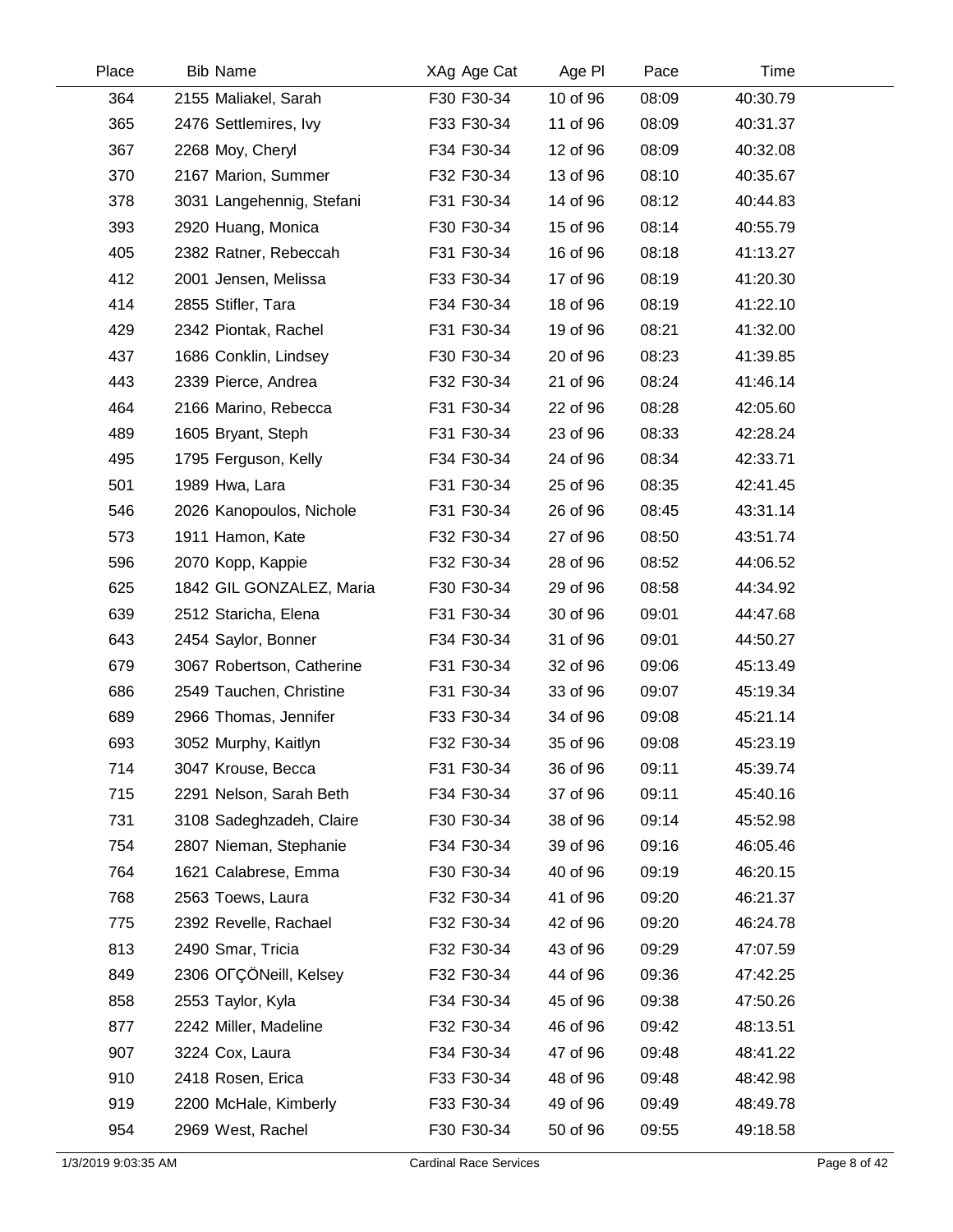| Place | <b>Bib Name</b>               | XAg Age Cat | Age PI   | Pace  | Time        |  |
|-------|-------------------------------|-------------|----------|-------|-------------|--|
| 981   | 2617 Waters, Hillary          | F30 F30-34  | 51 of 96 | 10:02 | 49:49.72    |  |
| 995   | 2194 McGlauflin, Kristin      | F31 F30-34  | 52 of 96 | 10:06 | 50:09.66    |  |
| 1005  | 3081 Borders, Rosalind        | F33 F30-34  | 53 of 96 | 10:08 | 50:22.59    |  |
| 1080  | 3183 Turk, Elizabeth          | F33 F30-34  | 54 of 96 | 10:26 | 51:52.31    |  |
| 1085  | 1920 Harris, Filamina         | F33 F30-34  | 55 of 96 | 10:27 | 51:56.71    |  |
| 1092  | 1637 Cassidy, Trish           | F33 F30-34  | 56 of 96 | 10:28 | 52:00.40    |  |
| 1102  | 1982 Howell, Megan            | F30 F30-34  | 57 of 96 | 10:31 | 52:17.31    |  |
| 1107  | 1974 Holloman, Sarah          | F30 F30-34  | 58 of 96 | 10:33 | 52:24.05    |  |
| 1136  | 995 Barnett, Lauren           | F32 F30-34  | 59 of 96 | 10:41 | 53:07.31    |  |
| 1138  | 2052 Kiley, Annie             | F30 F30-34  | 60 of 96 | 10:42 | 53:10.89    |  |
| 1144  | 1549 Berry, Melissa           | F33 F30-34  | 61 of 96 | 10:44 | 53:22.42    |  |
| 1157  | 2041 Kelly, Abby              | F33 F30-34  | 62 of 96 | 10:46 | 53:29.57    |  |
| 1169  | 2092 Lee, Teresa              | F31 F30-34  | 63 of 96 | 10:47 | 53:36.28    |  |
| 1184  | 2349 Pollak, Amanda           | F31 F30-34  | 64 of 96 | 10:52 | 54:01.59    |  |
| 1198  | 3165 Ong, Sally               | F34 F30-34  | 65 of 96 | 11:01 | 54:42.77    |  |
| 1200  | 1624 Cannell, Rowan           | F32 F30-34  | 66 of 96 | 11:02 | 54:48.35    |  |
| 1210  | 2464 Scronce, Gabrielle       | F34 F30-34  | 67 of 96 | 11:03 | 54:57.03    |  |
| 1221  | 1707 CROM, HANNAH             | F31 F30-34  | 68 of 96 | 11:09 | 55:25.77    |  |
| 1225  | 3220 Schifkovitz, Chrissy     | F32 F30-34  | 69 of 96 | 11:12 | 55:37.64    |  |
| 1227  | 1606 Bryant-Comstock, Katelyn | F31 F30-34  | 70 of 96 | 11:12 | 55:41.30    |  |
| 1232  | 1756 Duncan, Nicole           | F31 F30-34  | 71 of 96 | 11:14 | 55:49.59    |  |
| 1240  | 1850 Glen, Allyson            | F31 F30-34  | 72 of 96 | 11:16 | 56:00.40    |  |
| 1243  | 2280 Nackman, Rachel          | F33 F30-34  | 73 of 96 | 11:17 | 56:06.45    |  |
| 1248  | 1609 Bucurel, Heather         | F34 F30-34  | 74 of 96 | 11:20 | 56:19.71    |  |
| 1249  | 3062 Fitzgerald, Catherine    | F30 F30-34  | 75 of 96 | 11:20 | 56:19.72    |  |
| 1259  | 3164 Pratson, Katie Ray       | F30 F30-34  | 76 of 96 | 11:23 | 56:33.02    |  |
| 1266  | 2726 Filer, Cari              | F34 F30-34  | 77 of 96 | 11:23 | 56:36.18    |  |
| 1281  | 2534 Sullivan, Chelsea        | F32 F30-34  | 78 of 96 | 11:31 | 57:11.88    |  |
| 1282  | 3058 Sell Goodhand, Kiah      | F31 F30-34  | 79 of 96 | 11:32 | 57:17.77    |  |
| 1291  | 1902 Haithcox, Halley         | F32 F30-34  | 80 of 96 | 11:34 | 57:27.05    |  |
| 1302  | 2840 Sandefur, Britittany     | F33 F30-34  | 81 of 96 | 11:38 | 57:47.61    |  |
| 1308  | 1855 Gooch, Anne              | F34 F30-34  | 82 of 96 | 11:41 | 58:03.28    |  |
| 1315  | 2661 Womack, Jessica          | F33 F30-34  | 83 of 96 | 11:42 | 58:11.39    |  |
| 1322  | 2788 Makara, Jessie           | F34 F30-34  | 84 of 96 | 11:45 | 58:22.27    |  |
| 1329  | 1741 Der, Caitlin             | F30 F30-34  | 85 of 96 | 11:49 | 58:45.61    |  |
| 1375  | 2025 Kang, Agneez             | F32 F30-34  | 86 of 96 | 12:19 | 01:01:12.04 |  |
| 1388  | 3184 Singer, Eliza            | F32 F30-34  | 87 of 96 | 12:29 | 01:02:02.71 |  |
| 1407  | 1559 Bloom, Rachael           | F31 F30-34  | 88 of 96 | 12:43 | 01:03:13.95 |  |
| 1417  | 2915 hackney, dawn            | f32 F30-34  | 89 of 96 | 12:55 | 01:04:10.15 |  |
| 1429  | 2140 Luecking, Courtney       | F34 F30-34  | 90 of 96 | 13:10 | 01:05:27.00 |  |
| 1455  | 1801 Fields, Courtney         | F32 F30-34  | 91 of 96 | 13:33 | 01:07:19.78 |  |
|       |                               |             |          |       |             |  |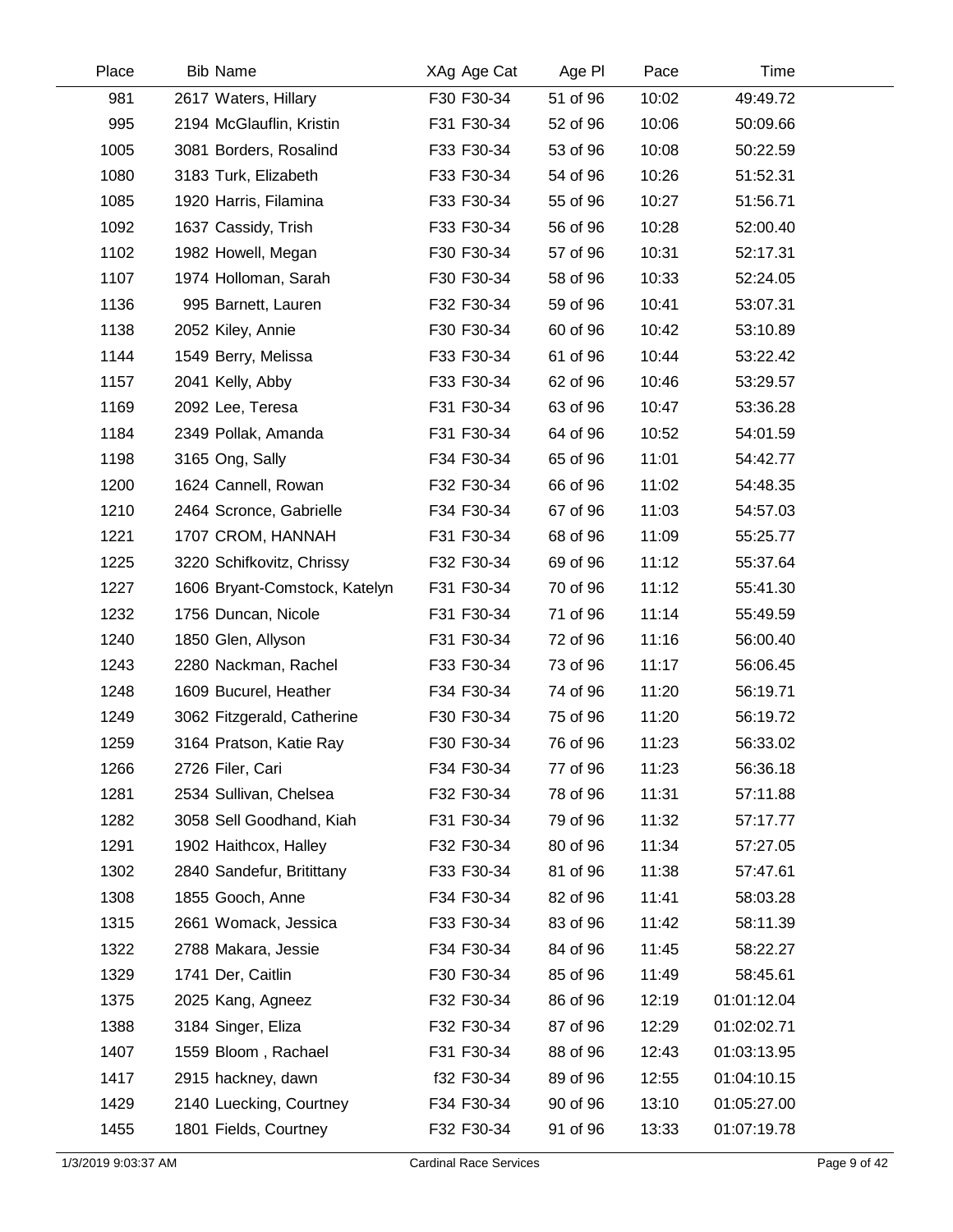| Place    | <b>Bib Name</b>              | XAg Age Cat | Age PI   | Pace  | Time        |  |
|----------|------------------------------|-------------|----------|-------|-------------|--|
| 1471     | 1919 Haroldson, Elizabeth    | F31 F30-34  | 92 of 96 | 13:46 | 01:08:25.30 |  |
| 1502     | 2332 Pedraza, Elizabeth      | F34 F30-34  | 93 of 96 | 14:34 | 01:12:25.61 |  |
| 1543     | 2922 Klaver, BethAnne        | F31 F30-34  | 94 of 96 | 15:46 | 01:18:19.20 |  |
| 1547     | 986 Baker, Katie             | F34 F30-34  | 95 of 96 | 15:52 | 01:18:52.84 |  |
| 1587     | 2240 Miller, Chelsey         | F32 F30-34  | 96 of 96 | 17:00 | 01:24:28.05 |  |
| 35 to 39 |                              |             |          |       |             |  |
| 12       | 1840 Gibson, Rachel          | F37 F35-39  | 1 of 94  | 05:35 | 27:46.95    |  |
| 99       | 2303 Norwood, Clare          | F36 F35-39  | 2 of 94  | 06:48 | 33:45.34    |  |
| 111      | 2012 Johnson-Broache, Britt  | F36 F35-39  | 3 of 94  | 06:51 | 34:02.89    |  |
| 141      | 1787 Evans, Elizabeth        | F38 F35-39  | 4 of 94  | 07:03 | 35:00.15    |  |
| 160      | 2832 Roberts, Sarah          | F37 F35-39  | 5 of 94  | 07:11 | 35:39.94    |  |
| 179      | 3122 Best, Kaitlyn           | F35 F35-39  | 6 of 94  | 07:19 | 36:19.88    |  |
| 183      | 2773 Kelly, Elizabeth        | F35 F35-39  | 7 of 94  | 07:20 | 36:26.20    |  |
| 197      | 2009 Johnson, Leah           | F39 F35-39  | 8 of 94  | 07:25 | 36:49.35    |  |
| 240      | 2069 Kollins, Katharine      | F38 F35-39  | 9 of 94  | 07:39 | 37:59.21    |  |
| 245      | 2903 Dunn, Lisa              | F37 F35-39  | 10 of 94 | 07:39 | 38:02.72    |  |
| 258      | 2021 Kahler, Chris           | f37 F35-39  | 11 of 94 | 07:43 | 38:23.27    |  |
| 271      | 2974 Yarbrough, Courtney     | F36 F35-39  | 12 of 94 | 07:45 | 38:28.66    |  |
| 290      | 2782 Kuritzky, Melanie       | F35 F35-39  | 13 of 94 | 07:48 | 38:47.11    |  |
| 303      | 2883 Arnette, Lauren         | F37 F35-39  | 14 of 94 | 07:52 | 39:06.80    |  |
| 335      | 2481 Shepherd-banigan, Megan | F39 F35-39  | 15 of 94 | 08:02 | 39:56.34    |  |
| 389      | 1584 Broo, Kendra            | F36 F35-39  | 16 of 94 | 08:14 | 40:52.71    |  |
| 398      | 2433 Ruff, Sarah             | F39 F35-39  | 17 of 94 | 08:15 | 41:02.54    |  |
| 402      | 2766 Joubert, Bonnie         | F38 F35-39  | 18 of 94 | 08:17 | 41:10.05    |  |
| 444      | 1913 Handly, Erin            | F37 F35-39  | 19 of 94 | 08:24 | 41:46.61    |  |
| 472      | 2998 Hendricks, Megan        | F35 F35-39  | 20 of 94 | 08:29 | 42:10.79    |  |
| 513      | 2317 Osofsky, Leigh          | F37 F35-39  | 21 of 94 | 08:39 | 42:57.41    |  |
| 529      | 990 Barber, Liz              | F37 F35-39  | 22 of 94 | 08:42 | 43:12.73    |  |
| 542      | 2582 tzioumis, emma          | f36 F35-39  | 23 of 94 | 08:44 | 43:26.75    |  |
| 548      | 2503 Spears, Tracy           | F35 F35-39  | 24 of 94 | 08:46 | 43:31.78    |  |
| 552      | 1712 Cruthirds, Kristi       | F37 F35-39  | 25 of 94 | 08:46 | 43:32.87    |  |
| 572      | 2706 Cao, Maggie             | F35 F35-39  | 26 of 94 | 08:49 | 43:50.34    |  |
| 589      | 1530 Beaver, Melinda         | F38 F35-39  | 27 of 94 | 08:52 | 44:03.64    |  |
| 609      | 2310 O'Brien, Sarah          | F36 F35-39  | 28 of 94 | 08:55 | 44:19.40    |  |
| 622      | 2093 Leib, Katherine         | F36 F35-39  | 29 of 94 | 08:57 | 44:30.32    |  |
| 662      | 1887 Gulla, Kathryn          | F37 F35-39  | 30 of 94 | 09:04 | 45:05.01    |  |
| 704      | 2038 Keener, Julie           | F37 F35-39  | 31 of 94 | 09:09 | 45:30.71    |  |
| 706      | 1568 Bossert, Kellie         | F36 F35-39  | 32 of 94 | 09:10 | 45:32.22    |  |
| 708      | 2606 Walsh, Bridget          | F39 F35-39  | 33 of 94 | 09:10 | 45:33.86    |  |
| 724      | 1709 Cross, Allyson          | F38 F35-39  | 34 of 94 | 09:13 | 45:47.00    |  |
| 736      | 1656 Chiarello, Ginny        | F39 F35-39  | 35 of 94 | 09:14 | 45:55.85    |  |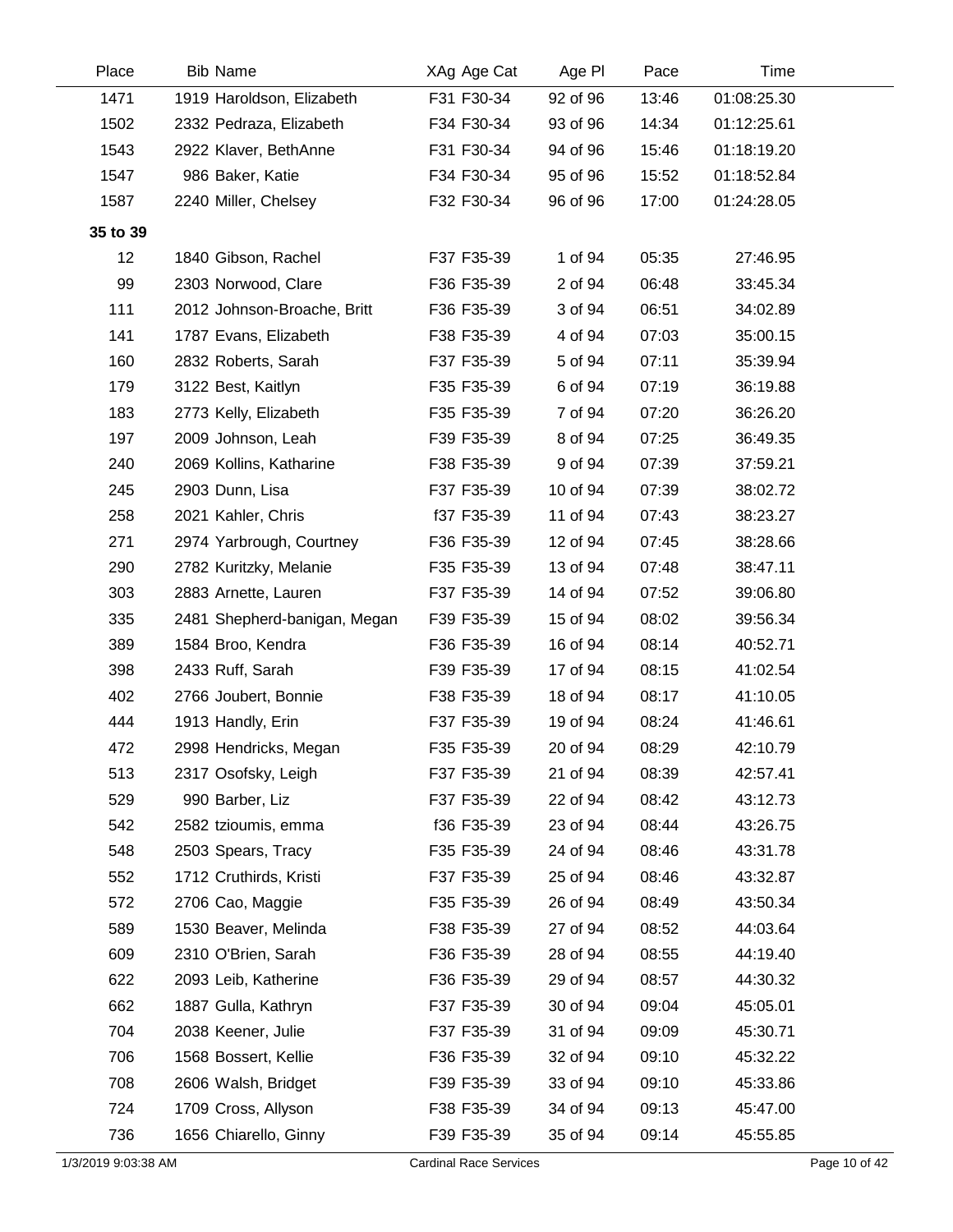| Place | <b>Bib Name</b>         | XAg Age Cat | Age PI   | Pace  | Time        |  |
|-------|-------------------------|-------------|----------|-------|-------------|--|
| 747   | 989 Barbee, Blaine      | F36 F35-39  | 36 of 94 | 09:16 | 46:03.13    |  |
| 783   | 1719 Davis, Anna        | F36 F35-39  | 37 of 94 | 09:22 | 46:35.49    |  |
| 785   | 2550 tawil, laura       | f36 F35-39  | 38 of 94 | 09:23 | 46:38.57    |  |
| 799   | 2452 Sargent, Julia     | F35 F35-39  | 39 of 94 | 09:27 | 46:57.05    |  |
| 801   | 1738 Dempsey, Jillian   | F35 F35-39  | 40 of 94 | 09:27 | 46:59.03    |  |
| 806   | 2438 Saccoccio, Frances | F37 F35-39  | 41 of 94 | 09:28 | 47:02.94    |  |
| 825   | 2209 McLaurin, Jennifer | F38 F35-39  | 42 of 94 | 09:32 | 47:21.15    |  |
| 857   | 2868 Vavalle, Emily     | F39 F35-39  | 43 of 94 | 09:37 | 47:49.57    |  |
| 889   | 2543 Swinney, Felicia   | F38 F35-39  | 44 of 94 | 09:44 | 48:23.20    |  |
| 939   | 2282 Naftel, Signe      | F38 F35-39  | 45 of 94 | 09:53 | 49:04.90    |  |
| 952   | 1947 Hensel, Erin       | F38 F35-39  | 46 of 94 | 09:55 | 49:15.77    |  |
| 992   | 2809 O'Brien, Amanda    | F39 F35-39  | 47 of 94 | 10:04 | 50:03.10    |  |
| 1002  | 2224 Messier, Erin      | F38 F35-39  | 48 of 94 | 10:08 | 50:19.67    |  |
| 1019  | 2746 Green, Jennifer    | F39 F35-39  | 49 of 94 | 10:11 | 50:34.27    |  |
| 1026  | 1892 Gupton, Stephanie  | F39 F35-39  | 50 of 94 | 10:13 | 50:47.43    |  |
| 1034  | 2383 Ratner, Shana      | F39 F35-39  | 51 of 94 | 10:17 | 51:08.93    |  |
| 1037  | 1542 Bernard, Ariele    | F35 F35-39  | 52 of 94 | 10:18 | 51:11.42    |  |
| 1044  | 3169 Mcnabb, Kelly      | F37 F35-39  | 53 of 94 | 10:19 | 51:18.74    |  |
| 1045  | 1873 Greene, Elizabeth  | F38 F35-39  | 54 of 94 | 10:20 | 51:19.21    |  |
| 1069  | 2115 Linnander, Erika   | F39 F35-39  | 55 of 94 | 10:24 | 51:40.84    |  |
| 1077  | 993 Barnes, Eileen      | F36 F35-39  | 56 of 94 | 10:26 | 51:51.72    |  |
| 1079  | 3187 Turk, Katherine    | F36 F35-39  | 57 of 94 | 10:26 | 51:51.87    |  |
| 1081  | 1747 Dirito, Rachel     | F38 F35-39  | 58 of 94 | 10:26 | 51:52.55    |  |
| 1093  | 3066 Hopper, Marie      | F38 F35-39  | 59 of 94 | 10:28 | 52:00.61    |  |
| 1112  | 1997 Jarvis, Lauren     | F35 F35-39  | 60 of 94 | 10:33 | 52:27.57    |  |
| 1166  | 2816 Phillips, Jacklyn  | F36 F35-39  | 61 of 94 | 10:47 | 53:34.52    |  |
| 1197  | 2703 Broome, Lisa       | F37 F35-39  | 62 of 94 | 11:00 | 54:40.96    |  |
| 1201  | 2338 Petrin, Kerri      | F37 F35-39  | 63 of 94 | 11:02 | 54:51.36    |  |
| 1206  | 2250 Mitchell, Meghan   | F39 F35-39  | 64 of 94 | 11:03 | 54:54.55    |  |
| 1214  | 960 Andrade, Ineida     | F38 F35-39  | 65 of 94 | 11:04 | 54:59.40    |  |
| 1216  | 2591 Vandenberg, Brelyn | F37 F35-39  | 66 of 94 | 11:07 | 55:14.86    |  |
| 1217  | 2482 Shirlen, Vanessa   | F37 F35-39  | 67 of 94 | 11:08 | 55:21.48    |  |
| 1228  | 1993 Isenstein, Mindy   | F37 F35-39  | 68 of 94 | 11:12 | 55:41.50    |  |
| 1231  | 2595 Vaughn, Kristi     | F35 F35-39  | 69 of 94 | 11:14 | 55:47.69    |  |
| 1274  | 2622 Webb, Laura        | F35 F35-39  | 70 of 94 | 11:27 | 56:56.20    |  |
| 1278  | 2170 Marston, Kimberly  | F35 F35-39  | 71 of 94 | 11:29 | 57:05.01    |  |
| 1284  | 3061 O'Neil, Maggie     | F37 F35-39  | 72 of 94 | 11:32 | 57:21.39    |  |
| 1341  | 2793 McCurry, Alice     | F36 F35-39  | 73 of 94 | 11:53 | 59:04.75    |  |
| 1349  | 2881 Adelson, Jill      | F39 F35-39  | 74 of 94 | 11:56 | 59:16.32    |  |
| 1354  | 1876 Greiner, Kristin   | F36 F35-39  | 75 of 94 | 12:00 | 59:38.78    |  |
| 1363  | 2211 McMillan, Lucy     | F36 F35-39  | 76 of 94 | 12:14 | 01:00:48.14 |  |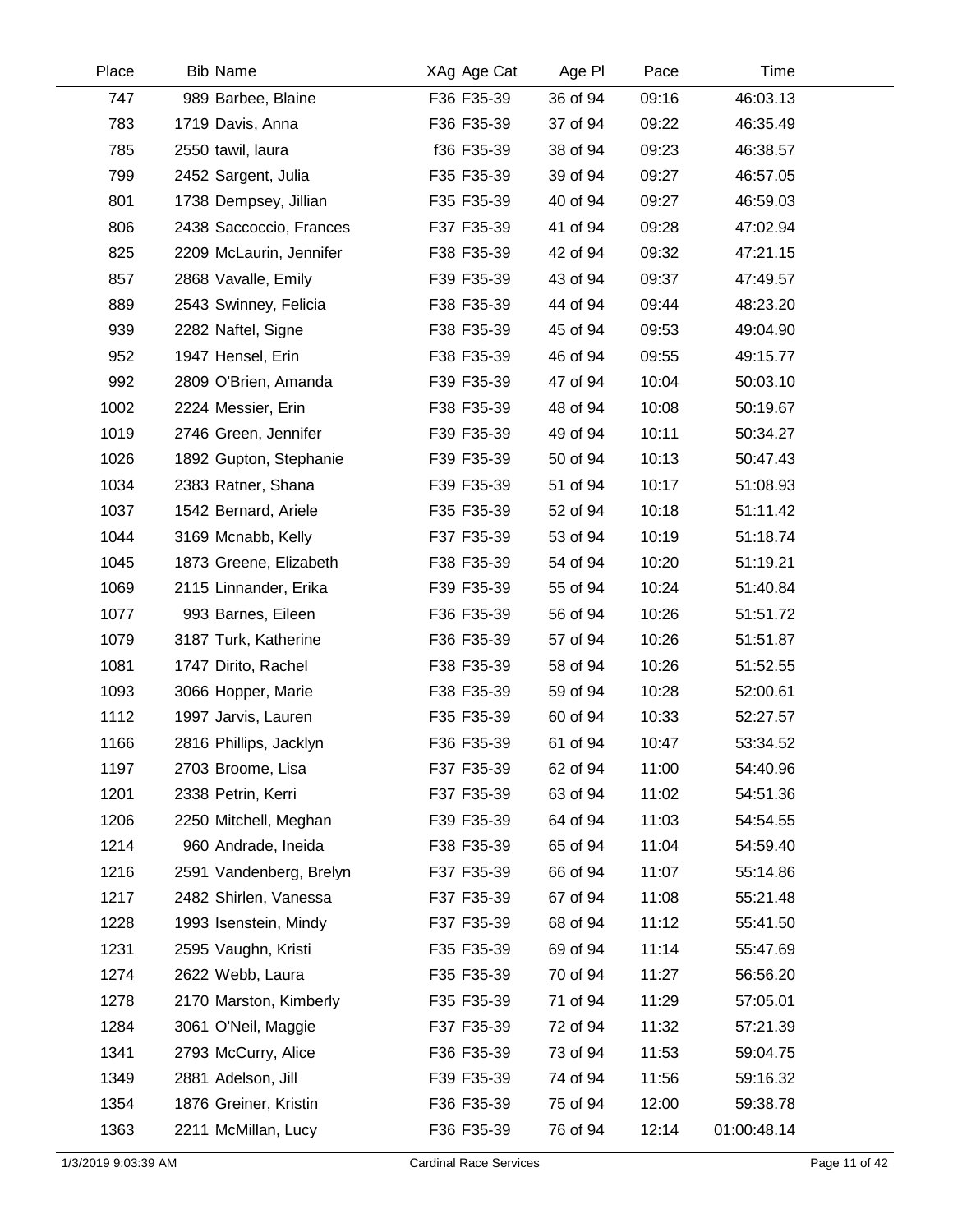| Place    | <b>Bib Name</b>          | XAg Age Cat | Age PI    | Pace  | Time        |  |
|----------|--------------------------|-------------|-----------|-------|-------------|--|
| 1364     | 2114 Lindberg, Lina      | F39 F35-39  | 77 of 94  | 12:14 | 01:00:48.51 |  |
| 1371     | 1952 Hess, Callie        | F37 F35-39  | 78 of 94  | 12:18 | 01:01:07.20 |  |
| 1379     | 1608 Buchanan, Brianne   | F39 F35-39  | 79 of 94  | 12:22 | 01:01:27.40 |  |
| 1436     | 2569 Tong, Frances       | F37 F35-39  | 80 of 94  | 13:14 | 01:05:45.02 |  |
| 1438     | 1750 Disser, Carrie      | F39 F35-39  | 81 of 94  | 13:14 | 01:05:46.96 |  |
| 1439     | 2222 Mervak, Julie       | F35 F35-39  | 82 of 94  | 13:16 | 01:05:54.54 |  |
| 1441     | 2348 Polasek, Melissa    | F38 F35-39  | 83 of 94  | 13:16 | 01:05:56.62 |  |
| 1448     | 2193 Mcglauflin, Elli    | F36 F35-39  | 84 of 94  | 13:24 | 01:06:38.31 |  |
| 1481     | 1996 Jaromin, Christina  | F39 F35-39  | 85 of 94  | 14:07 | 01:10:12.04 |  |
| 1494     | 1959 Hines, Allanah      | F36 F35-39  | 86 of 94  | 14:20 | 01:11:16.35 |  |
| 1520     | 2869 Vigil, Ariana       | F38 F35-39  | 87 of 94  | 15:01 | 01:14:39.58 |  |
| 1536     | 2018 Joyce, Lisa         | F39 F35-39  | 88 of 94  | 15:36 | 01:17:29.76 |  |
| 1542     | 2356 Pontious, Emily     | F36 F35-39  | 89 of 94  | 15:45 | 01:18:18.10 |  |
| 1564     | 2952 Pearson, Amy        | F39 F35-39  | 90 of 94  | 16:28 | 01:21:52.00 |  |
| 1579     | 2900 Deleston, Alisha    | F36 F35-39  | 91 of 94  | 16:52 | 01:23:51.83 |  |
| 1595     | 2894 Carey, Erin         | F37 F35-39  | 92 of 94  | 17:10 | 01:25:18.57 |  |
| 1631     | 2368 Pynaker, Nicole     | F37 F35-39  | 93 of 94  | 18:34 | 01:32:16.77 |  |
| 1632     | 2468 selinger, rachel    | F37 F35-39  | 94 of 94  | 18:35 | 01:32:19.77 |  |
| 40 to 44 |                          |             |           |       |             |  |
| 71       | 999 Bazemore, Meredith   | F42 F40-44  | 1 of 111  | 06:35 | 32:42.03    |  |
| 109      | 1594 Havice, Elizabeth   | F41 F40-44  | 2 of 111  | 06:50 | 34:00.13    |  |
| 150      | 3175 Smart, Jen          | F44 F40-44  | 3 of 111  | 07:07 | 35:22.13    |  |
| 154      | 3036 Pointer, Ivy        | F40 F40-44  | 4 of 111  | 07:10 | 35:34.92    |  |
| 173      | 2484 Singer, Amy         | F41 F40-44  | 5 of 111  | 07:15 | 36:04.15    |  |
| 184      | 1569 Boucher, Leah       | F44 F40-44  | 6 of 111  | 07:20 | 36:26.59    |  |
| 190      | 2246 Milz, Natalia       | F41 F40-44  | 7 of 111  | 07:21 | 36:32.98    |  |
| 191      | 3100 McGeary, Andrea     | F40 F40-44  | 8 of 111  | 07:22 | 36:34.82    |  |
| 212      | 2514 Steffens, Elizabeth | F41 F40-44  | 9 of 111  | 07:29 | 37:12.62    |  |
| 223      | 2520 Stifler, Lisa       | F40 F40-44  | 10 of 111 | 07:33 | 37:29.21    |  |
| 259      | 2412 rolfes, lea         | f44 F40-44  | 11 of 111 | 07:44 | 38:23.70    |  |
| 270      | 2977 Mcconnon, Lindsay   | F40 F40-44  | 12 of 111 | 07:44 | 38:28.43    |  |
| 276      | 2865 Tremaine, Laura     | F43 F40-44  | 13 of 111 | 07:46 | 38:36.17    |  |
| 306      | 2409 Rogers, Nora        | F42 F40-44  | 14 of 111 | 07:53 | 39:10.53    |  |
| 416      | 2188 McCarthy, Corrine   | F43 F40-44  | 15 of 111 | 08:20 | 41:25.95    |  |
| 424      | 1697 Cotter, Rachel      | F40 F40-44  | 16 of 111 | 08:21 | 41:29.03    |  |
| 426      | 1992 Isenstein, Arin     | F40 F40-44  | 17 of 111 | 08:21 | 41:31.07    |  |
| 434      | 2699 bowman, natalie     | f41 F40-44  | 18 of 111 | 08:22 | 41:36.91    |  |
| 440      | 2204 McKenna, Katie      | F41 F40-44  | 19 of 111 | 08:23 | 41:41.39    |  |
| 441      | 2177 Mascenik, Angela    | F40 F40-44  | 20 of 111 | 08:23 | 41:41.90    |  |
| 459      | 2424 Rossi, Emma         | F42 F40-44  | 21 of 111 | 08:28 | 42:02.88    |  |
| 474      | 1632 Carroll, Sarah      | F40 F40-44  | 22 of 111 | 08:30 | 42:15.13    |  |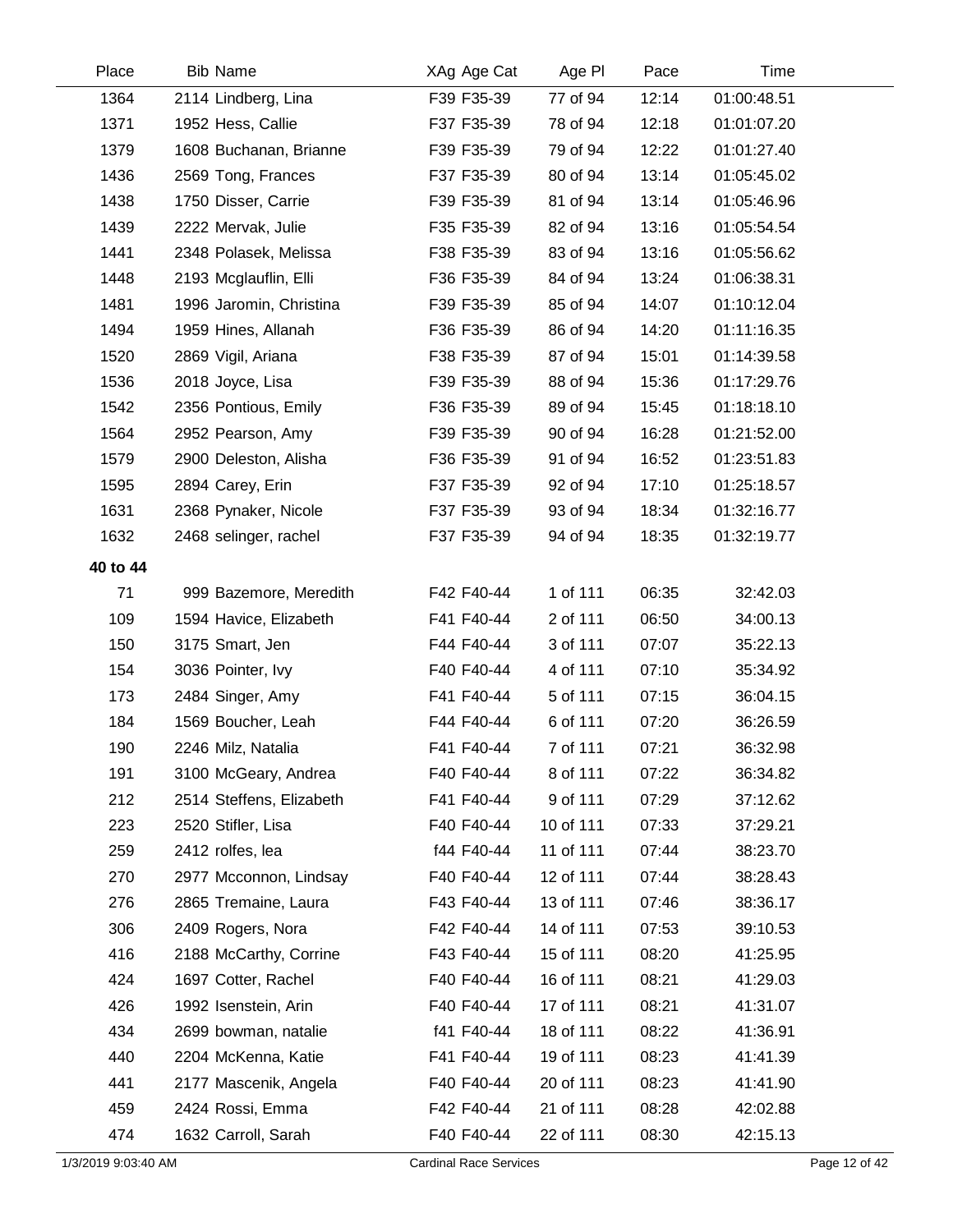| Place | <b>Bib Name</b>             | XAg Age Cat | Age PI    | Pace  | Time     |  |
|-------|-----------------------------|-------------|-----------|-------|----------|--|
| 507   | 1789 Farel, Claire          | F43 F40-44  | 23 of 111 | 08:36 | 42:46.82 |  |
| 512   | 2947 Noonan, Kimberly       | F43 F40-44  | 24 of 111 | 08:37 | 42:51.47 |  |
| 537   | 1666 Clewley, Andrea        | F41 F40-44  | 25 of 111 | 08:44 | 43:21.99 |  |
| 565   | 944 Adams, Jennifer         | F42 F40-44  | 26 of 111 | 08:49 | 43:46.68 |  |
| 577   | 1946 Henry, April           | F42 F40-44  | 27 of 111 | 08:50 | 43:56.16 |  |
| 606   | 2505 Spinarski, Susan       | F44 F40-44  | 28 of 111 | 08:55 | 44:17.24 |  |
| 607   | 958 Anderson, Jennifer      | F41 F40-44  | 29 of 111 | 08:55 | 44:17.44 |  |
| 608   | 1904 Halstead, Elizabeth    | F40 F40-44  | 30 of 111 | 08:55 | 44:18.61 |  |
| 614   | 3014 DiBiase, Lauren        | F41 F40-44  | 31 of 111 | 08:56 | 44:25.27 |  |
| 616   | 976 Avery, Christy          | F41 F40-44  | 32 of 111 | 08:57 | 44:27.24 |  |
| 618   | 1857 Gordon, Kelly          | F42 F40-44  | 33 of 111 | 08:57 | 44:27.91 |  |
| 628   | 1849 Glass-Steel, Christine | F44 F40-44  | 34 of 111 | 08:59 | 44:37.63 |  |
| 630   | 2119 Lisien, Laura          | F40 F40-44  | 35 of 111 | 08:59 | 44:38.22 |  |
| 672   | 1703 Craig, Amy             | F44 F40-44  | 36 of 111 | 09:05 | 45:08.77 |  |
| 675   | 1689 Conner, Michelle       | F44 F40-44  | 37 of 111 | 09:06 | 45:11.41 |  |
| 676   | 2798 Morris, Ingrid         | F42 F40-44  | 38 of 111 | 09:06 | 45:12.13 |  |
| 688   | 2709 Cavender, Jennifer     | F42 F40-44  | 39 of 111 | 09:07 | 45:20.28 |  |
| 692   | 1877 Griffin, Shauna        | F41 F40-44  | 40 of 111 | 09:08 | 45:22.60 |  |
| 699   | 2474 Serrano, Karen         | F44 F40-44  | 41 of 111 | 09:09 | 45:27.47 |  |
| 740   | 3135 Borham, Holly          | F43 F40-44  | 42 of 111 | 09:15 | 45:58.08 |  |
| 762   | 2607 Walsh, Catherine       | F41 F40-44  | 43 of 111 | 09:19 | 46:19.11 |  |
| 763   | 1611 Burns, Alisa           | F40 F40-44  | 44 of 111 | 09:19 | 46:19.42 |  |
| 780   | 2955 Richard, Rebecca       | F43 F40-44  | 45 of 111 | 09:22 | 46:31.01 |  |
| 800   | 2724 Durham, Anne           | F42 F40-44  | 46 of 111 | 09:27 | 46:58.28 |  |
| 803   | 1552 Bigler, Rebecca        | F41 F40-44  | 47 of 111 | 09:28 | 47:00.55 |  |
| 810   | 2439 Sacks, Lauren          | F40 F40-44  | 48 of 111 | 09:29 | 47:05.51 |  |
| 816   | 2873 Wesley, Tracy          | F43 F40-44  | 49 of 111 | 09:30 | 47:11.60 |  |
| 830   | 3143 Edwards, Suzee         | F44 F40-44  | 50 of 111 | 09:33 | 47:28.05 |  |
| 840   | 2590 Vandegrift, Sara       | F41 F40-44  | 51 of 111 | 09:34 | 47:33.91 |  |
| 855   | 2068 Kobesky, Stephanie     | F40 F40-44  | 52 of 111 | 09:36 | 47:44.54 |  |
| 873   | 3005 Michel, Karin          | F44 F40-44  | 53 of 111 | 09:41 | 48:09.55 |  |
| 875   | 2761 Hooks, Elizabeth       | F44 F40-44  | 54 of 111 | 09:42 | 48:10.84 |  |
| 880   | 2820 Podkul, Jennifer       | F42 F40-44  | 55 of 111 | 09:43 | 48:18.51 |  |
| 882   | 2658 Wojcik, Deb            | F43 F40-44  | 56 of 111 | 09:43 | 48:18.89 |  |
| 890   | 2399 Ricker, Julie          | F42 F40-44  | 57 of 111 | 09:44 | 48:23.82 |  |
| 902   | 1685 Congdon, Kelly         | F40 F40-44  | 58 of 111 | 09:47 | 48:35.77 |  |
| 921   | 3085 Gowan, Frith           | F44 F40-44  | 59 of 111 | 09:50 | 48:51.67 |  |
| 925   | 1799 Field, Estela          | F43 F40-44  | 60 of 111 | 09:51 | 48:55.23 |  |
| 941   | 2731 Fisher, Heidi          | F43 F40-44  | 61 of 111 | 09:53 | 49:07.98 |  |
| 943   | 2129 Loughrey, Reed         | F42 F40-44  | 62 of 111 | 09:54 | 49:09.84 |  |
| 944   | 2272 Munday, Amy            | F42 F40-44  | 63 of 111 | 09:54 | 49:09.92 |  |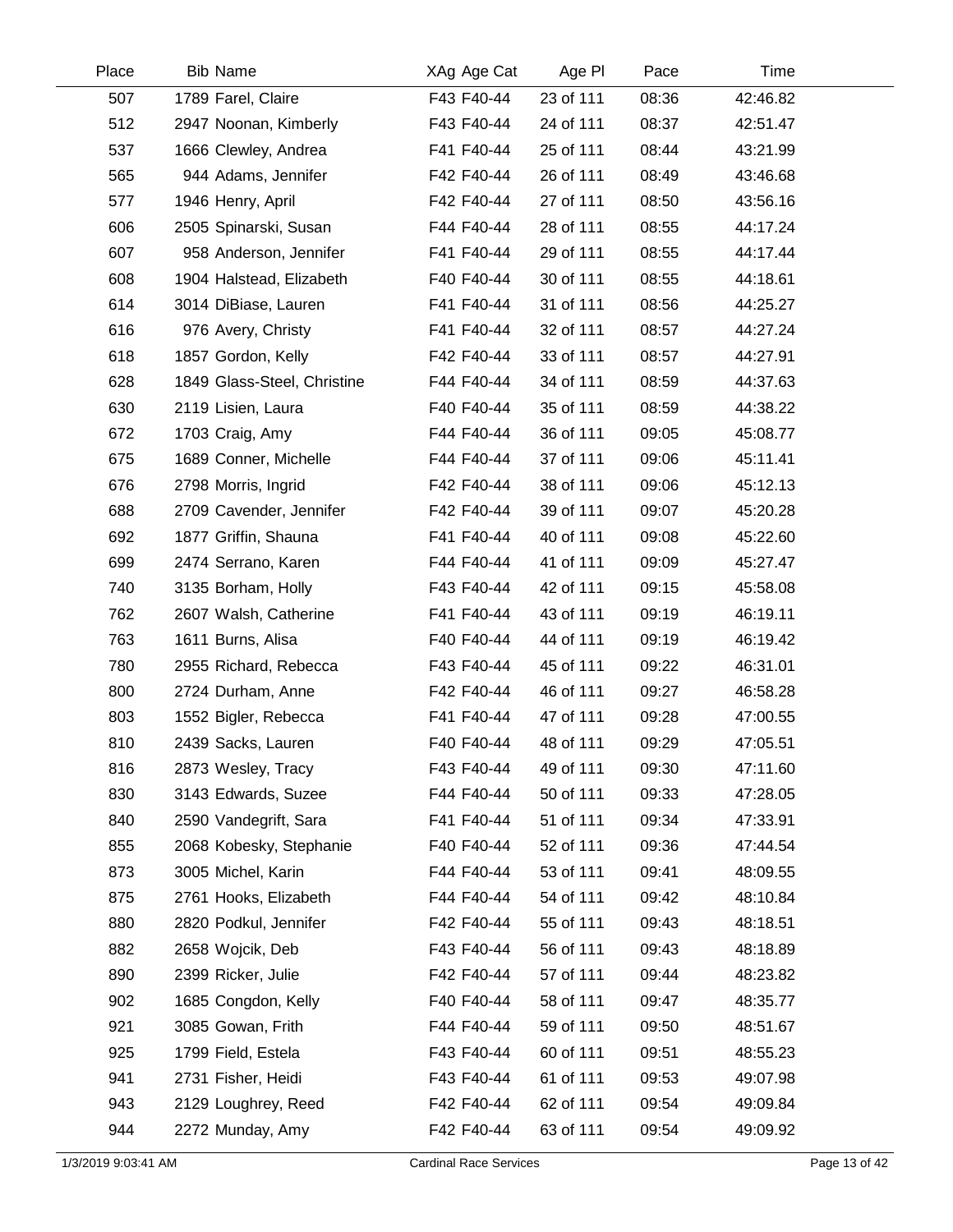| Place | <b>Bib Name</b>              | XAg Age Cat | Age PI     | Pace  | Time        |  |
|-------|------------------------------|-------------|------------|-------|-------------|--|
| 948   | 2226 Messina, Julie          | F41 F40-44  | 64 of 111  | 09:55 | 49:14.71    |  |
| 955   | 3252 Villa, Jennifer         | F41 F40-44  | 65 of 111  | 09:55 | 49:18.84    |  |
| 958   | 2254 Moore, Alexa            | F43 F40-44  | 66 of 111  | 09:56 | 49:20.61    |  |
| 976   | 1533 Belza, Kareen           | F41 F40-44  | 67 of 111  | 10:00 | 49:41.52    |  |
| 977   | 3150 Rajaraman, Gayathri     | F44 F40-44  | 68 of 111  | 10:01 | 49:44.63    |  |
| 1015  | 2499 Solum, Melissa          | F44 F40-44  | 69 of 111  | 10:10 | 50:32.18    |  |
| 1032  | 2015 Joseph, Sarah           | F41 F40-44  | 70 of 111  | 10:17 | 51:08.06    |  |
| 1042  | 2202 McKay, Amanda           | F41 F40-44  | 71 of 111  | 10:19 | 51:17.06    |  |
| 1048  | 2297 Nichols, Hazel          | F41 F40-44  | 72 of 111  | 10:21 | 51:25.78    |  |
| 1071  | 2540 Susswein, Lisa          | F44 F40-44  | 73 of 111  | 10:24 | 51:41.18    |  |
| 1090  | 2437 Russell, Gillian        | F42 F40-44  | 74 of 111  | 10:28 | 51:59.74    |  |
| 1094  | 3050 Clark, Catherine        | F42 F40-44  | 75 of 111  | 10:28 | 52:00.99    |  |
| 1097  | 2814 Petersen, Laura         | F40 F40-44  | 76 of 111  | 10:29 | 52:07.42    |  |
| 1100  | 2312 Ohletz, Jodi            | F44 F40-44  | 77 of 111  | 10:30 | 52:10.80    |  |
| 1105  | 1806 Fiscus, Lynne           | F42 F40-44  | 78 of 111  | 10:32 | 52:19.63    |  |
| 1108  | 3029 Burrill, Emily          | F43 F40-44  | 79 of 111  | 10:33 | 52:24.41    |  |
| 1117  | 3017 Strick, Rebecca         | F40 F40-44  | 80 of 111  | 10:34 | 52:32.16    |  |
| 1135  | 2269 mulholland, andrea      | f40 F40-44  | 81 of 111  | 10:41 | 53:07.17    |  |
| 1141  | 2186 Mayfield, Jennifer      | F43 F40-44  | 82 of 111  | 10:44 | 53:19.24    |  |
| 1153  | 2762 Hume, Kara              | F44 F40-44  | 83 of 111  | 10:45 | 53:27.36    |  |
| 1161  | 2448 Sanoff, Hanna           | F44 F40-44  | 84 of 111  | 10:47 | 53:33.16    |  |
| 1186  | 3210 Mwanza, Jenny           | F42 F40-44  | 85 of 111  | 10:53 | 54:04.64    |  |
| 1188  | 2429 Rubinas, Tara           | F43 F40-44  | 86 of 111  | 10:53 | 54:05.84    |  |
| 1190  | 2341 Piontak, Corrie         | F42 F40-44  | 87 of 111  | 10:53 | 54:06.65    |  |
| 1191  | 2818 Piontak, Joy            | F40 F40-44  | 88 of 111  | 10:54 | 54:11.12    |  |
| 1218  | 2262 Morris, KC              | F43 F40-44  | 89 of 111  | 11:08 | 55:21.89    |  |
| 1251  | 2521 Stouder, April          | F42 F40-44  | 90 of 111  | 11:20 | 56:20.52    |  |
| 1258  | 2259 Morano, Sheri           | F43 F40-44  | 91 of 111  | 11:22 | 56:27.80    |  |
| 1272  | 2456 Scales, Melissa         | F41 F40-44  | 92 of 111  | 11:26 | 56:50.82    |  |
| 1287  | 2208 Mclaughlin, Jessica     | F42 F40-44  | 93 of 111  | 11:33 | 57:24.96    |  |
| 1290  | 2597 Veety, Sara             | F43 F40-44  | 94 of 111  | 11:33 | 57:25.83    |  |
| 1319  | 942 Adams, Emily             | F43 F40-44  | 95 of 111  | 11:43 | 58:13.75    |  |
| 1335  | 2507 Adebulehin, Diana       | F44 F40-44  | 96 of 111  | 11:51 | 58:54.33    |  |
| 1340  | 1797 Ferrell, Heather        | F43 F40-44  | 97 of 111  | 11:52 | 58:57.25    |  |
| 1347  | 2044 Kenny Glascoe, Kristine | F40 F40-44  | 98 of 111  | 11:54 | 59:09.54    |  |
| 1358  | 2652 WILLIS-MCLAMB, AMY      | F41 F40-44  | 99 of 111  | 12:08 | 01:00:17.45 |  |
| 1365  | 3064 Wiggins, Jennifer       | F44 F40-44  | 100 of 111 | 12:15 | 01:00:52.82 |  |
| 1384  | 2716 Cohen, Sarah            | F40 F40-44  | 101 of 111 | 12:26 | 01:01:48.35 |  |
| 1413  | 2004 Johnson, Amy            | F41 F40-44  | 102 of 111 | 12:52 | 01:03:55.38 |  |
| 1423  | 1898 Haake, Mary             | F40 F40-44  | 103 of 111 | 13:05 | 01:04:59.45 |  |
| 1426  | 2406 Rivas Plata, Eimy       | F40 F40-44  | 104 of 111 | 13:09 | 01:05:19.10 |  |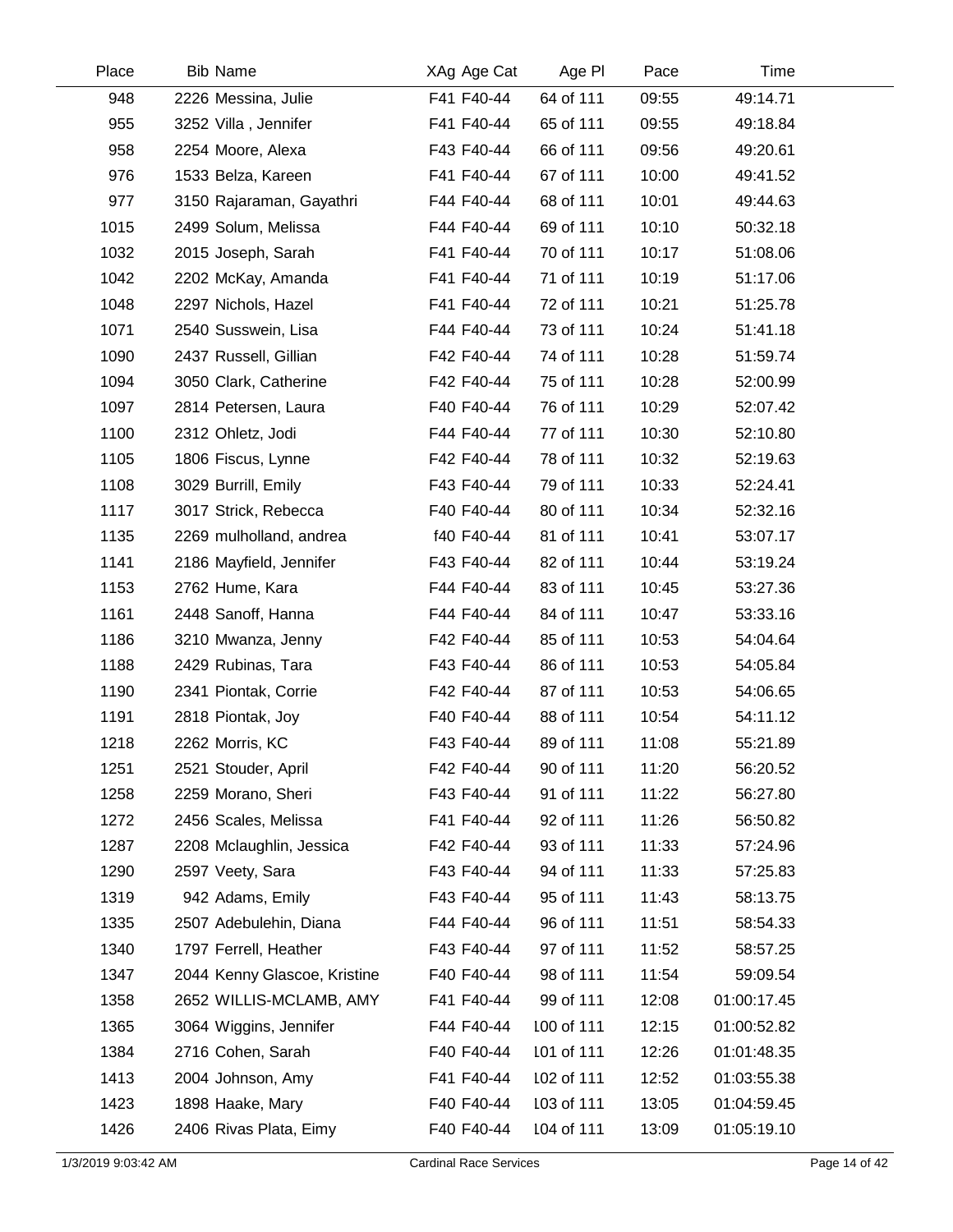| Place    | <b>Bib Name</b>               | XAg Age Cat | Age PI     | Pace  | Time        |
|----------|-------------------------------|-------------|------------|-------|-------------|
| 1458     | 2878 WOOD, KELLY              | F40 F40-44  | 105 of 111 | 13:39 | 01:07:49.98 |
| 1477     | 3186 Hererra, Christi         | F40 F40-44  | 106 of 111 | 14:00 | 01:09:37.28 |
| 1489     | 2601 Vose, Kanya              | F42 F40-44  | 107 of 111 | 14:17 | 01:10:57.09 |
| 1516     | 1909 Hammel, Kacey            | F40 F40-44  | 108 of 111 | 14:49 | 01:13:40.40 |
| 1519     | 1596 Hipps, Anna              | F40 F40-44  | 109 of 111 | 15:00 | 01:14:30.93 |
| 1529     | 3148 Simon, Ivy               | F44 F40-44  | 110 of 111 | 15:27 | 01:16:49.17 |
| 1556     | 2888 Britt, JoCasta           | F44 F40-44  | 111 of 111 | 16:07 | 01:20:04.01 |
| 45 to 49 |                               |             |            |       |             |
| 90       | 2157 mangarelli, caren        | F48 F45-49  | 1 of 110   | 06:43 | 33:23.61    |
| 114      | 1956 Hessini, Diane           | F49 F45-49  | 2 of 110   | 06:52 | 34:08.17    |
| 128      | 3146 Goldstein, Jennifer      | F47 F45-49  | 3 of 110   | 07:00 | 34:44.98    |
| 132      | 1816 foster, sarah            | f46 F45-49  | 4 of 110   | 07:00 | 34:49.87    |
| 269      | 1534 Benjamin, Anne           | F48 F45-49  | 5 of 110   | 07:44 | 38:27.52    |
| 305      | 3162 Pendleton Bigelow, Allie | F45 F45-49  | 6 of 110   | 07:52 | 39:07.38    |
| 308      | 3038 Troester, Melissa        | F46 F45-49  | 7 of 110   | 07:53 | 39:11.74    |
| 315      | 2270 Mullikin, Beth           | F45 F45-49  | 8 of 110   | 07:57 | 39:28.99    |
| 321      | 2579 Trout, Susan             | F45 F45-49  | 9 of 110   | 07:58 | 39:37.94    |
| 333      | 1669 Clossick, Tina           | F46 F45-49  | 10 of 110  | 08:01 | 39:51.27    |
| 385      | 2968 Urrutia, Kristine        | F48 F45-49  | 11 of 110  | 08:13 | 40:49.72    |
| 386      | 2961 Stevens, Sharon          | F45 F45-49  | 12 of 110  | 08:13 | 40:50.06    |
| 399      | 2984 Walsh, Gretchen          | F46 F45-49  | 13 of 110  | 08:16 | 41:03.30    |
| 421      | 2154 Mainil, Tricia           | F48 F45-49  | 14 of 110  | 08:21 | 41:27.59    |
| 438      | 1963 Hirschman, Caitlin       | f46 F45-49  | 15 of 110  | 08:23 | 41:40.11    |
| 446      | 2707 carmody, karen           | f47 F45-49  | 16 of 110  | 08:25 | 41:48.36    |
| 449      | 3016 Hettel, Catlin           | F46 F45-49  | 17 of 110  | 08:26 | 41:52.82    |
| 450      | 2163 Manturuk, Kim            | F46 F45-49  | 18 of 110  | 08:26 | 41:53.26    |
| 463      | 2870 Walker, Rebecca          | F49 F45-49  | 19 of 110  | 08:28 | 42:05.59    |
| 479      | 2735 Fowler, Natalie          | F48 F45-49  | 20 of 110  | 08:30 | 42:16.35    |
| 494      | 1695 Corbin, Amber            | F48 F45-49  | 21 of 110  | 08:34 | 42:33.54    |
| 497      | 2517 stein, jaime             | f46 F45-49  | 22 of 110  | 08:34 | 42:35.17    |
| 515      | 2248 Min, Sherene             | F47 F45-49  | 23 of 110  | 08:39 | 42:58.25    |
| 524      | 1994 Jackson, Susanne         | F47 F45-49  | 24 of 110  | 08:40 | 43:06.45    |
| 563      | 2937 MacDougall, Bonnie       | F46 F45-49  | 25 of 110  | 08:48 | 43:44.59    |
| 564      | 3136 Shofer, Sharon           | F49 F45-49  | 26 of 110  | 08:48 | 43:46.03    |
| 569      | 2218 Merklein, Lessley        | F49 F45-49  | 27 of 110  | 08:49 | 43:48.06    |
| 588      | 2718 Crittenden, Hilary       | F47 F45-49  | 28 of 110  | 08:52 | 44:03.59    |
| 615      | 3048 Sedway, Jan              | F48 F45-49  | 29 of 110  | 08:57 | 44:26.94    |
| 670      | 3115 Singh, Tina              | F48 F45-49  | 30 of 110  | 09:05 | 45:08.53    |
| 680      | 1781 Escaler, Margarita       | F46 F45-49  | 31 of 110  | 09:06 | 45:13.85    |
| 712      | 2834 Rodgers, Jo              | F47 F45-49  | 32 of 110  | 09:10 | 45:35.76    |
| 742      | 2849 simmons, lisa            | F47 F45-49  | 33 of 110  | 09:15 | 45:58.27    |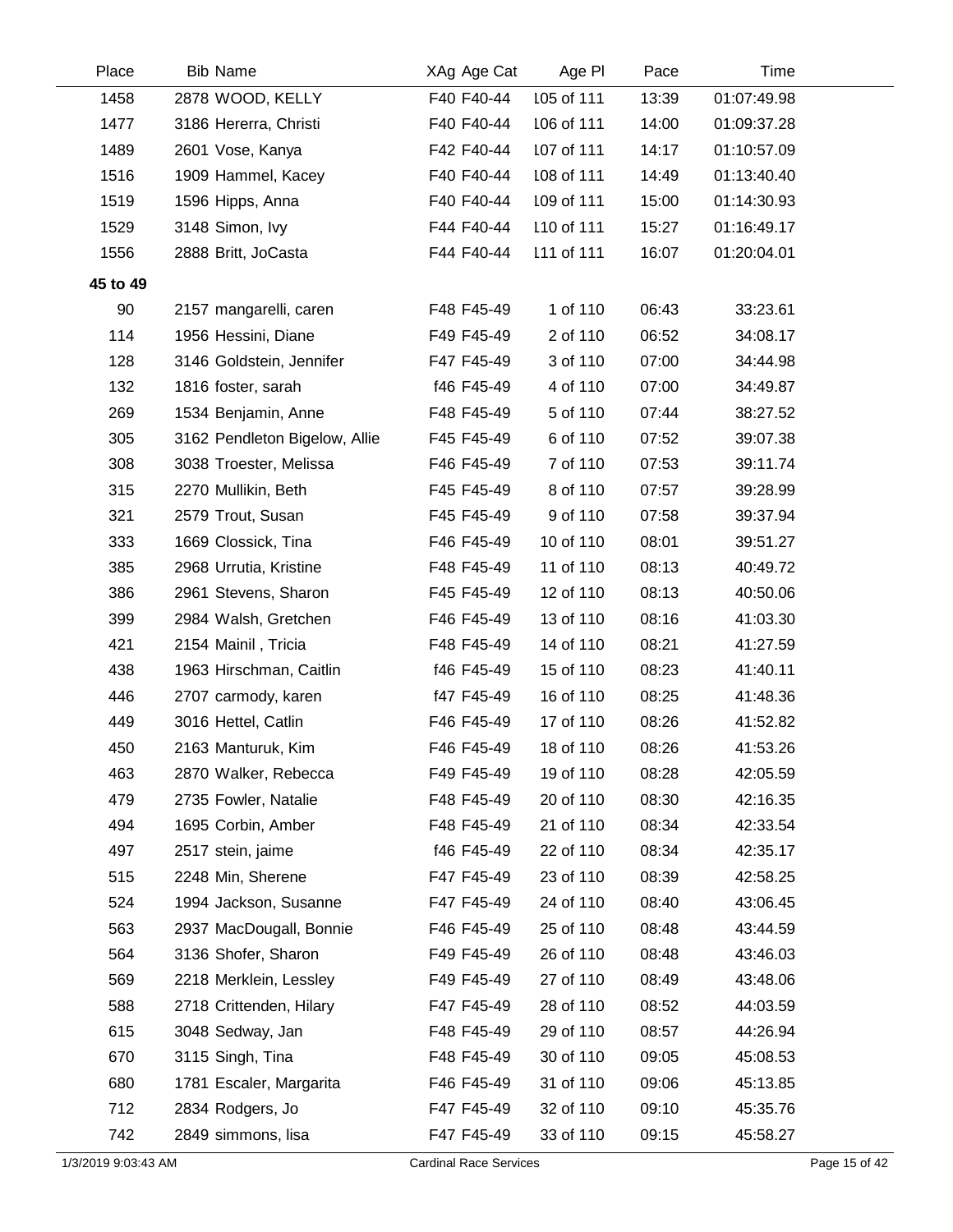| Place | <b>Bib Name</b>              | XAg Age Cat | Age PI    | Pace  | Time     |  |
|-------|------------------------------|-------------|-----------|-------|----------|--|
| 773   | 1832 Garcia, Vicky           | F45 F45-49  | 34 of 110 | 09:20 | 46:24.46 |  |
| 786   | 1814 foster, julie           | F46 F45-49  | 35 of 110 | 09:23 | 46:39.27 |  |
| 791   | 1998 Jaspers, Ilona          | F49 F45-49  | 36 of 110 | 09:25 | 46:45.61 |  |
| 794   | 1544 Berreth, Meg            | F48 F45-49  | 37 of 110 | 09:25 | 46:47.17 |  |
| 809   | 1916 Hanson, Margaret        | F45 F45-49  | 38 of 110 | 09:28 | 47:05.42 |  |
| 817   | 2853 Steiner, Anne           | F46 F45-49  | 39 of 110 | 09:30 | 47:12.67 |  |
| 820   | 2854 Stephens, Anne          | F48 F45-49  | 40 of 110 | 09:30 | 47:12.99 |  |
| 822   | 1710 Cruickshank, Rachael    | F48 F45-49  | 41 of 110 | 09:31 | 47:15.83 |  |
| 826   | 2836 Rogers, Kim             | F47 F45-49  | 42 of 110 | 09:32 | 47:23.85 |  |
| 827   | 3020 Arnott, Jamie           | F47 F45-49  | 43 of 110 | 09:32 | 47:25.06 |  |
| 828   | 2981 Busko, Lisa             | F46 F45-49  | 44 of 110 | 09:33 | 47:25.34 |  |
| 841   | 2444 Sampey, Catherine       | F45 F45-49  | 45 of 110 | 09:35 | 47:36.18 |  |
| 845   | 1930 Hawley, Dawna           | F48 F45-49  | 46 of 110 | 09:35 | 47:39.02 |  |
| 886   | 2234 Millar, Anna            | F49 F45-49  | 47 of 110 | 09:44 | 48:22.36 |  |
| 888   | 2898 Dallesandro, Cheyenne   | F45 F45-49  | 48 of 110 | 09:44 | 48:23.13 |  |
| 901   | 955 Altaffer, Kellie         | F47 F45-49  | 49 of 110 | 09:47 | 48:35.05 |  |
| 933   | 2034 Kasten, Tracy           | F47 F45-49  | 50 of 110 | 09:52 | 49:01.17 |  |
| 940   | 1835 Garoni, Carson          | F47 F45-49  | 51 of 110 | 09:53 | 49:06.57 |  |
| 942   | 2381 Rath, Martha            | f48 F45-49  | 52 of 110 | 09:53 | 49:09.50 |  |
| 946   | 984 bainter, shelley         | f46 F45-49  | 53 of 110 | 09:54 | 49:13.55 |  |
| 953   | 2787 Long, Gisele            | F45 F45-49  | 54 of 110 | 09:55 | 49:17.22 |  |
| 967   | 2380 Rao-Dayton, Sheila      | f47 F45-49  | 55 of 110 | 09:57 | 49:28.33 |  |
| 970   | 2843 Schultz, Kelley         | F47 F45-49  | 56 of 110 | 09:58 | 49:31.32 |  |
| 985   | 3009 Hird, Amy               | F46 F45-49  | 57 of 110 | 10:02 | 49:51.91 |  |
| 991   | 2245 Mills, Tina             | F46 F45-49  | 58 of 110 | 10:04 | 50:02.93 |  |
| 993   | 2995 Lucas, Miha             | F46 F45-49  | 59 of 110 | 10:04 | 50:03.47 |  |
| 1000  | 2648 Williams, Crystal       | F45 F45-49  | 60 of 110 | 10:06 | 50:12.82 |  |
| 1003  | 1774 Engle, Michelle         | F46 F45-49  | 61 of 110 | 10:08 | 50:22.13 |  |
| 1009  | 2882 Ambrose, Kirsten        | F46 F45-49  | 62 of 110 | 10:09 | 50:24.45 |  |
| 1052  | 2959 Stegman, Karen          | F49 F45-49  | 63 of 110 | 10:22 | 51:29.29 |  |
| 1053  | 1793 Fenhagen, Cait          | F49 F45-49  | 64 of 110 | 10:22 | 51:29.51 |  |
| 1072  | 2946 Nicholson, Meredith     | F45 F45-49  | 65 of 110 | 10:24 | 51:41.22 |  |
| 1076  | 1804 Figueroa-Gladys, Monica | F45 F45-49  | 66 of 110 | 10:26 | 51:50.84 |  |
| 1121  | 2451 Sansing, Robin          | F48 F45-49  | 67 of 110 | 10:35 | 52:38.03 |  |
| 1126  | 2212 McNaughton, Michelle    | F45 F45-49  | 68 of 110 | 10:36 | 52:42.16 |  |
| 1128  | 3144 Cantwell, Matilda       | F48 F45-49  | 69 of 110 | 10:38 | 52:52.92 |  |
| 1131  | 1535 Benjamin, Christie      | F49 F45-49  | 70 of 110 | 10:39 | 52:56.60 |  |
| 1134  | 1653 Chenet, Christina       | F46 F45-49  | 71 of 110 | 10:41 | 53:03.43 |  |
| 1142  | 2908 Glick, Aline            | F45 F45-49  | 72 of 110 | 10:44 | 53:19.73 |  |
| 1159  | 2264 Moseley, Emily          | F45 F45-49  | 73 of 110 | 10:46 | 53:32.45 |  |
| 1179  | 3168 Sheaves, Janet          | F45 F45-49  | 74 of 110 | 10:50 | 53:50.75 |  |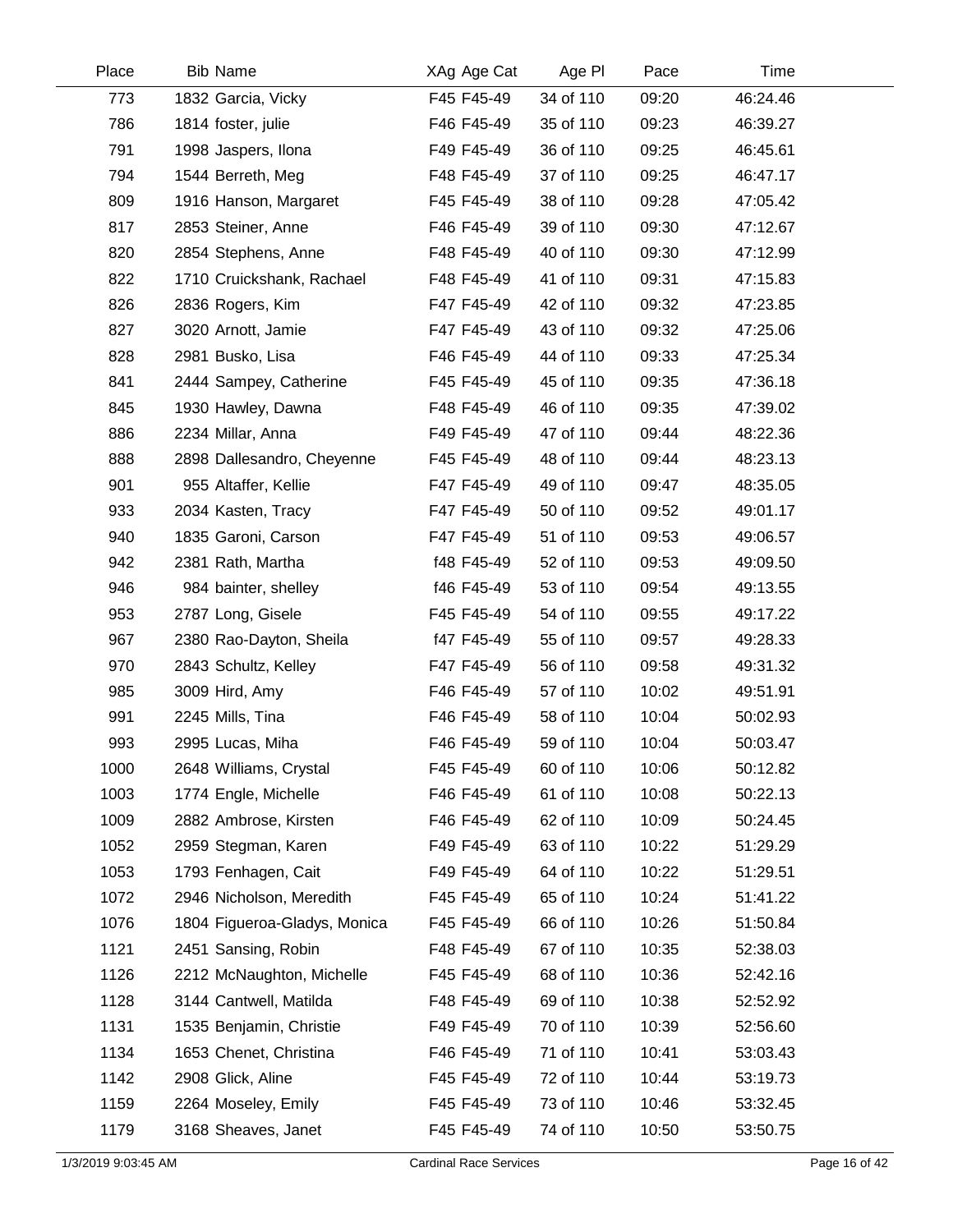| Place               | <b>Bib Name</b>                | XAg Age Cat                   | Age PI     | Pace  | Time        |               |
|---------------------|--------------------------------|-------------------------------|------------|-------|-------------|---------------|
| 1230                | 1546 Berry, Erica              | F48 F45-49                    | 75 of 110  | 11:13 | 55:44.36    |               |
| 1235                | 974 Arnold, Jennifer           | F48 F45-49                    | 76 of 110  | 11:14 | 55:50.00    |               |
| 1238                | 3015 Gibson, Melody            | F45 F45-49                    | 77 of 110  | 11:15 | 55:55.30    |               |
| 1242                | 2844 Schultz, Pamela           | F48 F45-49                    | 78 of 110  | 11:17 | 56:05.71    |               |
| 1250                | 2830 Reynolds, Heidi           | F47 F45-49                    | 79 of 110  | 11:20 | 56:20.01    |               |
| 1253                | 2073 Kwock, Tracy              | F48 F45-49                    | 80 of 110  | 11:21 | 56:23.86    |               |
| 1256                | 2638 White, Renee              | F48 F45-49                    | 81 of 110  | 11:21 | 56:24.68    |               |
| 1262                | 2649 Williams, L               | F48 F45-49                    | 82 of 110  | 11:23 | 56:36.00    |               |
| 1279                | 2794 McWilliams, Allison       | F45 F45-49                    | 83 of 110  | 11:29 | 57:05.34    |               |
| 1289                | 2024 Kaminski, Kelly           | F47 F45-49                    | 84 of 110  | 11:33 | 57:25.69    |               |
| 1296                | 1915 hansley, susie            | f49 F45-49                    | 85 of 110  | 11:35 | 57:36.39    |               |
| 1301                | 2925 Knight, Andrea            | F48 F45-49                    | 86 of 110  | 11:37 | 57:45.32    |               |
| 1303                | 1638 Cates, Susan              | F48 F45-49                    | 87 of 110  | 11:38 | 57:51.46    |               |
| 1312                | 2343 Pipkin, Clare             | F45 F45-49                    | 88 of 110  | 11:42 | 58:08.99    |               |
| 1343                | 1766 Ehlers, Sarah             | F48 F45-49                    | 89 of 110  | 11:53 | 59:04.93    |               |
| 1344                | 2786 Lindblad, Lauren          | F45 F45-49                    | 90 of 110  | 11:53 | 59:05.24    |               |
| 1370                | 2172 Martin, Cheryl            | F48 F45-49                    | 91 of 110  | 12:17 | 01:01:02.63 |               |
| 1391                | 1861 Gosselin, Tracy           | F47 F45-49                    | 92 of 110  | 12:30 | 01:02:08.06 |               |
| 1399                | 1635 Carter Taub, Mary         | F48 F45-49                    | 93 of 110  | 12:36 | 01:02:37.16 |               |
| 1414                | 3079 Martina, Milinda          | F46 F45-49                    | 94 of 110  | 12:52 | 01:03:55.90 |               |
| 1416                | 1899 Hackney, Loretta          | F49 F45-49                    | 95 of 110  | 12:55 | 01:04:09.72 |               |
| 1420                | 2728 Fiorito, Maria            | F45 F45-49                    | 96 of 110  | 13:02 | 01:04:44.30 |               |
| 1432                | 1626 Cardona, Danielle         | F47 F45-49                    | 97 of 110  | 13:12 | 01:05:36.11 |               |
| 1456                | 2122 Lissy, Karen              | F46 F45-49                    | 98 of 110  | 13:34 | 01:07:23.57 |               |
| 1474                | 1829 Gallagher, Susan          | F46 F45-49                    | 99 of 110  | 13:59 | 01:09:29.37 |               |
| 1476                | 1683 Cone, Rachel              | F45 F45-49                    | 100 of 110 | 13:59 | 01:09:30.00 |               |
| 1480                | 3004 Hunter, Jill              | F47 F45-49                    | 101 of 110 | 14:05 | 01:09:57.77 |               |
| 1484                | 2045 Kern, Carolyn             | F48 F45-49                    | 102 of 110 | 14:10 | 01:10:24.08 |               |
| 1492                | 3043 Schwartz, Jeanne          | F46 F45-49                    | 103 of 110 | 14:18 | 01:11:03.28 |               |
| 1511                | 2667 Wong, Shannon             | F47 F45-49                    | 104 of 110 | 14:42 | 01:13:02.96 |               |
| 1553                | 1601 Brown, Amy                | F46 F45-49                    | 105 of 110 | 16:03 | 01:19:43.84 |               |
| 1555                | 2351 Pollock, Kelly            | F47 F45-49                    | 106 of 110 | 16:06 | 01:20:01.56 |               |
| 1600                | 2055 Kim, Helen                | F45 F45-49                    | 107 of 110 | 17:14 | 01:25:38.80 |               |
| 1604                | 2020 Kachgal, Tara             | F48 F45-49                    | 108 of 110 | 17:17 | 01:25:52.50 |               |
| 1607                | 2982 Wertley-Rotenberry, Julia | F47 F45-49                    | 109 of 110 | 17:23 | 01:26:21.59 |               |
| 1635                | 1950 Herman, Lisa              | F48 F45-49                    | 110 of 110 | 18:38 | 01:32:37.62 |               |
| 50 to 54            |                                |                               |            |       |             |               |
| 242                 | 2555 Thomas, Sonia             | F52 F50-54                    | 1 of 70    | 07:39 | 38:01.49    |               |
| 260                 | 2625 Weeks, Cyndy              | F54 F50-54                    | 2 of 70    | 07:44 | 38:23.77    |               |
| 409                 | 1882 Gualtieri-Reed, Liz       | F50 F50-54                    | 3 of 70    | 08:19 | 41:17.87    |               |
| 458                 | 2985 Van Sant, Laura           | F52 F50-54                    | 4 of 70    | 08:27 | 42:02.01    |               |
| 1/3/2019 9:03:46 AM |                                | <b>Cardinal Race Services</b> |            |       |             | Page 17 of 42 |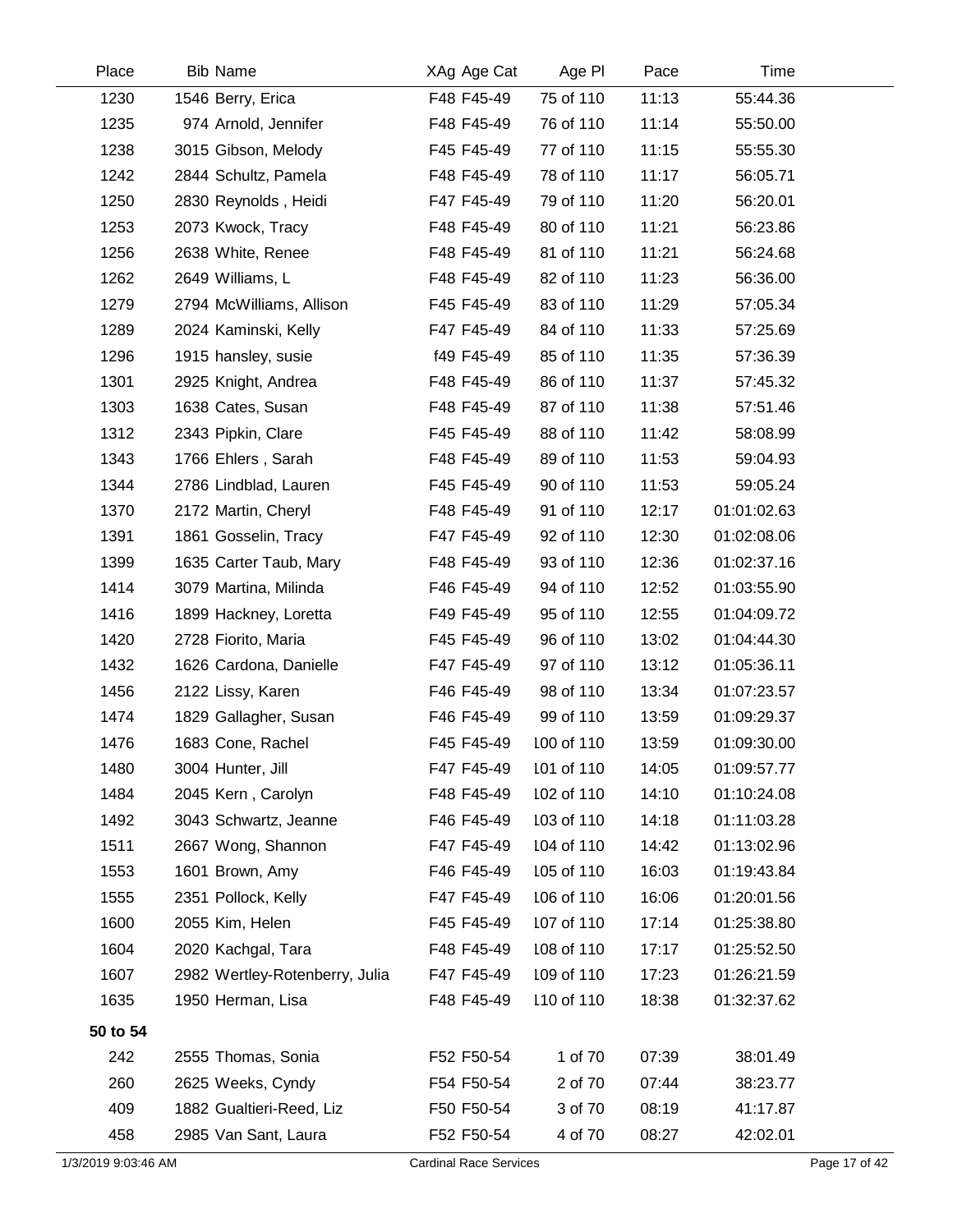| Place | <b>Bib Name</b>            | XAg Age Cat | Age PI   | Pace  | Time     |  |
|-------|----------------------------|-------------|----------|-------|----------|--|
| 567   | 2739 Gerber, Ann           | F53 F50-54  | 5 of 70  | 08:49 | 43:46.93 |  |
| 571   | 2921 Kinyamu, Harriet      | F53 F50-54  | 6 of 70  | 08:49 | 43:48.68 |  |
| 585   | 2267 Mouw, Sheri           | F50 F50-54  | 7 of 70  | 08:52 | 44:02.78 |  |
| 617   | 3049 Verbiest, Sarah       | F52 F50-54  | 8 of 70  | 08:57 | 44:27.67 |  |
| 650   | 2631 Wessell, Laura        | F50 F50-54  | 9 of 70  | 09:02 | 44:55.53 |  |
| 655   | 2061 Kleinman, Dawn        | F53 F50-54  | 10 of 70 | 09:04 | 45:01.43 |  |
| 696   | 2647 Williams, Christianna | F54 F50-54  | 11 of 70 | 09:08 | 45:24.28 |  |
| 711   | 2760 Holaday, Sue          | F50 F50-54  | 12 of 70 | 09:10 | 45:35.22 |  |
| 743   | 2014 Jooss, Kathy          | F51 F50-54  | 13 of 70 | 09:15 | 45:59.03 |  |
| 760   | 2604 Wahlstrom, Torey      | F50 F50-54  | 14 of 70 | 09:19 | 46:16.36 |  |
| 766   | 2244 Mills, Karin          | F52 F50-54  | 15 of 70 | 09:19 | 46:20.29 |  |
| 782   | 1564 Bolon, Meredith       | F53 F50-54  | 16 of 70 | 09:22 | 46:33.66 |  |
| 788   | 2754 Himmel, Theresa       | F50 F50-54  | 17 of 70 | 09:23 | 46:40.36 |  |
| 805   | 3104 Eaton, Elizabeth      | F52 F50-54  | 18 of 70 | 09:28 | 47:01.06 |  |
| 814   | 2523 Strain, Betsy         | F52 F50-54  | 19 of 70 | 09:29 | 47:07.82 |  |
| 818   | 2708 Carpenter, C Denise   | F51 F50-54  | 20 of 70 | 09:30 | 47:12.83 |  |
| 819   | 3119 Lenox, Kari           | F52 F50-54  | 21 of 70 | 09:30 | 47:12.94 |  |
| 821   | 1880 Grill, Julie          | F54 F50-54  | 22 of 70 | 09:31 | 47:15.74 |  |
| 848   | 1572 bradfield, Kristen    | F52 F50-54  | 23 of 70 | 09:36 | 47:40.25 |  |
| 870   | 3101 Hoogervorst, Amy      | F50 F50-54  | 24 of 70 | 09:41 | 48:06.68 |  |
| 879   | 2614 Warner, Diane         | F53 F50-54  | 25 of 70 | 09:43 | 48:16.52 |  |
| 909   | 3207 Bortz, Shannon        | F50 F50-54  | 26 of 70 | 09:48 | 48:42.38 |  |
| 914   | 2500 Soto, Linda Carolina  | F50 F50-54  | 27 of 70 | 09:49 | 48:46.34 |  |
| 947   | 1935 Heafner, Tricia       | F53 F50-54  | 28 of 70 | 09:54 | 49:14.24 |  |
| 959   | 2425 Roupas, Shelley       | F50 F50-54  | 29 of 70 | 09:56 | 49:22.97 |  |
| 971   | 2358 Porter, Kristine      | F50 F50-54  | 30 of 70 | 09:58 | 49:32.45 |  |
| 1006  | 2828 Reed, Pam             | F50 F50-54  | 31 of 70 | 10:08 | 50:22.75 |  |
| 1011  | 2744 Goss, Karen           | F54 F50-54  | 32 of 70 | 10:09 | 50:27.54 |  |
| 1014  | 2732 FitzMorris, Lisa      | F51 F50-54  | 33 of 70 | 10:10 | 50:29.46 |  |
| 1025  | 2547 Tarantino, Lisa       | F51 F50-54  | 34 of 70 | 10:13 | 50:46.84 |  |
| 1027  | 2408 Robinson, Donita      | F50 F50-54  | 35 of 70 | 10:13 | 50:48.23 |  |
| 1036  | 1908 Hamm, Jill            | F51 F50-54  | 36 of 70 | 10:18 | 51:10.85 |  |
| 1063  | 1759 Duronio, Sue          | f53 F50-54  | 37 of 70 | 10:22 | 51:33.43 |  |
| 1083  | 2896 Cotton, Christine     | F53 F50-54  | 38 of 70 | 10:27 | 51:55.79 |  |
| 1087  | 2734 Ford, Amy             | F50 F50-54  | 39 of 70 | 10:27 | 51:57.98 |  |
| 1111  | 2618 Watterson, Carolyn    | F51 F50-54  | 40 of 70 | 10:33 | 52:27.05 |  |
| 1120  | 2054 kilts, priscilla      | f50 F50-54  | 41 of 70 | 10:35 | 52:37.47 |  |
| 1123  | 1825 Funk, Noela           | F51 F50-54  | 42 of 70 | 10:36 | 52:39.17 |  |
| 1178  | 2587 Van Ark, Gwen         | F54 F50-54  | 43 of 70 | 10:50 | 53:48.34 |  |
| 1195  | 3194 Copeland, Valerie     | F50 F50-54  | 44 of 70 | 10:58 | 54:30.75 |  |
| 1199  | 1988 Huston, Sara          | F51 F50-54  | 45 of 70 | 11:02 | 54:48.31 |  |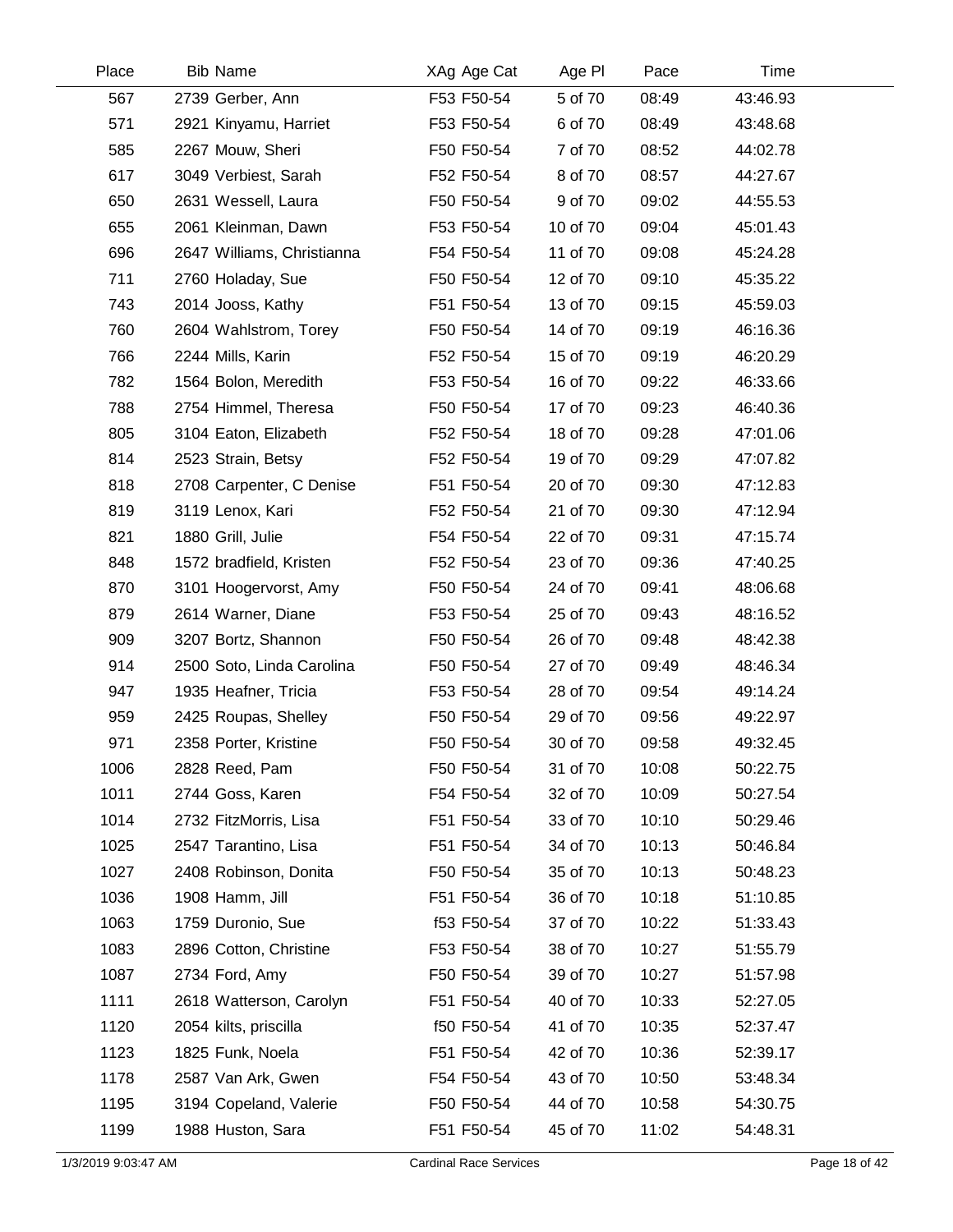| Place    | <b>Bib Name</b>            | XAg Age Cat | Age PI   | Pace  | Time        |  |
|----------|----------------------------|-------------|----------|-------|-------------|--|
| 1209     | 2702 Brooks, Tammy         | F51 F50-54  | 46 of 70 | 11:03 | 54:56.78    |  |
| 1261     | 2320 Paardenkooper, Jayn   | F53 F50-54  | 47 of 70 | 11:23 | 56:34.62    |  |
| 1276     | 3002 McDonald, Jean        | F54 F50-54  | 48 of 70 | 11:29 | 57:02.14    |  |
| 1277     | 1561 Boggess, Kim          | F53 F50-54  | 49 of 70 | 11:29 | 57:02.95    |  |
| 1286     | 2769 Judd, Kristen         | F50 F50-54  | 50 of 70 | 11:33 | 57:23.73    |  |
| 1299     | 2064 Knuth, Dawn           | F53 F50-54  | 51 of 70 | 11:37 | 57:43.10    |  |
| 1300     | 2363 Price, Kim            | F51 F50-54  | 52 of 70 | 11:37 | 57:45.29    |  |
| 1325     | 1927 Hawes, LaDeane        | F54 F50-54  | 53 of 70 | 11:47 | 58:32.98    |  |
| 1345     | 2934 Litzsinger, Lisa      | F52 F50-54  | 54 of 70 | 11:54 | 59:06.49    |  |
| 1381     | 2311 Odle, Rosamund        | F52 F50-54  | 55 of 70 | 12:26 | 01:01:45.40 |  |
| 1383     | 2933 leyden, melanie       | f53 F50-54  | 56 of 70 | 12:26 | 01:01:46.60 |  |
| 1392     | 2344 Plambeck, Mary Ann    | F52 F50-54  | 57 of 70 | 12:30 | 01:02:08.06 |  |
| 1398     | 964 Andruejol, Isabelle    | F54 F50-54  | 58 of 70 | 12:33 | 01:02:22.13 |  |
| 1403     | 2116 Lippy, Christine      | F51 F50-54  | 59 of 70 | 12:42 | 01:03:04.82 |  |
| 1411     | 3190 Britt, Alison         | F50 F50-54  | 60 of 70 | 12:48 | 01:03:37.12 |  |
| 1412     | 950 Alling, Linda          | F50 F50-54  | 61 of 70 | 12:50 | 01:03:48.64 |  |
| 1449     | 980 Baca, Marne            | F53 F50-54  | 62 of 70 | 13:27 | 01:06:53.27 |  |
| 1485     | 2411 Rogier, Sandy         | F51 F50-54  | 63 of 70 | 14:10 | 01:10:24.73 |  |
| 1488     | 2266 Mounier, Corinne      | F52 F50-54  | 64 of 70 | 14:17 | 01:10:56.84 |  |
| 1508     | 968 Apperson, Karen        | F54 F50-54  | 65 of 70 | 14:38 | 01:12:42.17 |  |
| 1524     | 2927 kohout, Melissa       | F53 F50-54  | 66 of 70 | 15:12 | 01:15:34.11 |  |
| 1533     | 1690 Cook, Camden          | F51 F50-54  | 67 of 70 | 15:34 | 01:17:21.48 |  |
| 1596     | 1776 Erikson, Dawn         | F53 F50-54  | 68 of 70 | 17:10 | 01:25:19.93 |  |
| 1597     | 2133 Lozon, Cory           | F50 F50-54  | 69 of 70 | 17:12 | 01:25:26.77 |  |
| 1627     | 1889 Gunn, Elizabeth       | F51 F50-54  | 70 of 70 | 18:21 | 01:31:10.49 |  |
| 55 to 59 |                            |             |          |       |             |  |
| 61       | 2144 Mabe, Joan            | F56 F55-59  | 1 of 62  | 06:30 | 32:19.29    |  |
| 182      | 2688 Allyne, Kristin       | F58 F55-59  | 2 of 62  | 07:20 | 36:25.68    |  |
| 289      | 2180 Matera, Kathy         | F55 F55-59  | 3 of 62  | 07:48 | 38:46.51    |  |
| 394      | 1925 Harwell, Jane         | F55 F55-59  | 4 of 62  | 08:14 | 40:57.41    |  |
| 490      | 2643 Wilkinson, Kari       | F57 F55-59  | 5 of 62  | 08:33 | 42:29.01    |  |
| 551      | 2156 mandeville-long, anne | f59 F55-59  | 6 of 62  | 08:46 | 43:32.01    |  |
| 593      | 2546 Szymkowski, Mary      | F55 F55-59  | 7 of 62  | 08:52 | 44:05.66    |  |
| 659      | 1681 Conder, Meredith      | F57 F55-59  | 8 of 62  | 09:04 | 45:03.36    |  |
| 690      | 2139 Ludlow, Katie         | F59 F55-59  | 9 of 62  | 09:08 | 45:21.49    |  |
| 695      | 971 Armstrong, Jen         | F57 F55-59  | 10 of 62 | 09:08 | 45:23.59    |  |
| 720      | 979 Baas, Susan            | F57 F55-59  | 11 of 62 | 09:12 | 45:45.56    |  |
| 769      | 3090 Elliott, Joanneke     | F55 F55-59  | 12 of 62 | 09:20 | 46:21.72    |  |
| 776      | 2074 la via, maria         | f55 F55-59  | 13 of 62 | 09:21 | 46:26.37    |  |
| 792      | 2630 Wentz, Catherine      | F55 F55-59  | 14 of 62 | 09:25 | 46:46.23    |  |
| 804      | 1630 Carley, Kathleen      | F59 F55-59  | 15 of 62 | 09:28 | 47:01.01    |  |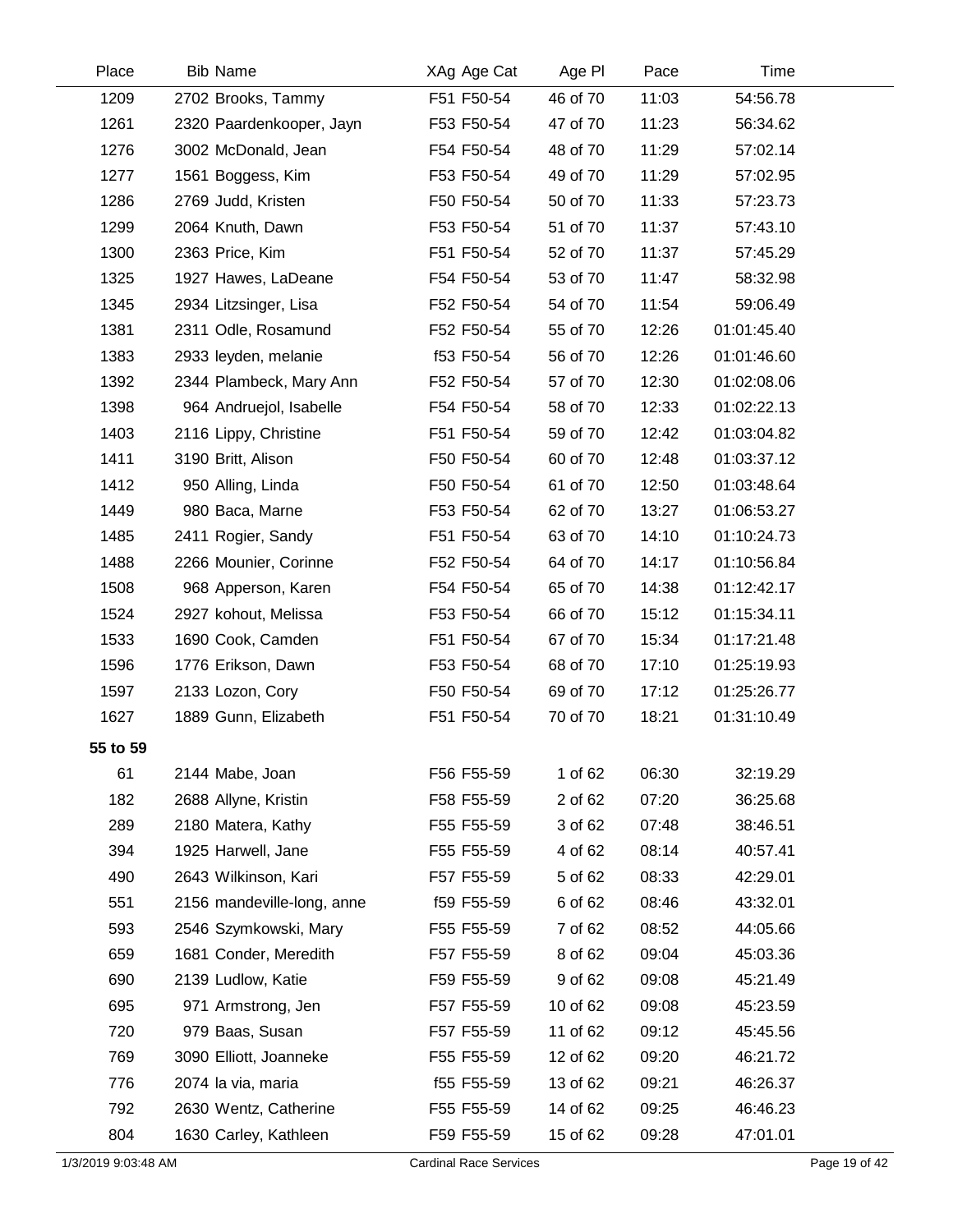| 844<br>1943 Helms, Tanya<br>F58 F55-59<br>16 of 62<br>09:35<br>47:37.37<br>895<br>17 of 62<br>2670 Woodward, Kim<br>F56 F55-59<br>09:45<br>48:27.47<br>926<br>2285 Nason, Ellen<br>F55 F55-59<br>18 of 62<br>09:51<br>48:55.38<br>965<br>19 of 62<br>1602 Brown, Bunny<br>F59 F55-59<br>09:57<br>49:26.43<br>968<br>1897 Guy, Cid<br>F55 F55-59<br>20 of 62<br>09:58<br>49:30.12<br>1001<br>1874 Greiner, Janice<br>F59 F55-59<br>21 of 62<br>10:07<br>50:15.11<br>1043<br>1589 Broscious, Pamela<br>F57 F55-59<br>22 of 62<br>10:19<br>51:17.17<br>1046<br>2812 Perry, Susan<br>F55 F55-59<br>23 of 62<br>10:20<br>51:22.30<br>1049<br>3139 Holt, Kate<br>F56 F55-59<br>24 of 62<br>10:21<br>51:25.95<br>1062<br>2751 Haskins, Teri<br>F57 F55-59<br>25 of 62<br>10:22<br>51:33.14<br>1067<br>2230 Mickunas, Wendy<br>F59 F55-59<br>26 of 62<br>10:23<br>51:34.23<br>1132<br>1973 Holloman, Edith<br>F59 F55-59<br>27 of 62<br>10:39<br>52:57.59 |  |
|---------------------------------------------------------------------------------------------------------------------------------------------------------------------------------------------------------------------------------------------------------------------------------------------------------------------------------------------------------------------------------------------------------------------------------------------------------------------------------------------------------------------------------------------------------------------------------------------------------------------------------------------------------------------------------------------------------------------------------------------------------------------------------------------------------------------------------------------------------------------------------------------------------------------------------------------------|--|
|                                                                                                                                                                                                                                                                                                                                                                                                                                                                                                                                                                                                                                                                                                                                                                                                                                                                                                                                                   |  |
|                                                                                                                                                                                                                                                                                                                                                                                                                                                                                                                                                                                                                                                                                                                                                                                                                                                                                                                                                   |  |
|                                                                                                                                                                                                                                                                                                                                                                                                                                                                                                                                                                                                                                                                                                                                                                                                                                                                                                                                                   |  |
|                                                                                                                                                                                                                                                                                                                                                                                                                                                                                                                                                                                                                                                                                                                                                                                                                                                                                                                                                   |  |
|                                                                                                                                                                                                                                                                                                                                                                                                                                                                                                                                                                                                                                                                                                                                                                                                                                                                                                                                                   |  |
|                                                                                                                                                                                                                                                                                                                                                                                                                                                                                                                                                                                                                                                                                                                                                                                                                                                                                                                                                   |  |
|                                                                                                                                                                                                                                                                                                                                                                                                                                                                                                                                                                                                                                                                                                                                                                                                                                                                                                                                                   |  |
|                                                                                                                                                                                                                                                                                                                                                                                                                                                                                                                                                                                                                                                                                                                                                                                                                                                                                                                                                   |  |
|                                                                                                                                                                                                                                                                                                                                                                                                                                                                                                                                                                                                                                                                                                                                                                                                                                                                                                                                                   |  |
|                                                                                                                                                                                                                                                                                                                                                                                                                                                                                                                                                                                                                                                                                                                                                                                                                                                                                                                                                   |  |
|                                                                                                                                                                                                                                                                                                                                                                                                                                                                                                                                                                                                                                                                                                                                                                                                                                                                                                                                                   |  |
|                                                                                                                                                                                                                                                                                                                                                                                                                                                                                                                                                                                                                                                                                                                                                                                                                                                                                                                                                   |  |
| 1137<br>1740 Denuo, Jeannie<br>F56 F55-59<br>28 of 62<br>10:42<br>53:10.02                                                                                                                                                                                                                                                                                                                                                                                                                                                                                                                                                                                                                                                                                                                                                                                                                                                                        |  |
| 1143<br>2405 Riggle, Sara<br>F55 F55-59<br>29 of 62<br>10:44<br>53:22.39                                                                                                                                                                                                                                                                                                                                                                                                                                                                                                                                                                                                                                                                                                                                                                                                                                                                          |  |
| 1154<br>F55 F55-59<br>30 of 62<br>10:46<br>53:28.55<br>3096 Barmore, Rebecca                                                                                                                                                                                                                                                                                                                                                                                                                                                                                                                                                                                                                                                                                                                                                                                                                                                                      |  |
| 1236<br>F56 F55-59<br>31 of 62<br>11:15<br>2461 Schubert, Nancy<br>55:54.57                                                                                                                                                                                                                                                                                                                                                                                                                                                                                                                                                                                                                                                                                                                                                                                                                                                                       |  |
| 1252<br>F58 F55-59<br>32 of 62<br>11:20<br>56:20.56<br>982 Bagatell, Nancy                                                                                                                                                                                                                                                                                                                                                                                                                                                                                                                                                                                                                                                                                                                                                                                                                                                                        |  |
| 1257<br>2580 Tsin, Judith<br>F58 F55-59<br>33 of 62<br>11:22<br>56:27.26                                                                                                                                                                                                                                                                                                                                                                                                                                                                                                                                                                                                                                                                                                                                                                                                                                                                          |  |
| 1269<br>11:25<br>F55 F55-59<br>34 of 62<br>56:43.27<br>2586 Valsing, Eli                                                                                                                                                                                                                                                                                                                                                                                                                                                                                                                                                                                                                                                                                                                                                                                                                                                                          |  |
| 1280<br>2538 SUMMERS, JANICE<br>35 of 62<br>11:30<br>57:09.71<br>F58 F55-59                                                                                                                                                                                                                                                                                                                                                                                                                                                                                                                                                                                                                                                                                                                                                                                                                                                                       |  |
| 1306<br>1768 Eischen, Francesca<br>F56 F55-59<br>36 of 62<br>11:39<br>57:55.69                                                                                                                                                                                                                                                                                                                                                                                                                                                                                                                                                                                                                                                                                                                                                                                                                                                                    |  |
| 1316<br>2353 Pomerantz, Meg<br>F55 F55-59<br>37 of 62<br>11:43<br>58:12.01                                                                                                                                                                                                                                                                                                                                                                                                                                                                                                                                                                                                                                                                                                                                                                                                                                                                        |  |
| 1318<br>F55 F55-59<br>38 of 62<br>11:43<br>58:12.28<br>1587 Brooks, Laura                                                                                                                                                                                                                                                                                                                                                                                                                                                                                                                                                                                                                                                                                                                                                                                                                                                                         |  |
| 1332<br>2811 Pace, Sue<br>F58 F55-59<br>39 of 62<br>11:51<br>58:51.80                                                                                                                                                                                                                                                                                                                                                                                                                                                                                                                                                                                                                                                                                                                                                                                                                                                                             |  |
| 1348<br>2184 Matti, Clare<br>F56 F55-59<br>40 of 62<br>11:55<br>59:15.15                                                                                                                                                                                                                                                                                                                                                                                                                                                                                                                                                                                                                                                                                                                                                                                                                                                                          |  |
| 1385<br>1862 Gotthardt, Jane<br>F56 F55-59<br>41 of 62<br>12:28<br>01:01:57.78                                                                                                                                                                                                                                                                                                                                                                                                                                                                                                                                                                                                                                                                                                                                                                                                                                                                    |  |
| 1421<br>2972 Toles, Tori<br>13:02<br>F58 F55-59<br>42 of 62<br>01:04:45.53                                                                                                                                                                                                                                                                                                                                                                                                                                                                                                                                                                                                                                                                                                                                                                                                                                                                        |  |
| 1427<br>1780 Ervin, Terry<br>F59 F55-59<br>43 of 62<br>13:09<br>01:05:21.88                                                                                                                                                                                                                                                                                                                                                                                                                                                                                                                                                                                                                                                                                                                                                                                                                                                                       |  |
| 1447<br>44 of 62<br>01:06:36.38<br>1869 Granda, Kaitlyn<br>F55 F55-59<br>13:24                                                                                                                                                                                                                                                                                                                                                                                                                                                                                                                                                                                                                                                                                                                                                                                                                                                                    |  |
| 1454<br>1802 Fields, Debra<br>F56 F55-59<br>45 of 62<br>13:33<br>01:07:19.16                                                                                                                                                                                                                                                                                                                                                                                                                                                                                                                                                                                                                                                                                                                                                                                                                                                                      |  |
| 1487<br>2084 Lartz, Maryanne<br>46 of 62<br>14:16<br>01:10:55.60<br>F56 F55-59                                                                                                                                                                                                                                                                                                                                                                                                                                                                                                                                                                                                                                                                                                                                                                                                                                                                    |  |
| 1493<br>3205 Padden, Sandra<br>F57 F55-59<br>47 of 62<br>14:19<br>01:11:08.32                                                                                                                                                                                                                                                                                                                                                                                                                                                                                                                                                                                                                                                                                                                                                                                                                                                                     |  |
| 1507<br>48 of 62<br>14:37<br>01:12:38.75<br>2080 Lane, Carolyn<br>F58 F55-59                                                                                                                                                                                                                                                                                                                                                                                                                                                                                                                                                                                                                                                                                                                                                                                                                                                                      |  |
| 1518<br>2275 Murphy, Maura<br>F56 F55-59<br>49 of 62<br>14:59<br>01:14:30.07                                                                                                                                                                                                                                                                                                                                                                                                                                                                                                                                                                                                                                                                                                                                                                                                                                                                      |  |
| 1523<br>F58 F55-59<br>50 of 62<br>01:15:05.40<br>2833 Robinson, Kathryn<br>15:07                                                                                                                                                                                                                                                                                                                                                                                                                                                                                                                                                                                                                                                                                                                                                                                                                                                                  |  |
| 1525<br>2533 Sturgeon, Mary<br>F56 F55-59<br>51 of 62<br>15:23<br>01:16:26.50                                                                                                                                                                                                                                                                                                                                                                                                                                                                                                                                                                                                                                                                                                                                                                                                                                                                     |  |
| 1540<br>52 of 62<br>01:18:05.05<br>1575 Branton, Laura<br>F57 F55-59<br>15:43                                                                                                                                                                                                                                                                                                                                                                                                                                                                                                                                                                                                                                                                                                                                                                                                                                                                     |  |
| 1550<br>F55 F55-59<br>53 of 62<br>15:56<br>01:19:09.17<br>2642 Wiegerink, Robin                                                                                                                                                                                                                                                                                                                                                                                                                                                                                                                                                                                                                                                                                                                                                                                                                                                                   |  |
| 1572<br>2906 gillespie, barbara<br>F57 F55-59<br>54 of 62<br>16:39<br>01:22:42.78                                                                                                                                                                                                                                                                                                                                                                                                                                                                                                                                                                                                                                                                                                                                                                                                                                                                 |  |
| 1580<br>2945 nelson, joan<br>F57 F55-59<br>55 of 62<br>16:53<br>01:23:52.18                                                                                                                                                                                                                                                                                                                                                                                                                                                                                                                                                                                                                                                                                                                                                                                                                                                                       |  |
| 1602<br>2978 Docherty, Sharron<br>56 of 62<br>F56 F55-59<br>17:15<br>01:25:42.98                                                                                                                                                                                                                                                                                                                                                                                                                                                                                                                                                                                                                                                                                                                                                                                                                                                                  |  |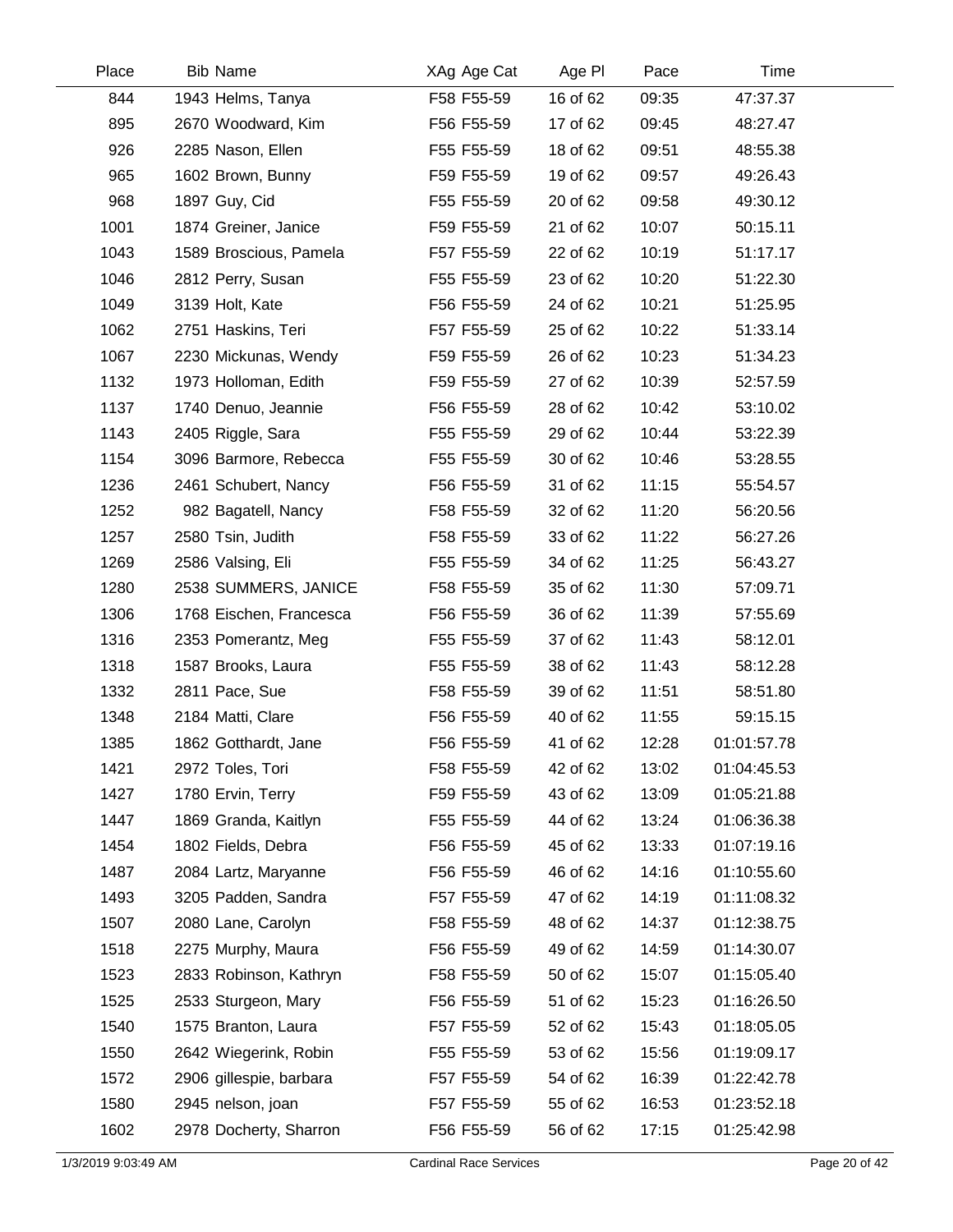| Place    | <b>Bib Name</b>            | XAg Age Cat | Age PI   | Pace  | Time        |  |
|----------|----------------------------|-------------|----------|-------|-------------|--|
| 1606     | 1977 Holt, Sharon          | F56 F55-59  | 57 of 62 | 17:22 | 01:26:16.93 |  |
| 1612     | 946 Alani, Arzina          | F58 F55-59  | 58 of 62 | 17:40 | 01:27:47.34 |  |
| 1613     | 3055 Weeks-Casimir, Pamela | F56 F55-59  | 59 of 62 | 17:40 | 01:27:49.27 |  |
| 1615     | 3095 Pooley, Lisa          | F57 F55-59  | 60 of 62 | 17:50 | 01:28:37.28 |  |
| 1618     | 2566 Tomkins, Lynn         | F57 F55-59  | 61 of 62 | 17:59 | 01:29:22.15 |  |
| 1640     | 2913 Guerin, Constance     | F59 F55-59  | 62 of 62 | 19:02 | 01:34:37.72 |  |
| 60 to 64 |                            |             |          |       |             |  |
| 325      | 1834 Gardner, Joanne       | F64 F60-64  | 1 of 39  | 07:59 | 39:39.88    |  |
| 344      | 2891 Campbell, Barbara     | F61 F60-64  | 2 of 39  | 08:05 | 40:08.15    |  |
| 348      | 2219 merritt, kathy        | F64 F60-64  | 3 of 39  | 08:06 | 40:14.97    |  |
| 510      | 1711 Crump, Carolyn        | F62 F60-64  | 4 of 39  | 08:37 | 42:49.97    |  |
| 613      | 2493 Smith, Nancy          | F60 F60-64  | 5 of 39  | 08:56 | 44:22.93    |  |
| 750      | 2588 Van Wert, Sally       | F60 F60-64  | 6 of 39  | 09:16 | 46:04.19    |  |
| 759      | 2113 Li, Vivian            | F61 F60-64  | 7 of 39  | 09:18 | 46:14.04    |  |
| 793      | 3140 Branson, Sheri        | F60 F60-64  | 8 of 39  | 09:25 | 46:46.87    |  |
| 913      | 2558 Thorn, rosemary       | F63 F60-64  | 9 of 39  | 09:49 | 48:45.91    |  |
| 938      | 2792 Maziar, Melody        | F64 F60-64  | 10 of 39 | 09:52 | 49:04.40    |  |
| 996      | 2494 SMITH, SUSAN          | F60 F60-64  | 11 of 39 | 10:06 | 50:09.93    |  |
| 1039     | 2419 Rosen, Maureen        | F61 F60-64  | 12 of 39 | 10:18 | 51:12.88    |  |
| 1073     | 2462 Scott, Caroline       | F62 F60-64  | 13 of 39 | 10:24 | 51:41.32    |  |
| 1082     | 2305 Norwood, Rena         | F63 F60-64  | 14 of 39 | 10:27 | 51:54.90    |  |
| 1146     | 1545 Berry, Carolee        | F60 F60-64  | 15 of 39 | 10:44 | 53:22.71    |  |
| 1182     | 2165 Marcus, Sheila        | F61 F60-64  | 16 of 39 | 10:50 | 53:52.72    |  |
| 1213     | 2747 Greene, Deb           | F61 F60-64  | 17 of 39 | 11:04 | 54:58.52    |  |
| 1219     | 2748 Guerin, Ellen         | F61 F60-64  | 18 of 39 | 11:08 | 55:22.33    |  |
| 1292     | 3113 Varblow, Linda        | F63 F60-64  | 19 of 39 | 11:34 | 57:28.44    |  |
| 1314     | 2164 Marcus, Cheryl        | F64 F60-64  | 20 of 39 | 11:42 | 58:10.96    |  |
| 1336     | 1592 Bresler, Lynne        | F60 F60-64  | 21 of 39 | 11:51 | 58:55.55    |  |
| 1361     | 1786 Estrada, Elizabeth    | F60 F60-64  | 22 of 39 | 12:09 | 01:00:22.81 |  |
| 1378     | 1936 Heaton, Ruth          | F63 F60-64  | 23 of 39 | 12:21 | 01:01:24.11 |  |
| 1465     | 2621 Webb, Kristi          | F62 F60-64  | 24 of 39 | 13:41 | 01:08:00.14 |  |
| 1510     | 2314 Olsen, Sabrina        | F62 F60-64  | 25 of 39 | 14:41 | 01:12:59.21 |  |
| 1512     | 1623 Callahan, Leigh       | F61 F60-64  | 26 of 39 | 14:45 | 01:13:20.31 |  |
| 1513     | 2764 Jordan, Joanne        | F63 F60-64  | 27 of 39 | 14:45 | 01:13:20.34 |  |
| 1545     | 2387 Reeves, Jo Ann        | F63 F60-64  | 28 of 39 | 15:48 | 01:18:31.14 |  |
| 1548     | 2941 McAndrews, Kathleen   | F60 F60-64  | 29 of 39 | 15:54 | 01:18:59.46 |  |
| 1558     | 983 Bailey, Ann            | F64 F60-64  | 30 of 39 | 16:08 | 01:20:11.51 |  |
| 1581     | 2989 Grabelsky, Rachel     | F60 F60-64  | 31 of 39 | 16:53 | 01:23:52.81 |  |
| 1582     | 3137 Flint, Patty          | F63 F60-64  | 32 of 39 | 16:53 | 01:23:54.57 |  |
| 1591     | 2871 Walsh, Ann            | F62 F60-64  | 33 of 39 | 17:07 | 01:25:01.90 |  |
| 1598     | 1945 Henderson, Frances    | F60 F60-64  | 34 of 39 | 17:14 | 01:25:36.86 |  |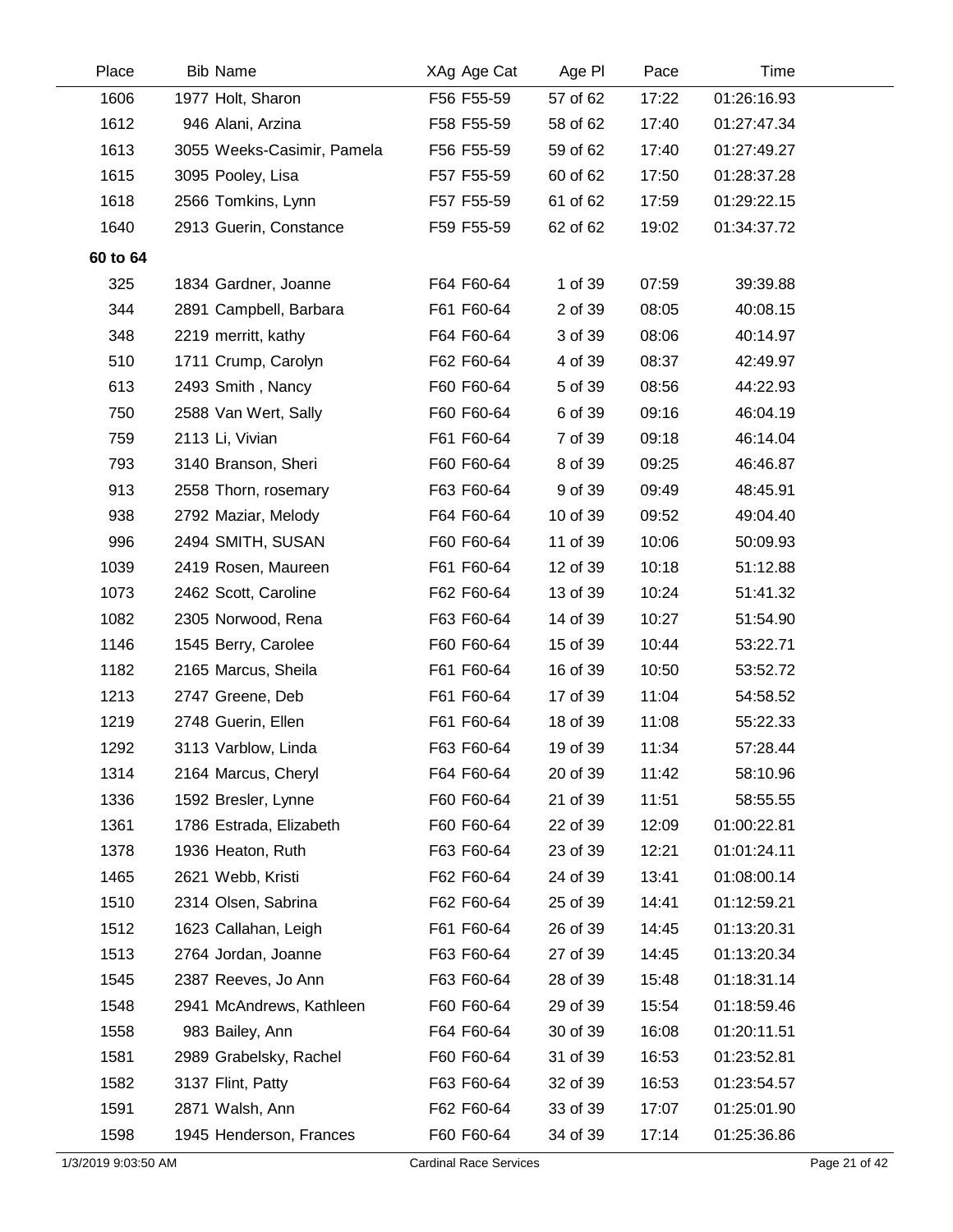| Place    | <b>Bib Name</b>         | XAg Age Cat | Age PI     | Pace  | Time        |  |
|----------|-------------------------|-------------|------------|-------|-------------|--|
| 1605     | 2378 Ramsey, Teresa     | F60 F60-64  | 35 of 39   | 17:20 | 01:26:07.41 |  |
| 1608     | 2654 Winslow, Anne      | F63 F60-64  | 36 of 39   | 17:27 | 01:26:42.47 |  |
| 1609     | 2023 Kalnitsky, Joan    | F60 F60-64  | 37 of 39   | 17:28 | 01:26:46.77 |  |
| 1620     | 1728 Day, Kay           | F64 F60-64  | 38 of 39   | 18:02 | 01:29:37.00 |  |
| 1625     | 1865 Graff, Jackie      | F62 F60-64  | 39 of 39   | 18:17 | 01:30:53.50 |  |
| 65 to 69 |                         |             |            |       |             |  |
| 448      | 2698 Bloom, Shelly      | F65 F65-69  | 1 of 20    | 08:25 | 41:49.43    |  |
| 1152     | 2659 wolf, susan        | f66 F65-69  | 2 of 20    | 10:45 | 53:27.10    |  |
| 1181     | 1567 Boone, Joan        | F66 F65-69  | 3 of 20    | 10:50 | 53:52.37    |  |
| 1330     | 2322 Paisner, Susan     | F68 F65-69  | 4 of 20    | 11:50 | 58:47.28    |  |
| 1334     | 2609 Walton, Carol      | F66 F65-69  | 5 of 20    | 11:51 | 58:52.95    |  |
| 1337     | 1796 Ferrell, Barbara   | F68 F65-69  | 6 of 20    | 11:52 | 58:56.36    |  |
| 1346     | 3132 Taylor, Annette    | F65 F65-69  | 7 of 20    | 11:54 | 59:07.71    |  |
| 1351     | 1634 carson, virginia   | f68 F65-69  | 8 of 20    | 11:58 | 59:28.00    |  |
| 1356     | 2693 BAKER, LYNDA       | F67 F65-69  | 9 of 20    | 12:02 | 59:46.05    |  |
| 1404     | 2983 Murrah, Valerie    | F67 F65-69  | 10 of 20   | 12:42 | 01:03:07.18 |  |
| 1445     | 2632 west, tracey       | F65 F65-69  | 11 of 20   | 13:21 | 01:06:20.09 |  |
| 1537     | 994 Barnes, Patricia    | F67 F65-69  | 12 of 20   | 15:38 | 01:17:40.85 |  |
| 1549     | 2932 Lewis, Patti       | F66 F65-69  | 13 of 20   | 15:54 | 01:18:59.91 |  |
| 1560     | 2075 Lachiewicz, Ave    | F67 F65-69  | 14 of 20   | 16:27 | 01:21:45.10 |  |
| 1562     | 2775 keyworth, barbara  | f67 F65-69  | 15 of 20   | 16:28 | 01:21:51.51 |  |
| 1573     | 1895 Guthe, Martha      | F69 F65-69  | 16 of 20   | 16:39 | 01:22:45.59 |  |
| 1576     | 1753 Drake, Susan       | F65 F65-69  | 17 of 20   | 16:50 | 01:23:39.90 |  |
| 1593     | 1580 Bright, Gini       | F68 F65-69  | 18 of 20   | 17:07 | 01:25:04.45 |  |
| 1594     | 2414 Rose, Cindy        | F67 F65-69  | 19 of 20   | 17:08 | 01:25:09.03 |  |
| 1610     | 2460 SCHRYER, LORI      | F65 F65-69  | 20 of 20   | 17:39 | 01:27:44.04 |  |
| 70 to 74 |                         |             |            |       |             |  |
| 1095     | 959 Anderson, Sheelagh  | F71 F70-74  | $1$ of $6$ | 10:28 | 52:00.99    |  |
| 1265     | 2488 Skrzynia, Cecile   | F71 F70-74  | $2$ of $6$ | 11:23 | 56:36.10    |  |
| 1415     | 1933 Haywood, Marion    | F71 F70-74  | 3 of 6     | 12:52 | 01:03:56.42 |  |
| 1521     | 2028 Kappelman, Alice   | F71 F70-74  | 4 of 6     | 15:04 | 01:14:55.13 |  |
| 1528     | 1717 Czubay, Jane       | F70 F70-74  | 5 of 6     | 15:27 | 01:16:48.44 |  |
| 1614     | 3110 Lathrop, Constance | F72 F70-74  | 6 of 6     | 17:41 | 01:27:52.07 |  |
| 75 to 79 |                         |             |            |       |             |  |
| 1569     | 2153 Mainil, Maureen    | F78 F75-99  | 2 of 2     | 16:30 | 01:21:58.79 |  |
| 80 to 84 |                         |             |            |       |             |  |
| 1442     | 2410 Roggenbuck, Sharon | F80 F75-99  | 1 of $2$   | 13:19 | 01:06:11.25 |  |
|          |                         |             |            |       |             |  |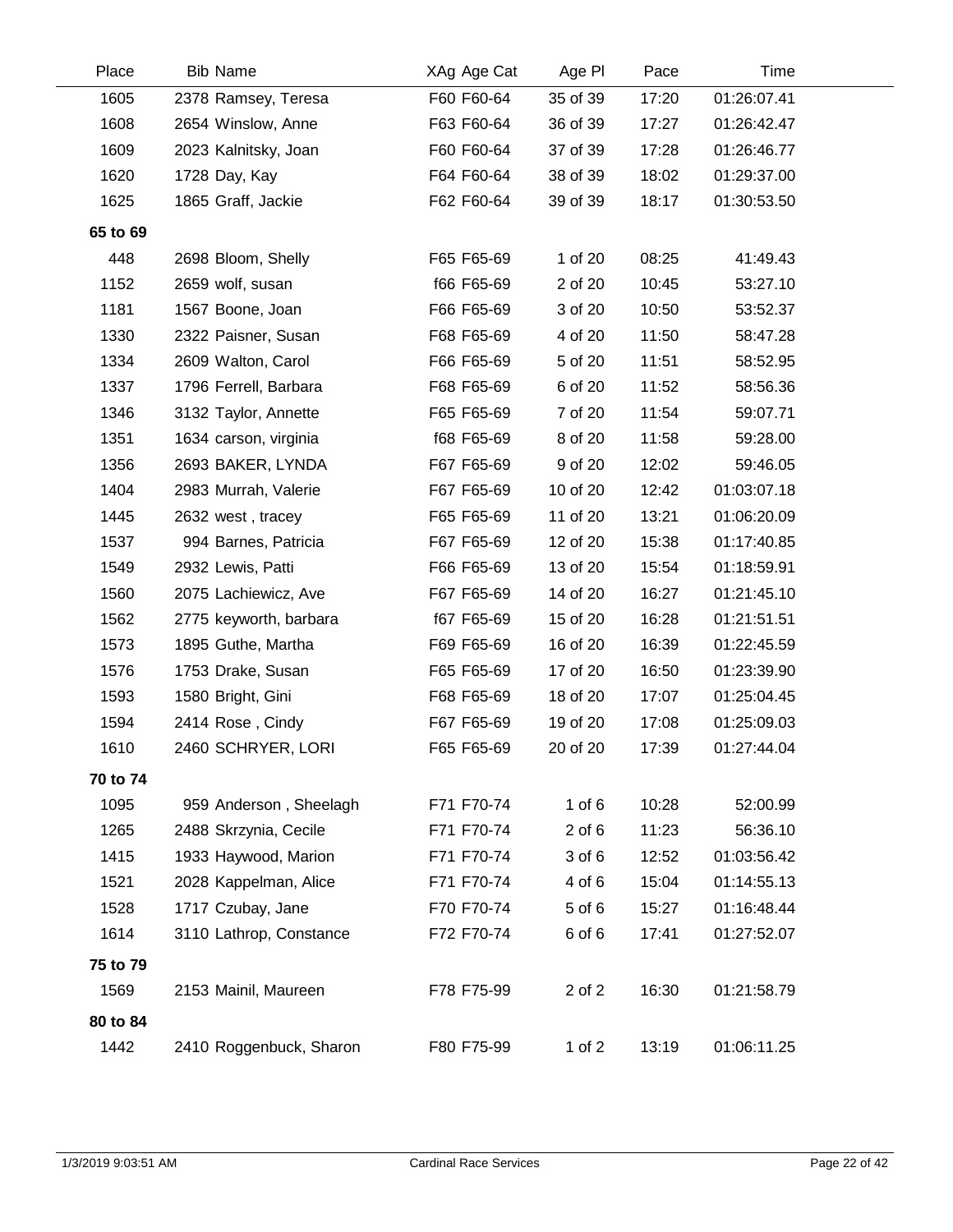| Place    | <b>Bib Name</b>           | XAg Age Cat | Age PI   | Pace  | Time        |  |
|----------|---------------------------|-------------|----------|-------|-------------|--|
| M        |                           |             |          |       |             |  |
| 5 to 9   |                           |             |          |       |             |  |
| 59       | 1668 Clewley, Gavin       | M8 M2-9     | 1 of 9   | 06:29 | 32:15.10    |  |
| 435      | 1628 Caress, Baxter       | M8 M2-9     | 2 of 9   | 08:23 | 41:39.16    |  |
| 545      | 2027 Kappelman, Alex      | M9 M2-9     | 3 of 9   | 08:45 | 43:30.91    |  |
| 632      | 2529 Strickler, Mattias   | M9 M2-9     | 4 of 9   | 08:59 | 44:38.61    |  |
| 1203     | 2770 Kalavsky, Bryer      | M9 M2-9     | 5 of 9   | 11:02 | 54:51.65    |  |
| 1380     | 2771 Kalavsky, Griffin    | M7 M2-9     | 6 of 9   | 12:22 | 01:01:28.98 |  |
| 1431     | 2893 Carey, Dean          | M6 M2-9     | 7 of 9   | 13:12 | 01:05:35.86 |  |
| 1462     | 2126 Litchfield, Tennyson | M8 M2-9     | 8 of 9   | 13:40 | 01:07:55.93 |  |
| 1483     | 2804 Nelson, Horatio      | M6 M2-9     | 9 of 9   | 14:08 | 01:10:13.17 |  |
| 10 to 14 |                           |             |          |       |             |  |
| 42       | 1541 Benjamin, Wyatt      | M13 M10-14  | 1 of 40  | 06:19 | 31:25.86    |  |
| 63       | 1931 Hawley, Matthew      | M12 M10-14  | 2 of 40  | 06:31 | 32:25.44    |  |
| 67       | 1543 Berreth, Jack        | M13 M10-14  | 3 of 40  | 06:33 | 32:34.59    |  |
| 127      | 943 Adams, Jackson        | M14 M10-14  | 4 of 40  | 06:59 | 34:44.37    |  |
| 137      | 1784 Esther, Ben          | M14 M10-14  | 5 of 40  | 07:01 | 34:52.25    |  |
| 181      | 2962 Strauss, Asher       | M11 M10-14  | 6 of 40  | 07:20 | 36:24.69    |  |
| 189      | 2515 Steffens, Jackson    | M13 M10-14  | 7 of 40  | 07:21 | 36:32.63    |  |
| 302      | 3027 Galloway, Griffin    | M11 M10-14  | 8 of 40  | 07:52 | 39:03.38    |  |
| 334      | 1749 Disser, Cameron      | M13 M10-14  | 9 of 40  | 08:02 | 39:53.91    |  |
| 395      | 2431 Ruff, Jackson        | M10 M10-14  | 10 of 40 | 08:15 | 41:00.96    |  |
| 484      | 1702 Coward V, Will       | M13 M10-14  | 11 of 40 | 08:32 | 42:23.27    |  |
| 520      | 1715 Cuicchi, Will        | M12 M10-14  | 12 of 40 | 08:40 | 43:02.36    |  |
| 586      | 1984 Hudec, Thaddeus      | M11 M10-14  | 13 of 40 | 08:52 | 44:03.14    |  |
| 590      | 1655 Chenet, Matthew      | M12 M10-14  | 14 of 40 | 08:52 | 44:04.14    |  |
| 594      | 1772 Elbogen, Ethan       | M13 M10-14  | 15 of 40 | 08:52 | 44:06.07    |  |
| 677      | 2750 Harrison, William    | M12 M10-14  | 16 of 40 | 09:06 | 45:12.86    |  |
| 682      | 1586 Brooker, Matthew     | M11 M10-14  | 17 of 40 | 09:06 | 45:15.52    |  |
| 691      | 2677 Zengerle, Asa        | M11 M10-14  | 18 of 40 | 09:08 | 45:21.98    |  |
| 705      | 1860 Gordon, Will         | M13 M10-14  | 19 of 40 | 09:10 | 45:31.84    |  |
| 722      | 2435 Runkle, Kevin        | M13 M10-14  | 20 of 40 | 09:12 | 45:45.87    |  |
| 733      | 3134 Neville, Noel        | M10 M10-14  | 21 of 40 | 09:14 | 45:53.42    |  |
| 758      | 3193 Grasso, Alexander    | M12 M10-14  | 22 of 40 | 09:18 | 46:13.49    |  |
| 824      | 2216 Mendlovitz, Harry    | M12 M10-14  | 23 of 40 | 09:32 | 47:21.02    |  |
| 883      | 2238 Millar, Will         | M13 M10-14  | 24 of 40 | 09:44 | 48:21.45    |  |
| 927      | 1733 Dean, Evan           | M12 M10-14  | 25 of 40 | 09:51 | 48:58.08    |  |
| 983      | 1763 Ehlers, Andrew       | M13 M10-14  | 26 of 40 | 10:02 | 49:51.34    |  |
| 990      | 2099 Levin, Bengt         | M11 M10-14  | 27 of 40 | 10:04 | 50:02.60    |  |
| 1047     | 1540 Benjamin, Sam        | M14 M10-14  | 28 of 40 | 10:20 | 51:22.78    |  |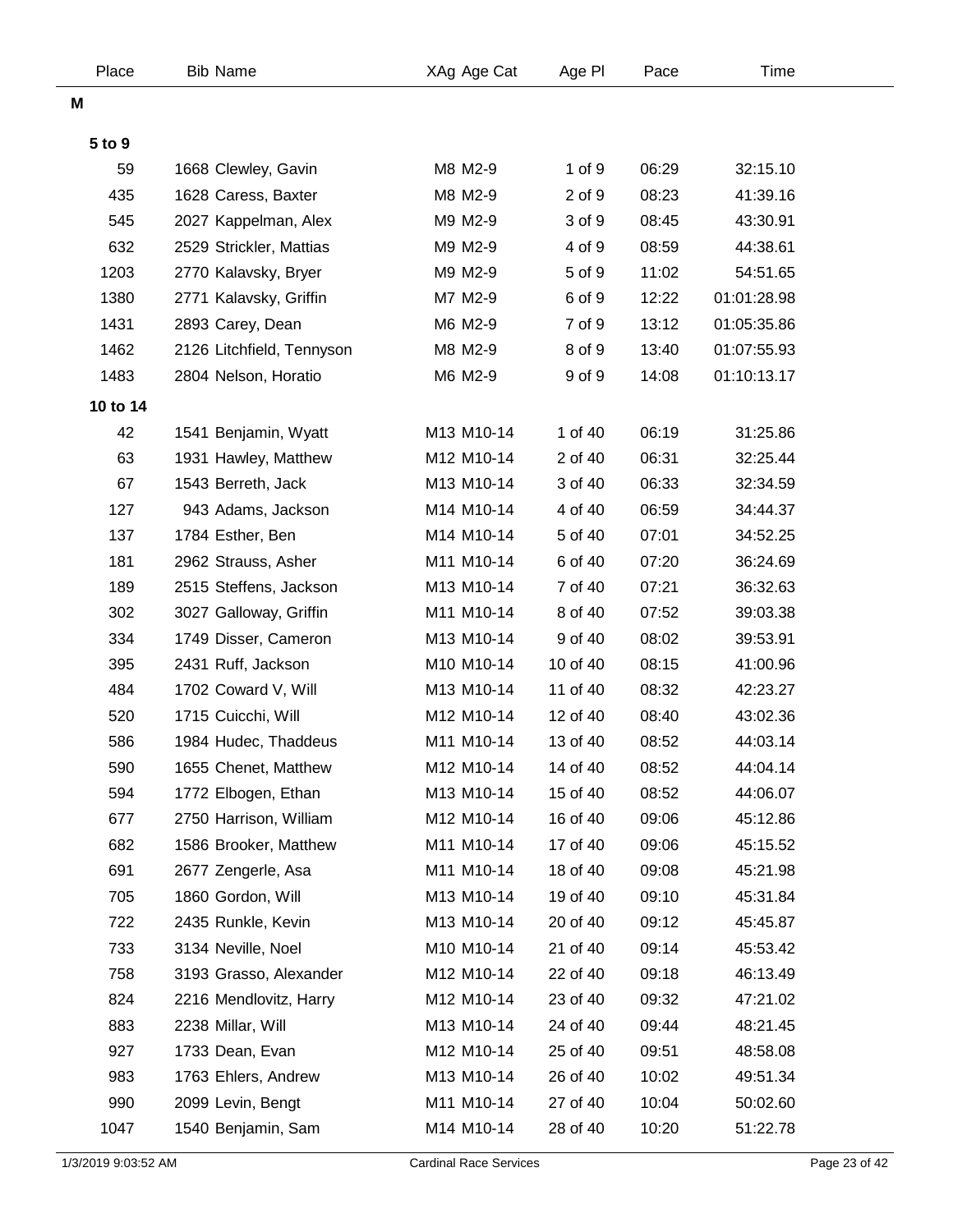| Place    | <b>Bib Name</b>              | XAg Age Cat | Age PI   | Pace  | Time        |  |
|----------|------------------------------|-------------|----------|-------|-------------|--|
| 1051     | 1723 Davis, Elliott          | M10 M10-14  | 29 of 40 | 10:22 | 51:29.01    |  |
| 1098     | 2823 Prager, Jonas           | M12 M10-14  | 30 of 40 | 10:30 | 52:09.73    |  |
| 1113     | 3147 Rose-bardawil, Olin     | M11 M10-14  | 31 of 40 | 10:34 | 52:29.52    |  |
| 1147     | 3089 Salemy, Ethan           | M14 M10-14  | 32 of 40 | 10:45 | 53:25.11    |  |
| 1148     | 3008 Monahan, Seamus         | M13 M10-14  | 33 of 40 | 10:45 | 53:25.94    |  |
| 1193     | 3086 Gowan, Coltrane         | M14 M10-14  | 34 of 40 | 10:56 | 54:22.75    |  |
| 1215     | 2879 Zuercher, Nikko         | M11 M10-14  | 35 of 40 | 11:06 | 55:10.08    |  |
| 1237     | 1896 Gutierrez-Arnold, Lucas | M14 M10-14  | 36 of 40 | 11:15 | 55:55.15    |  |
| 1377     | 3253 Villa, Jasper           | M14 M10-14  | 37 of 40 | 12:20 | 01:01:20.09 |  |
| 1386     | 3251 Villa, Jaime            | M11 M10-14  | 38 of 40 | 12:28 | 01:01:59.54 |  |
| 1475     | 1684 Cone, Samuel            | M14 M10-14  | 39 of 40 | 13:59 | 01:09:29.60 |  |
| 1603     | 2058 Kim-Leavitt, Ari        | M10 M10-14  | 40 of 40 | 17:15 | 01:25:43.18 |  |
| 15 to 19 |                              |             |          |       |             |  |
| 18       | 1866 Graham, Dalton          | M15 M15-19  | 1 of 49  | 05:49 | 28:52.80    |  |
| 19       | 2508 Staehle, Matthew        | M19 M15-19  | 2 of 49  | 05:49 | 28:53.84    |  |
| 21       | 2950 Ongechi, Heri           | M15 M15-19  | 3 of 49  | 05:55 | 29:24.95    |  |
| 28       | 1863 Graden, Joseph          | M19 M15-19  | 4 of 49  | 06:00 | 29:47.55    |  |
| 34       | 3254 Villa, Jaxson           | M16 M15-19  | 5 of 49  | 06:11 | 30:46.26    |  |
| 45       | 1928 Hawley, Ben             | M15 M15-19  | 6 of 49  | 06:20 | 31:30.73    |  |
| 46       | 2837 Rogers, Owen            | M17 M15-19  | 7 of 49  | 06:20 | 31:30.84    |  |
| 60       | 2556 Thompson, Garner        | M16 M15-19  | 8 of 49  | 06:30 | 32:18.84    |  |
| 66       | 1538 Benjamin, Noah          | M18 M15-19  | 9 of 49  | 06:33 | 32:34.08    |  |
| 88       | 2730 Fiorito Jr, Agustin     | M19 M15-19  | 10 of 49 | 06:43 | 33:20.43    |  |
| 98       | 2736 Fried, Lucas            | M19 M15-19  | 11 of 49 | 06:47 | 33:43.79    |  |
| 100      | 1871 Greene, Caeden          | M17 M15-19  | 12 of 49 | 06:48 | 33:49.03    |  |
| 101      | 1792 Feldt, Ethan            | M15 M15-19  | 13 of 49 | 06:49 | 33:50.57    |  |
| 118      | 2247 Min, Nicholas           | M15 M15-19  | 14 of 49 | 06:56 | 34:28.47    |  |
| 130      | 2964 Strauss, Niko           | M15 M15-19  | 15 of 49 | 07:00 | 34:46.41    |  |
| 145      | 2374 Ramsdell, Luke          | M15 M15-19  | 16 of 49 | 07:04 | 35:07.59    |  |
| 152      | 3182 Lee, Jackson            | M15 M15-19  | 17 of 49 | 07:09 | 35:32.95    |  |
| 186      | 1823 Funk, Isaac             | M17 M15-19  | 18 of 49 | 07:20 | 36:27.36    |  |
| 202      | 3158 Carin, Jeremy           | M17 M15-19  | 19 of 49 | 07:26 | 36:58.59    |  |
| 204      | 3156 Carin, Jeffrey          | M19 M15-19  | 20 of 49 | 07:27 | 36:59.30    |  |
| 210      | 2162 Mann, Nicholas          | M16 M15-19  | 21 of 49 | 07:29 | 37:09.36    |  |
| 221      | 1838 Gaylord, Charles        | M15 M15-19  | 22 of 49 | 07:31 | 37:23.16    |  |
| 230      | 2229 Meyer, Truman           | M17 M15-19  | 23 of 49 | 07:35 | 37:43.30    |  |
| 244      | 2712 Cobb, Harrison          | M16 M15-19  | 24 of 49 | 07:39 | 38:02.44    |  |
| 278      | 1767 Ehlers, Thomas          | M15 M15-19  | 25 of 49 | 07:47 | 38:39.11    |  |
| 293      | 2912 Grinnan, Tucker         | M18 M15-19  | 26 of 49 | 07:49 | 38:48.78    |  |
| 314      | 2897 Cotton, Michael         | M16 M15-19  | 27 of 49 | 07:56 | 39:25.58    |  |
| 371      | 2637 White, Avery            | M18 M15-19  | 28 of 49 | 08:10 | 40:35.81    |  |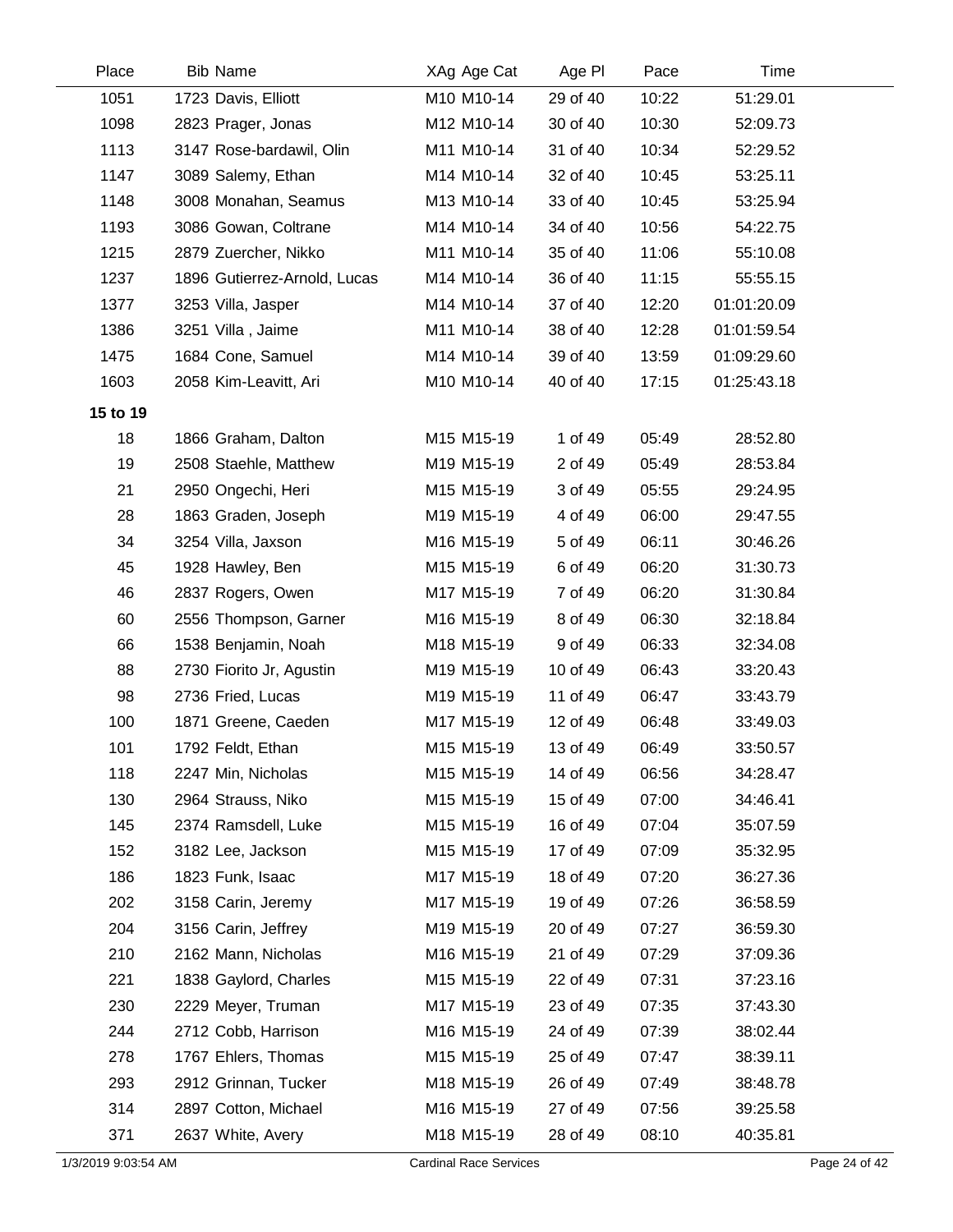| Place                   | <b>Bib Name</b>              | XAg Age Cat | Age PI   | Pace  | Time        |  |
|-------------------------|------------------------------|-------------|----------|-------|-------------|--|
| 433                     | 2687 Alexander, Collins      | M19 M15-19  | 29 of 49 | 08:22 | 41:36.20    |  |
| 496                     | 2087 Lauzier, Francis        | M19 M15-19  | 30 of 49 | 08:34 | 42:33.77    |  |
| 523                     | 2663 Wong, Colin             | M15 M15-19  | 31 of 49 | 08:40 | 43:06.30    |  |
| 528                     | 3077 Falk, David             | M17 M15-19  | 32 of 49 | 08:42 | 43:12.52    |  |
| 576                     | 1761 Dye, Nathan             | M17 M15-19  | 33 of 49 | 08:50 | 43:56.09    |  |
| 658                     | 1563 Bolon, Calvin           | M19 M15-19  | 34 of 49 | 09:04 | 45:02.91    |  |
| 701                     | 2124 Lissy, Nathan           | M16 M15-19  | 35 of 49 | 09:09 | 45:28.57    |  |
| 737                     | 2236 Millar, Chris           | M18 M15-19  | 36 of 49 | 09:15 | 45:55.96    |  |
| 771                     | 2651 Williamson, Owen        | M16 M15-19  | 37 of 49 | 09:20 | 46:23.02    |  |
| 798                     | 3120 Porter, Reese           | M18 M15-19  | 38 of 49 | 09:26 | 46:51.97    |  |
| 866                     | 2924 Knight, Alexander       | M17 M15-19  | 39 of 49 | 09:40 | 48:00.23    |  |
| 912                     | 2885 Barnes, Kevin           | M16 M15-19  | 40 of 49 | 09:48 | 48:44.77    |  |
| 945                     | 2664 Wong, Ethan             | M17 M15-19  | 41 of 49 | 09:54 | 49:12.21    |  |
| 1004                    | 1872 Greene, Connor          | M19 M15-19  | 42 of 49 | 10:08 | 50:22.43    |  |
| 1023                    | 2293 Nerkar, Aadit           | M17 M15-19  | 43 of 49 | 10:13 | 50:45.46    |  |
| 1056                    | 2447 Sanford, Nathaniel      | M15 M15-19  | 44 of 49 | 10:22 | 51:30.28    |  |
| 1353                    | 1765 Ehlers, Coles           | M18 M15-19  | 45 of 49 | 11:59 | 59:31.69    |  |
| 1357                    | 952 Alling, Robert           | M15 M15-19  | 46 of 49 | 12:08 | 01:00:17.24 |  |
| 1369                    | 1868 Granados, Nicholas      | M15 M15-19  | 47 of 49 | 12:15 | 01:00:54.53 |  |
| 1424                    | 2889 Burdett, Cameron        | M18 M15-19  | 48 of 49 | 13:06 | 01:05:04.81 |  |
| 1486                    | 2047 Kern, Jeremy            | M18 M15-19  | 49 of 49 | 14:10 | 01:10:26.71 |  |
| 20 to 24                |                              |             |          |       |             |  |
| 3                       | 2384 Ready, Ethan            | M20 M20-24  | 1 of 49  | 05:15 | 26:05.88    |  |
| $\overline{\mathbf{4}}$ | 2278 Myers, Mike             | M22 M20-24  | 2 of 49  | 05:16 | 26:10.75    |  |
| 5                       | 1954 Hessini, Andre          | M23 M20-24  | 3 of 49  | 05:18 | 26:18.11    |  |
| 6                       | 1856 Goodwin, Matthew        | M24 M20-24  | 4 of 49  | 05:18 | 26:22.02    |  |
| 16                      | 2954 Reifman-Packett, Andrew | M24 M20-24  | 5 of 49  | 05:47 | 28:43.93    |  |
| 25                      | 2228 Meyer, Greyson          | M22 M20-24  | 6 of 49  | 05:58 | 29:39.98    |  |
| 85                      | 1565 Bolon, Nate             | M21 M20-24  | 7 of 49  | 06:41 | 33:12.22    |  |
| 117                     | 2086 LAUZIER, DAVID          | M21 M20-24  | 8 of 49  | 06:55 | 34:22.53    |  |
| 120                     | 2367 Pyati, Shreyas          | M20 M20-24  | 9 of 49  | 06:57 | 34:30.33    |  |
| 121                     | 3213 Krakow, William         | M23 M20-24  | 10 of 49 | 06:57 | 34:31.31    |  |
| 125                     | 2396 Reynolds, Hayden        | M20 M20-24  | 11 of 49 | 06:58 | 34:39.06    |  |
| 131                     | 2294 Nerkar, Santul          | M21 M20-24  | 12 of 49 | 07:00 | 34:49.11    |  |
| 135                     | 1645 Chang, Chris            | M22 M20-24  | 13 of 49 | 07:01 | 34:51.01    |  |
| 174                     | 1905 Hamilton, Adam          | M23 M20-24  | 14 of 49 | 07:16 | 36:08.67    |  |
| 178                     | 2063 Knuth, Chad             | M23 M20-24  | 15 of 49 | 07:18 | 36:19.09    |  |
| 205                     | 1615 Burton, Alex            | M23 M20-24  | 16 of 49 | 07:27 | 36:59.98    |  |
| 211                     | 2427 Rubin, Noah             | M23 M20-24  | 17 of 49 | 07:29 | 37:10.15    |  |
| 218                     | 3080 Mandeville, Henry       | M23 M20-24  | 18 of 49 | 07:30 | 37:18.52    |  |
| 261                     | 2327 Patterson, Brandon      | M24 M20-24  | 19 of 49 | 07:44 | 38:23.77    |  |

 $\overline{\phantom{0}}$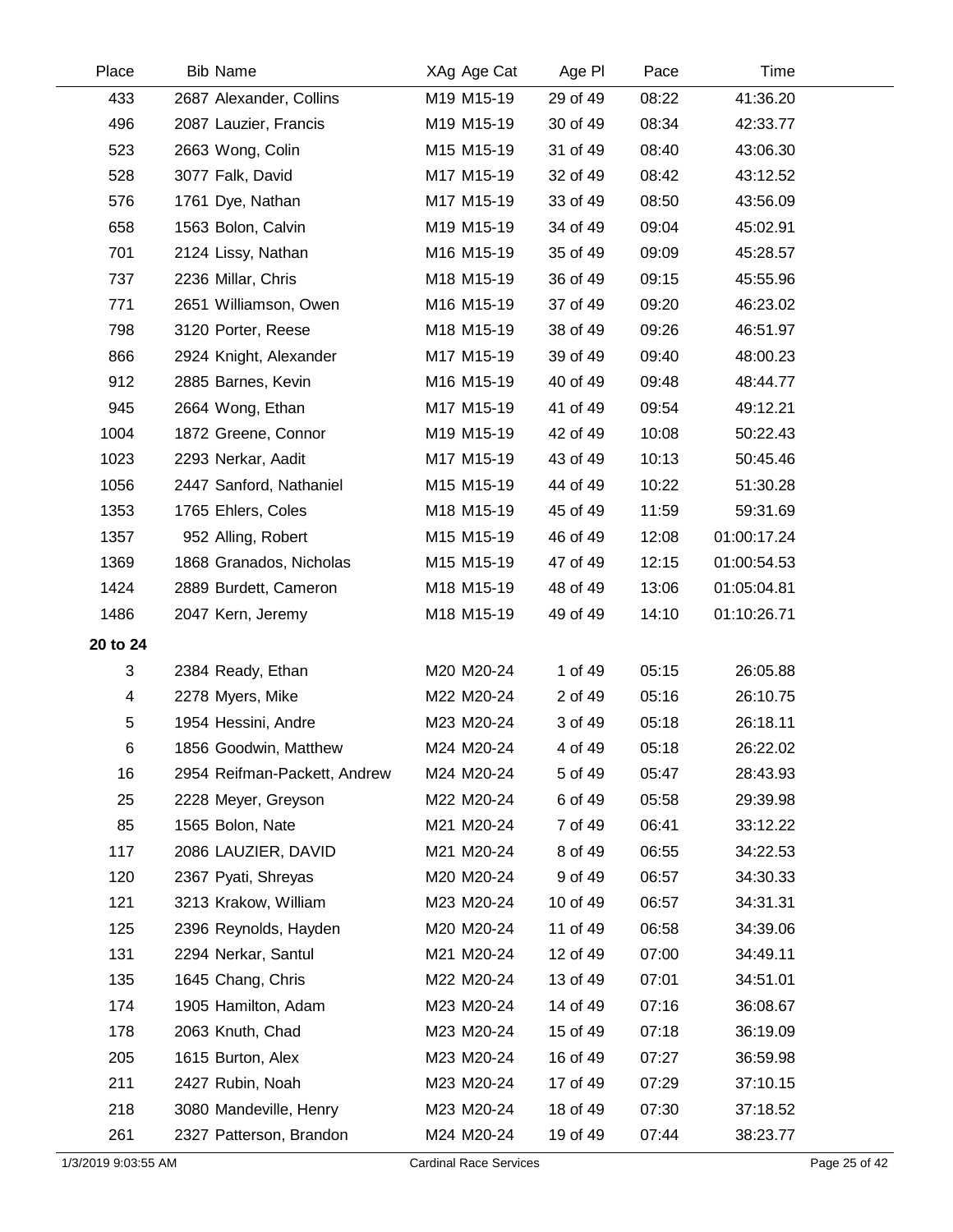| Place          | <b>Bib Name</b>             | XAg Age Cat | Age PI   | Pace  | Time        |  |
|----------------|-----------------------------|-------------|----------|-------|-------------|--|
| 346            | 1831 Garcia, Michael        | M24 M20-24  | 20 of 49 | 08:05 | 40:09.83    |  |
| 411            | 3203 Peedin, Gray           | M23 M20-24  | 21 of 49 | 08:19 | 41:19.95    |  |
| 415            | 2758 Hogan, Brendan         | M24 M20-24  | 22 of 49 | 08:20 | 41:23.11    |  |
| 417            | 2416 rose, evan             | m22 M20-24  | 23 of 49 | 08:20 | 41:26.31    |  |
| 418            | 2415 Rose, Eli              | M20 M20-24  | 24 of 49 | 08:20 | 41:26.48    |  |
| 562            | 1679 Conder, Keenan         | M23 M20-24  | 25 of 49 | 08:48 | 43:42.95    |  |
| 570            | 1588 Broscious, Evan        | M24 M20-24  | 26 of 49 | 08:49 | 43:48.54    |  |
| 599            | 2611 walton, steven         | m24 M20-24  | 27 of 49 | 08:53 | 44:10.08    |  |
| 640            | 2704 Byerly, Rob            | M23 M20-24  | 28 of 49 | 09:01 | 44:49.50    |  |
| 673            | 3025 Factor, Joshua         | M24 M20-24  | 29 of 49 | 09:05 | 45:09.17    |  |
| 716            | 2334 Perkins, Jeffrey       | M22 M20-24  | 30 of 49 | 09:11 | 45:40.20    |  |
| 727            | 2465 Segovia, Fernando      | M24 M20-24  | 31 of 49 | 09:13 | 45:50.30    |  |
| 739            | 2137 Ludlow, Camden         | M24 M20-24  | 32 of 49 | 09:15 | 45:57.50    |  |
| 749            | 2738 Fried, Schuyler        | M23 M20-24  | 33 of 49 | 09:16 | 46:03.79    |  |
| 807            | 2916 Heafner, Dylan         | M24 M20-24  | 34 of 49 | 09:28 | 47:03.75    |  |
| 815            | 2905 Gillespie, Andy        | M21 M20-24  | 35 of 49 | 09:29 | 47:10.19    |  |
| 898            | 2420 Rosen, Miles           | M24 M20-24  | 36 of 49 | 09:46 | 48:32.42    |  |
| 915            | 2917 Heafner, Zach          | M21 M20-24  | 37 of 49 | 09:49 | 48:46.35    |  |
| 950            | 3124 Ritter, Joao           | M24 M20-24  | 38 of 49 | 09:55 | 49:15.60    |  |
| 982            | 1778 Ervin, Luke            | M24 M20-24  | 39 of 49 | 10:02 | 49:50.93    |  |
| 1016           | 2845 Schultz, Spencer       | M20 M20-24  | 40 of 49 | 10:10 | 50:33.28    |  |
| 1118           | 2118 Lippy, Matthew         | M23 M20-24  | 41 of 49 | 10:34 | 52:32.78    |  |
| 1208           | 2701 Brooks, Sean           | M24 M20-24  | 42 of 49 | 11:03 | 54:56.07    |  |
| 1495           | 2890 Burdett, Justin        | M20 M20-24  | 43 of 49 | 14:22 | 01:11:26.51 |  |
| 1498           | 3209 Nasrallah, Basam       | M21 M20-24  | 44 of 49 | 14:28 | 01:11:55.60 |  |
| 1499           | 2287 Nasrallah, Rony        | M22 M20-24  | 45 of 49 | 14:28 | 01:11:56.28 |  |
| 1500           | 2802 Nasrallah, Nader       | M24 M20-24  | 46 of 49 | 14:29 | 01:11:56.58 |  |
| 1530           | 1893 Guthe, Desi            | M23 M20-24  | 47 of 49 | 15:28 | 01:16:51.56 |  |
| 1561           | 2567 Tomkins, Thomas        | M20 M20-24  | 48 of 49 | 16:27 | 01:21:46.66 |  |
| 1578           | 3097 Barmore-Pooley, Wyatt  | M20 M20-24  | 49 of 49 | 16:50 | 01:23:41.49 |  |
| 25 to 29       |                             |             |          |       |             |  |
| 1              | 2541 Sutterfield, Joshua    | M26 M25-29  | 1 of 56  | 05:11 | 25:47.69    |  |
| $\overline{2}$ | 3022 Bezdek, Sean           | M26 M25-29  | 2 of 56  | 05:12 | 25:51.49    |  |
| $\overline{7}$ | 970 arend, rob              | m25 M25-29  | 3 of 56  | 05:20 | 26:30.19    |  |
| 10             | 1532 Belson, Connor         | M25 M25-29  | 4 of 56  | 05:23 | 26:45.29    |  |
| 22             | 2765 Jordan-Steele, Matthew | M25 M25-29  | 5 of 56  | 05:55 | 29:25.80    |  |
| 31             | 2104 Levy, Ben              | M25 M25-29  | 6 of 56  | 06:07 | 30:24.22    |  |
| 33             | 2576 Trautman, Alex         | M25 M25-29  | 7 of 56  | 06:11 | 30:42.71    |  |
| 54             | 1970 Hogan, Conor           | M27 M25-29  | 8 of 56  | 06:27 | 32:02.29    |  |
| 62             | 1810 flynn, dillon          | M27 M25-29  | 9 of 56  | 06:31 | 32:23.30    |  |
| 95             | 3056 Zieff, Gabriel         | M29 M25-29  | 10 of 56 | 06:46 | 33:36.56    |  |
|                |                             |             |          |       |             |  |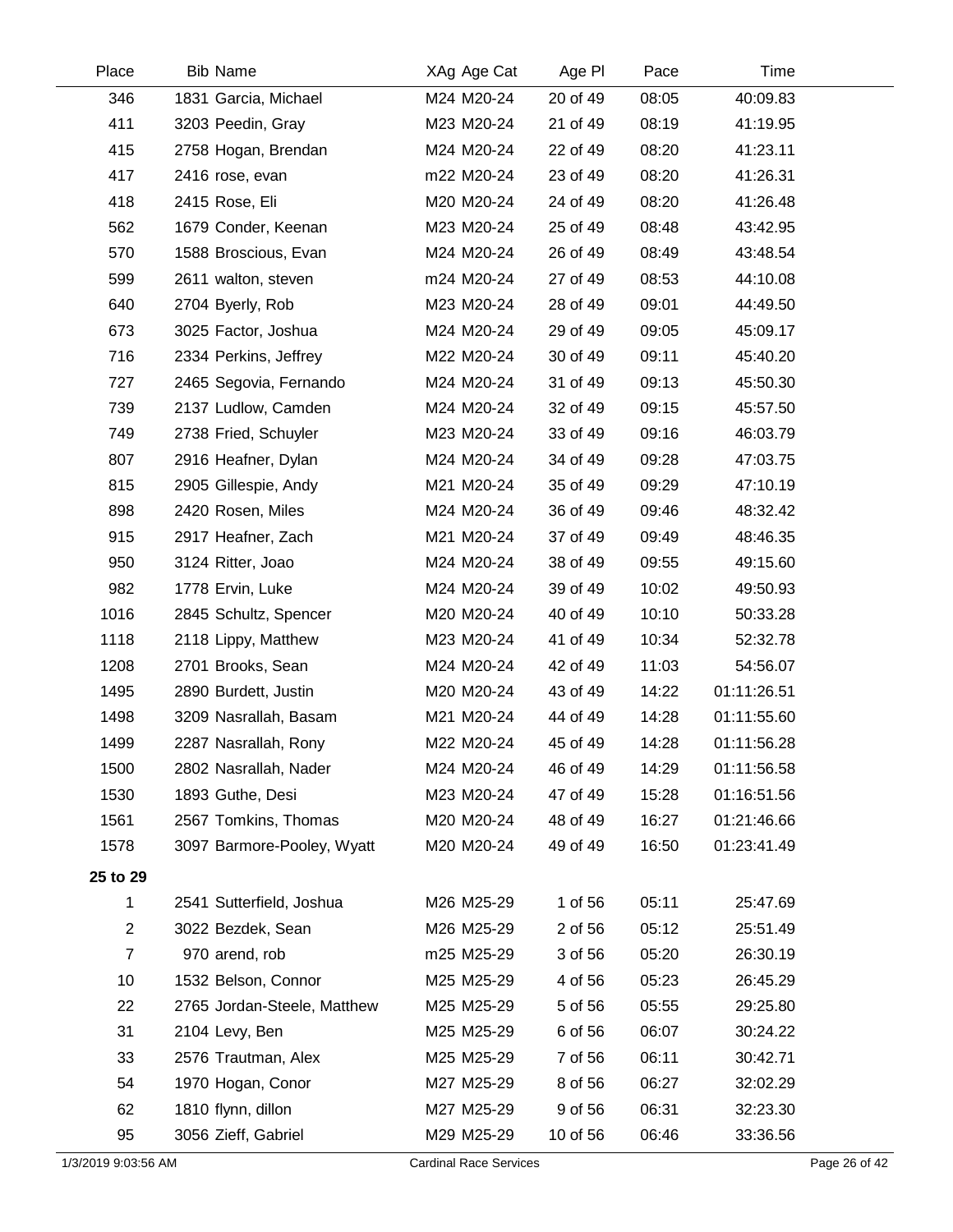| Place | <b>Bib Name</b>          | XAg Age Cat | Age PI   | Pace  | Time     |  |
|-------|--------------------------|-------------|----------|-------|----------|--|
| 171   | 2629 Welsh, Patrick      | M29 M25-29  | 11 of 56 | 07:15 | 36:01.75 |  |
| 200   | 2206 McLane, Patrick     | M28 M25-29  | 12 of 56 | 07:26 | 36:54.36 |  |
| 207   | 2443 Salvesen, Sam       | M26 M25-29  | 13 of 56 | 07:28 | 37:06.30 |  |
| 222   | 2796 Minogue, Kevin      | M26 M25-29  | 14 of 56 | 07:31 | 37:23.64 |  |
| 224   | 3179 Nunez, Durbin       | M28 M25-29  | 15 of 56 | 07:34 | 37:34.66 |  |
| 229   | 3208 Matera, Bret        | M26 M25-29  | 16 of 56 | 07:35 | 37:42.69 |  |
| 232   | 2217 Menzies, Peter      | M29 M25-29  | 17 of 56 | 07:36 | 37:45.76 |  |
| 238   | 1968 Hoerger, Jacob      | M26 M25-29  | 18 of 56 | 07:38 | 37:55.64 |  |
| 249   | 3226 Young, Matthew      | M25 M25-29  | 19 of 56 | 07:41 | 38:12.66 |  |
| 252   | 1848 Glasscock, Cameron  | M27 M25-29  | 20 of 56 | 07:43 | 38:19.12 |  |
| 275   | 2763 Humphries, Matthew  | M27 M25-29  | 21 of 56 | 07:46 | 38:33.88 |  |
| 277   | 1783 Essman, Michael     | M28 M25-29  | 22 of 56 | 07:46 | 38:36.97 |  |
| 283   | 3185 Alexander, Brandon  | M29 M25-29  | 23 of 56 | 07:47 | 38:42.53 |  |
| 329   | 2386 Reeves, lan         | M25 M25-29  | 24 of 56 | 08:00 | 39:44.71 |  |
| 366   | 2279 Nackman, Joel       | M26 M25-29  | 25 of 56 | 08:09 | 40:31.61 |  |
| 368   | 1971 Hogan, Michael      | M29 M25-29  | 26 of 56 | 08:10 | 40:32.89 |  |
| 381   | 2544 Sylvester, Dan      | M27 M25-29  | 27 of 56 | 08:12 | 40:46.22 |  |
| 419   | 3117 Hart, Robert E      | M29 M25-29  | 28 of 56 | 08:20 | 41:26.64 |  |
| 465   | 1962 Hirschfield, Austin | M29 M25-29  | 29 of 56 | 08:28 | 42:06.06 |  |
| 469   | 2801 Myers, Charlie      | M26 M25-29  | 30 of 56 | 08:29 | 42:09.67 |  |
| 483   | 2741 goldstein, jared    | M27 M25-29  | 31 of 56 | 08:32 | 42:22.86 |  |
| 485   | 2742 Goldstein, Michael  | M25 M25-29  | 32 of 56 | 08:32 | 42:23.50 |  |
| 547   | 2911 Gracely, John       | M28 M25-29  | 33 of 56 | 08:45 | 43:31.39 |  |
| 601   | 1597 Overman, Will       | M25 M25-29  | 34 of 56 | 08:54 | 44:11.88 |  |
| 635   | 2371 Ramsdell, Blaine    | M25 M25-29  | 35 of 56 | 08:59 | 44:41.09 |  |
| 666   | 2690 Athey, Chris        | M29 M25-29  | 36 of 56 | 09:04 | 45:05.83 |  |
| 713   | 2571 Torell, Kent        | M27 M25-29  | 37 of 56 | 09:11 | 45:37.01 |  |
| 808   | 1847 Glassbrook, Jason   | M29 M25-29  | 38 of 56 | 09:28 | 47:04.52 |  |
| 823   | 1822 Fruik, Thomas       | M28 M25-29  | 39 of 56 | 09:31 | 47:16.78 |  |
| 867   | 3010 Craig, Davis        | M29 M25-29  | 40 of 56 | 09:40 | 48:03.42 |  |
| 868   | 2720 Darsie, Paul        | M28 M25-29  | 41 of 56 | 09:40 | 48:03.96 |  |
| 897   | 948 Allen, Alex          | M29 M25-29  | 42 of 56 | 09:46 | 48:31.33 |  |
| 932   | 2827 Provenzano, Joseph  | M26 M25-29  | 43 of 56 | 09:52 | 49:00.70 |  |
| 956   | 2733 Flint, Mike         | M29 M25-29  | 44 of 56 | 09:56 | 49:19.69 |  |
| 973   | 954 Alston, Kwame        | M25 M25-29  | 45 of 56 | 09:58 | 49:33.65 |  |
| 1065  | 1938 Heckelman, Tommy    | M27 M25-29  | 46 of 56 | 10:23 | 51:33.88 |  |
| 1172  | 2085 Latta, Nick         | M25 M25-29  | 47 of 56 | 10:48 | 53:40.13 |  |
| 1224  | 3221 Schifkovitz, James  | M27 M25-29  | 48 of 56 | 11:11 | 55:35.63 |  |
| 1263  | 3042 Storrow, Lee        | M29 M25-29  | 49 of 56 | 11:23 | 56:36.02 |  |
| 1275  | 2187 McCandless, Amos    | M26 M25-29  | 50 of 56 | 11:28 | 57:00.45 |  |
| 1295  | 2445 Sanchez, Leonardo   | M25 M25-29  | 51 of 56 | 11:34 | 57:29.74 |  |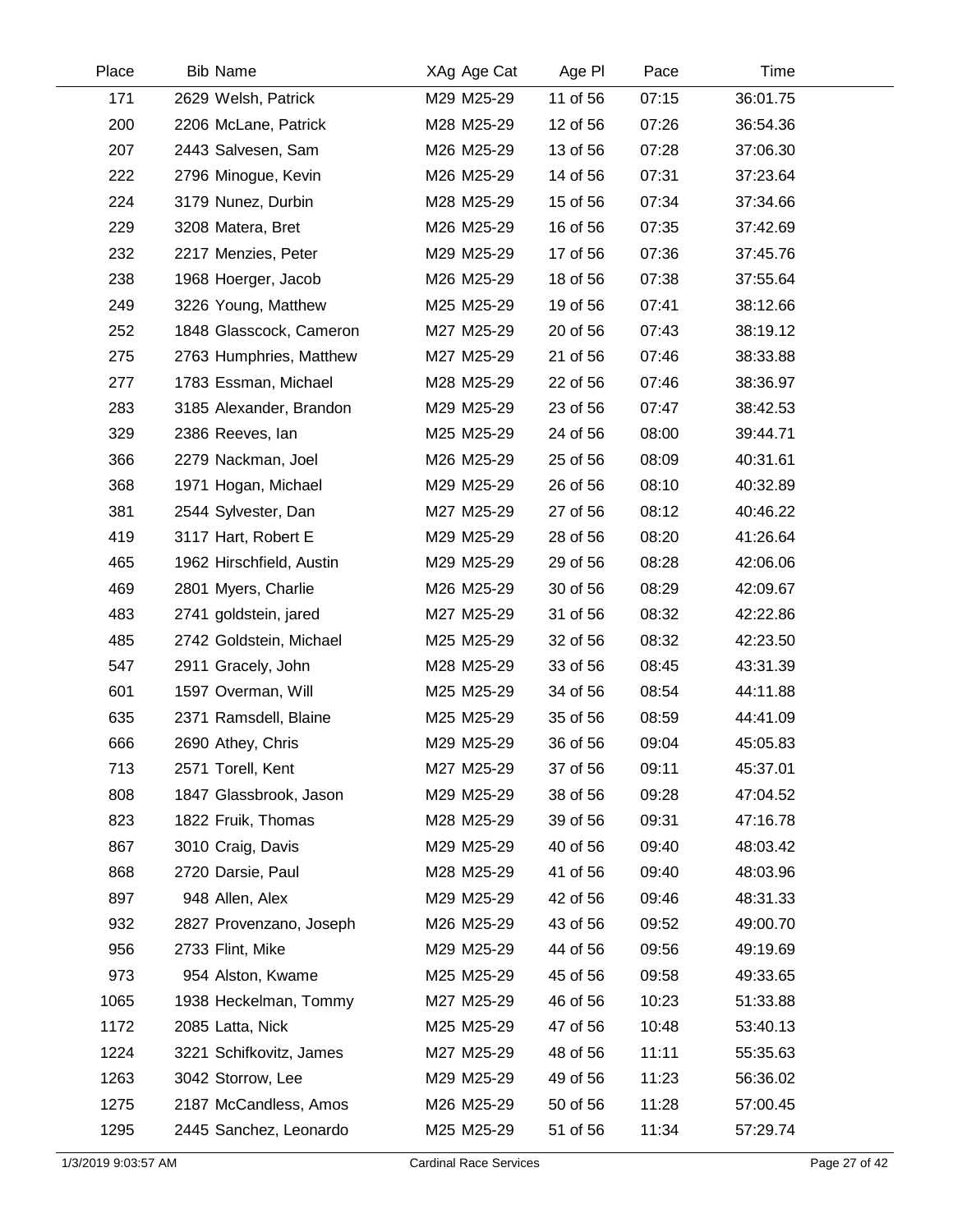| Place    | <b>Bib Name</b>          | XAg Age Cat | Age PI   | Pace  | Time        |  |
|----------|--------------------------|-------------|----------|-------|-------------|--|
| 1331     | 2610 Walton, Robert      | M27 M25-29  | 52 of 56 | 11:50 | 58:51.02    |  |
| 1387     | 3037 Mervak, Colin       | M28 M25-29  | 53 of 56 | 12:29 | 01:02:01.64 |  |
| 1472     | 2838 Runyon, JD          | M27 M25-29  | 54 of 56 | 13:51 | 01:08:48.32 |  |
| 1497     | 2803 Nasrallah, Ryan     | M25 M25-29  | 55 of 56 | 14:28 | 01:11:55.45 |  |
| 1617     | 2560 Tivnan, Devon       | M25 M25-29  | 56 of 56 | 17:58 | 01:29:19.03 |  |
| 30 to 34 |                          |             |          |       |             |  |
| 8        | 2331 Pearson, Alex       | M33 M30-34  | 1 of 84  | 05:21 | 26:35.85    |  |
| 17       | 2265 Motta, Christopher  | M32 M30-34  | 2 of 84  | 05:47 | 28:46.68    |  |
| 24       | 2276 murray, brendan     | m30 M30-34  | 3 of 84  | 05:58 | 29:39.20    |  |
| 26       | 1583 Broache, Michael    | M34 M30-34  | 4 of 84  | 05:59 | 29:43.47    |  |
| 27       | 2089 Leak, Paul          | M31 M30-34  | 5 of 84  | 05:59 | 29:45.55    |  |
| 30       | 2525 Straub, Matt        | M32 M30-34  | 6 of 84  | 06:06 | 30:21.39    |  |
| 53       | 3214 Estep, Josh         | M31 M30-34  | 7 of 84  | 06:26 | 31:57.29    |  |
| 68       | 2694 Baker, Rhys         | M31 M30-34  | 8 of 84  | 06:34 | 32:39.63    |  |
| 69       | 2426 Rowland, Andrew     | M32 M30-34  | 9 of 84  | 06:34 | 32:39.78    |  |
| 77       | 1671 Coclanis, Angelo    | M32 M30-34  | 10 of 84 | 06:37 | 32:50.72    |  |
| 79       | 977 Ayers, Brandon       | M34 M30-34  | 11 of 84 | 06:38 | 32:56.93    |  |
| 80       | 2862 Thorn, Russell      | M34 M30-34  | 12 of 84 | 06:38 | 32:57.23    |  |
| 89       | 2577 travars, phil       | M33 M30-34  | 13 of 84 | 06:43 | 33:22.63    |  |
| 92       | 2910 Golike, Eric        | M31 M30-34  | 14 of 84 | 06:45 | 33:30.65    |  |
| 93       | 3178 Prenshaw, Eric      | M33 M30-34  | 15 of 84 | 06:45 | 33:31.42    |  |
| 105      | 2053 Kiley, Kevin        | M30 M30-34  | 16 of 84 | 06:49 | 33:54.99    |  |
| 110      | 2470 SEMANSON, CHRISTOPH | M33 M30-34  | 17 of 84 | 06:51 | 34:01.20    |  |
| 151      | 1858 Gordon, Max         | M32 M30-34  | 18 of 84 | 07:07 | 35:23.99    |  |
| 156      | 2393 revelle, thomas     | m32 M30-34  | 19 of 84 | 07:10 | 35:36.86    |  |
| 165      | 2584 Valerino, Daniel    | M30 M30-34  | 20 of 84 | 07:13 | 35:51.06    |  |
| 188      | 1979 Houghton, Nathan    | M34 M30-34  | 21 of 84 | 07:21 | 36:31.73    |  |
| 209      | 1607 Bryson, Andrew      | M30 M30-34  | 22 of 84 | 07:28 | 37:08.39    |  |
| 216      | 2722 Denniston, Alex     | M32 M30-34  | 23 of 84 | 07:30 | 37:16.85    |  |
| 233      | 2570 Torell, Josh        | M32 M30-34  | 24 of 84 | 07:37 | 37:51.37    |  |
| 234      | 2158 Mani, Nish          | M34 M30-34  | 25 of 84 | 07:37 | 37:51.61    |  |
| 246      | 947 Alford, Kelly        | M31 M30-34  | 26 of 84 | 07:40 | 38:05.34    |  |
| 304      | 2681 Zimmerman, Paul     | M34 M30-34  | 27 of 84 | 07:52 | 39:06.84    |  |
| 326      | 2336 Pertz, Timothy      | M34 M30-34  | 28 of 84 | 07:59 | 39:40.91    |  |
| 336      | 2790 Malczewsky, Nick    | M30 M30-34  | 29 of 84 | 08:02 | 39:56.56    |  |
| 379      | 1754 Drown, Matthew      | M33 M30-34  | 30 of 84 | 08:12 | 40:45.93    |  |
| 390      | 3153 Cavanaugh, Sean     | M32 M30-34  | 31 of 84 | 08:14 | 40:53.44    |  |
| 404      | 2491 Smith, Jeremy       | M33 M30-34  | 32 of 84 | 08:18 | 41:13.26    |  |
| 422      | 2938 Mangalea, Mike      | M31 M30-34  | 33 of 84 | 08:21 | 41:27.73    |  |
| 428      | 2277 Myers, Matthew      | M33 M30-34  | 34 of 84 | 08:21 | 41:31.86    |  |
| 461      | 2548 Taub, Gideon        | M33 M30-34  | 35 of 84 | 08:28 | 42:03.75    |  |
|          |                          |             |          |       |             |  |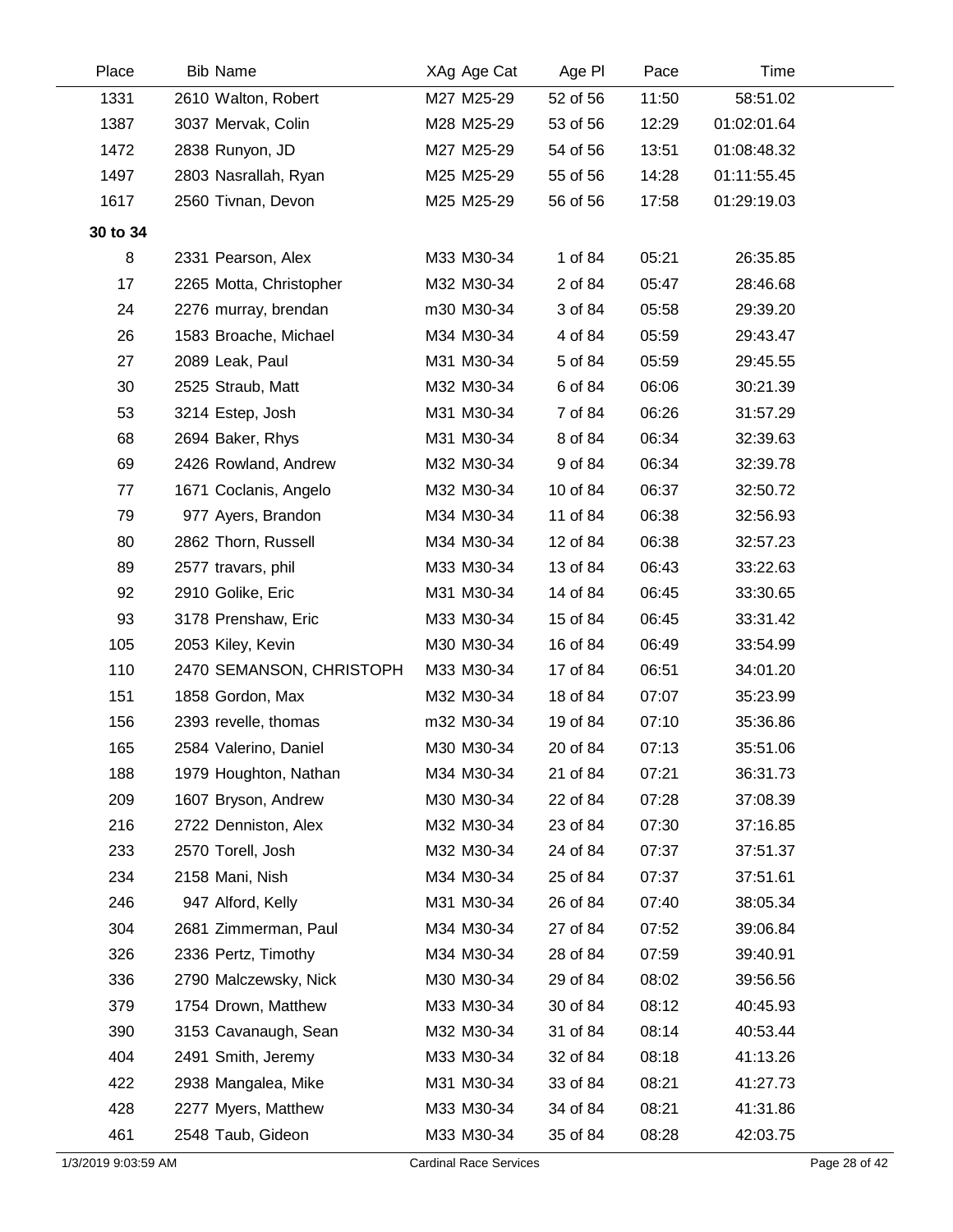| Place | <b>Bib Name</b>            | XAg Age Cat | Age PI   | Pace  | Time        |  |
|-------|----------------------------|-------------|----------|-------|-------------|--|
| 466   | 2923 Klaver, Sean          | M31 M30-34  | 36 of 84 | 08:28 | 42:06.08    |  |
| 475   | 3107 Nackman, Sam          | M30 M30-34  | 37 of 84 | 08:30 | 42:15.23    |  |
| 477   | 2783 Lakin, Daniel         | M30 M30-34  | 38 of 84 | 08:30 | 42:15.37    |  |
| 482   | 2513 Staricha, Nick        | M33 M30-34  | 39 of 84 | 08:31 | 42:22.10    |  |
| 488   | 1691 Cook, James           | M33 M30-34  | 40 of 84 | 08:32 | 42:25.77    |  |
| 491   | 2366 Pugliese, Christopher | M31 M30-34  | 41 of 84 | 08:33 | 42:31.92    |  |
| 500   | 1990 Ingram, Theodore      | M31 M30-34  | 42 of 84 | 08:35 | 42:40.63    |  |
| 503   | 1826 Gabler, William       | M31 M30-34  | 43 of 84 | 08:36 | 42:42.06    |  |
| 516   | 2613 Ward, Elliot          | M33 M30-34  | 44 of 84 | 08:39 | 42:59.60    |  |
| 530   | 2671 Woodward, Kyle        | M34 M30-34  | 45 of 84 | 08:42 | 43:14.99    |  |
| 535   | 1770 Eisenacher, Martin    | M31 M30-34  | 46 of 84 | 08:43 | 43:19.95    |  |
| 540   | 3013 Craig, Jack           | M32 M30-34  | 47 of 84 | 08:44 | 43:24.63    |  |
| 544   | 2316 Osofsky, Dean         | M34 M30-34  | 48 of 84 | 08:45 | 43:29.44    |  |
| 555   | 2112 Lewis, William        | M33 M30-34  | 49 of 84 | 08:47 | 43:36.75    |  |
| 557   | 1794 Fenn, Colin           | M32 M30-34  | 50 of 84 | 08:47 | 43:37.36    |  |
| 560   | 2608 Walter, Michael       | M30 M30-34  | 51 of 84 | 08:47 | 43:41.25    |  |
| 561   | 2850 Smith, Matt           | M33 M30-34  | 52 of 84 | 08:48 | 43:42.92    |  |
| 579   | 2407 Roberts, Jason        | m34 M30-34  | 53 of 84 | 08:51 | 43:57.45    |  |
| 718   | 3046 Nick, Krouse          | M32 M30-34  | 54 of 84 | 09:11 | 45:40.83    |  |
| 770   | 2171 Martin, Barron        | M32 M30-34  | 55 of 84 | 09:20 | 46:21.92    |  |
| 812   | 2422 Rosen, Ted            | M31 M30-34  | 56 of 84 | 09:29 | 47:06.64    |  |
| 851   | 2510 stanley, will         | m33 M30-34  | 57 of 84 | 09:36 | 47:43.32    |  |
| 874   | 2000 Jennings, Stephen     | M31 M30-34  | 58 of 84 | 09:41 | 48:09.90    |  |
| 885   | 2307 O'Briant, Kyle        | M33 M30-34  | 59 of 84 | 09:44 | 48:21.94    |  |
| 908   | 2918 Hehl, Brent           | M32 M30-34  | 60 of 84 | 09:48 | 48:41.32    |  |
| 920   | 2199 McHale, Aaron James   | M33 M30-34  | 61 of 84 | 09:50 | 48:50.36    |  |
| 963   | 2975 Bastian, Kevin        | M34 M30-34  | 62 of 84 | 09:57 | 49:25.41    |  |
| 1007  | 3082 Bogan, Elihu          | M34 M30-34  | 63 of 84 | 10:08 | 50:22.90    |  |
| 1033  | 2774 Kelly, William        | M34 M30-34  | 64 of 84 | 10:17 | 51:08.86    |  |
| 1103  | 2616 Watanasiriroch, John  | M32 M30-34  | 65 of 84 | 10:31 | 52:17.63    |  |
| 1109  | 1570 Brabham, Robert       | M30 M30-34  | 66 of 84 | 10:33 | 52:24.91    |  |
| 1145  | 1550 Berry, Stephen        | M31 M30-34  | 67 of 84 | 10:44 | 53:22.63    |  |
| 1174  | 2249 Mitchell, Charles     | M33 M30-34  | 68 of 84 | 10:49 | 53:45.20    |  |
| 1175  | 2252 Mix, Evan             | M33 M30-34  | 69 of 84 | 10:49 | 53:46.33    |  |
| 1202  | 1649 Chavis, Eddie         | M34 M30-34  | 70 of 84 | 11:02 | 54:51.59    |  |
| 1211  | 2263 morse, david          | m33 M30-34  | 71 of 84 | 11:04 | 54:58.01    |  |
| 1226  | 2071 Kososki, Travis       | M34 M30-34  | 72 of 84 | 11:12 | 55:38.19    |  |
| 1293  | 2455 Saylor, Chris         | M34 M30-34  | 73 of 84 | 11:34 | 57:28.49    |  |
| 1297  | 2302 Norwood, Aubin        | M31 M30-34  | 74 of 84 | 11:36 | 57:38.46    |  |
| 1372  | 1953 Hess, Jordan          | M34 M30-34  | 75 of 84 | 12:18 | 01:01:08.78 |  |
| 1374  | 1940 Heiny, Timothy        | M32 M30-34  | 76 of 84 | 12:19 | 01:01:11.50 |  |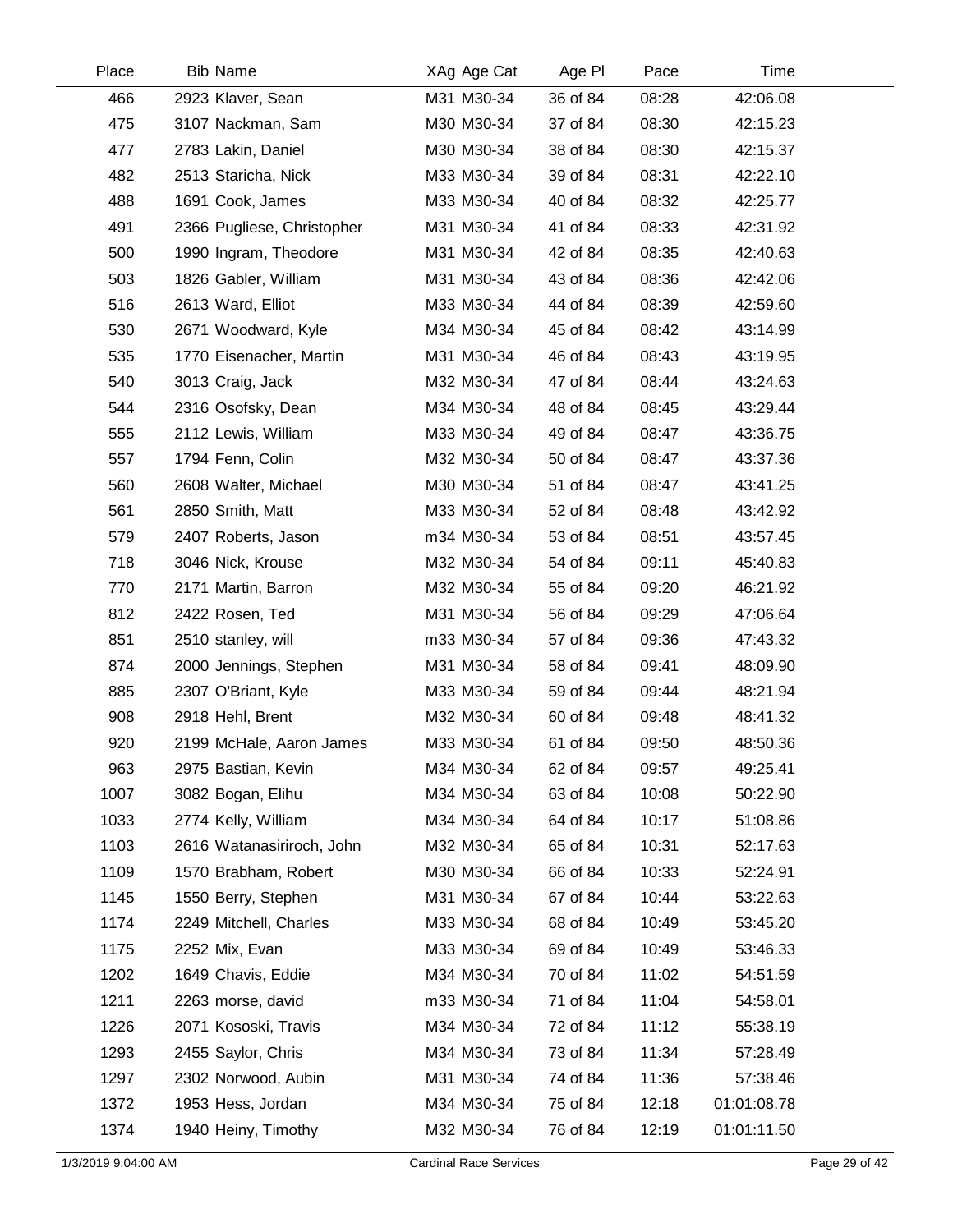| Place    | <b>Bib Name</b>           | XAg Age Cat | Age PI   | Pace  | Time        |  |
|----------|---------------------------|-------------|----------|-------|-------------|--|
| 1389     | 3188 Mervak, Sandy        | M31 M30-34  | 77 of 84 | 12:29 | 01:02:03.06 |  |
| 1395     | 965 Andruejol, johan      | M30 M30-34  | 78 of 84 | 12:33 | 01:02:20.93 |  |
| 1405     | 961 Andrews, Justin       | M31 M30-34  | 79 of 84 | 12:43 | 01:03:12.21 |  |
| 1430     | 2936 Luecking, Joshua     | M34 M30-34  | 80 of 84 | 13:10 | 01:05:27.16 |  |
| 1440     | 2221 Mervak, Benjamin     | M34 M30-34  | 81 of 84 | 13:16 | 01:05:54.68 |  |
| 1473     | 1803 Fields, Timothy      | M30 M30-34  | 82 of 84 | 13:57 | 01:09:20.56 |  |
| 1534     | 2261 Morris, Colin        | M30 M30-34  | 83 of 84 | 15:34 | 01:17:21.99 |  |
| 1539     | 1836 Garrett, Sean        | M31 M30-34  | 84 of 84 | 15:42 | 01:18:03.19 |  |
| 35 to 39 |                           |             |          |       |             |  |
| 11       | 3206 Finlay, Gavin        | M38 M35-39  | 1 of 66  | 05:25 | 26:56.83    |  |
| 23       | 2689 Askey, Billy         | M35 M35-39  | 2 of 66  | 05:57 | 29:33.23    |  |
| 32       | 2492 Smith, Jonathan      | M36 M35-39  | 3 of 66  | 06:10 | 30:37.43    |  |
| 35       | 2466 Seidel, Matt         | M37 M35-39  | 4 of 66  | 06:12 | 30:46.52    |  |
| 38       | 2976 Yarbrough, Chester   | M36 M35-39  | 5 of 66  | 06:15 | 31:05.67    |  |
| 48       | 1670 Clough, Jeff         | M38 M35-39  | 6 of 66  | 06:21 | 31:33.62    |  |
| 49       | 2078 Lam, Yik             | M38 M35-39  | 7 of 66  | 06:21 | 31:35.70    |  |
| 52       | 2942 Merton, Gabriel      | M39 M35-39  | 8 of 66  | 06:25 | 31:55.16    |  |
| 76       | 3216 Curley, Andrew       | M36 M35-39  | 9 of 66  | 06:36 | 32:49.14    |  |
| 103      | 2148 MacKay, Douglas      | M39 M35-39  | 10 of 66 | 06:49 | 33:52.33    |  |
| 122      | 2062 Knepper, Wesley      | M35 M35-39  | 11 of 66 | 06:57 | 34:33.59    |  |
| 124      | 2032 Kast, Maximilian     | M38 M35-39  | 12 of 66 | 06:58 | 34:36.17    |  |
| 155      | 2710 Cavender, Matt       | M37 M35-39  | 13 of 66 | 07:10 | 35:35.40    |  |
| 166      | 2953 Pearson, Michael     | M39 M35-39  | 14 of 66 | 07:13 | 35:52.02    |  |
| 172      | 1619 Butterick, Chris     | M35 M35-39  | 15 of 66 | 07:15 | 36:04.09    |  |
| 175      | 2679 Ziefle, Jon          | M35 M35-39  | 16 of 66 | 07:17 | 36:10.64    |  |
| 180      | 2857 Suchindran, Sujit    | M37 M35-39  | 17 of 66 | 07:20 | 36:24.48    |  |
| 192      | 1805 Finnegan, Patrick    | M36 M35-39  | 18 of 66 | 07:22 | 36:35.45    |  |
| 237      | 1944 Hemelt, Steve        | M36 M35-39  | 19 of 66 | 07:38 | 37:54.64    |  |
| 264      | 3053 Roedema, Mike        | M38 M35-39  | 20 of 66 | 07:44 | 38:25.38    |  |
| 313      | 2067 Kobesky, Daniel      | M38 M35-39  | 21 of 66 | 07:55 | 39:21.58    |  |
| 317      | 1613 Burr, Matt           | M38 M35-39  | 22 of 66 | 07:57 | 39:31.84    |  |
| 322      | 2572 Torell, Matt         | M35 M35-39  | 23 of 66 | 07:59 | 39:38.53    |  |
| 352      | 2318 Osofsky, Zach        | M37 M35-39  | 24 of 66 | 08:07 | 40:18.37    |  |
| 354      | 2781 Kuritzky, Jack       | M35 M35-39  | 25 of 66 | 08:07 | 40:18.78    |  |
| 373      | 2486 Siracusa, John       | M37 M35-39  | 26 of 66 | 08:11 | 40:38.21    |  |
| 377      | 3032 Hunter, Brian        | M39 M35-39  | 27 of 66 | 08:12 | 40:44.17    |  |
| 391      | 3069 Dampier, Christopher | M35 M35-39  | 28 of 66 | 08:14 | 40:54.32    |  |
| 396      | 1662 Chu, David           | M36 M35-39  | 29 of 66 | 08:15 | 41:01.10    |  |
| 430      | 2225 Messier, Michael     | M37 M35-39  | 30 of 66 | 08:22 | 41:32.58    |  |
| 436      | 3219 Davies, Jay          | M37 M35-39  | 31 of 66 | 08:23 | 41:39.70    |  |
| 470      | 3197 Moisen, Antonio      | M38 M35-39  | 32 of 66 | 08:29 | 42:10.03    |  |
|          |                           |             |          |       |             |  |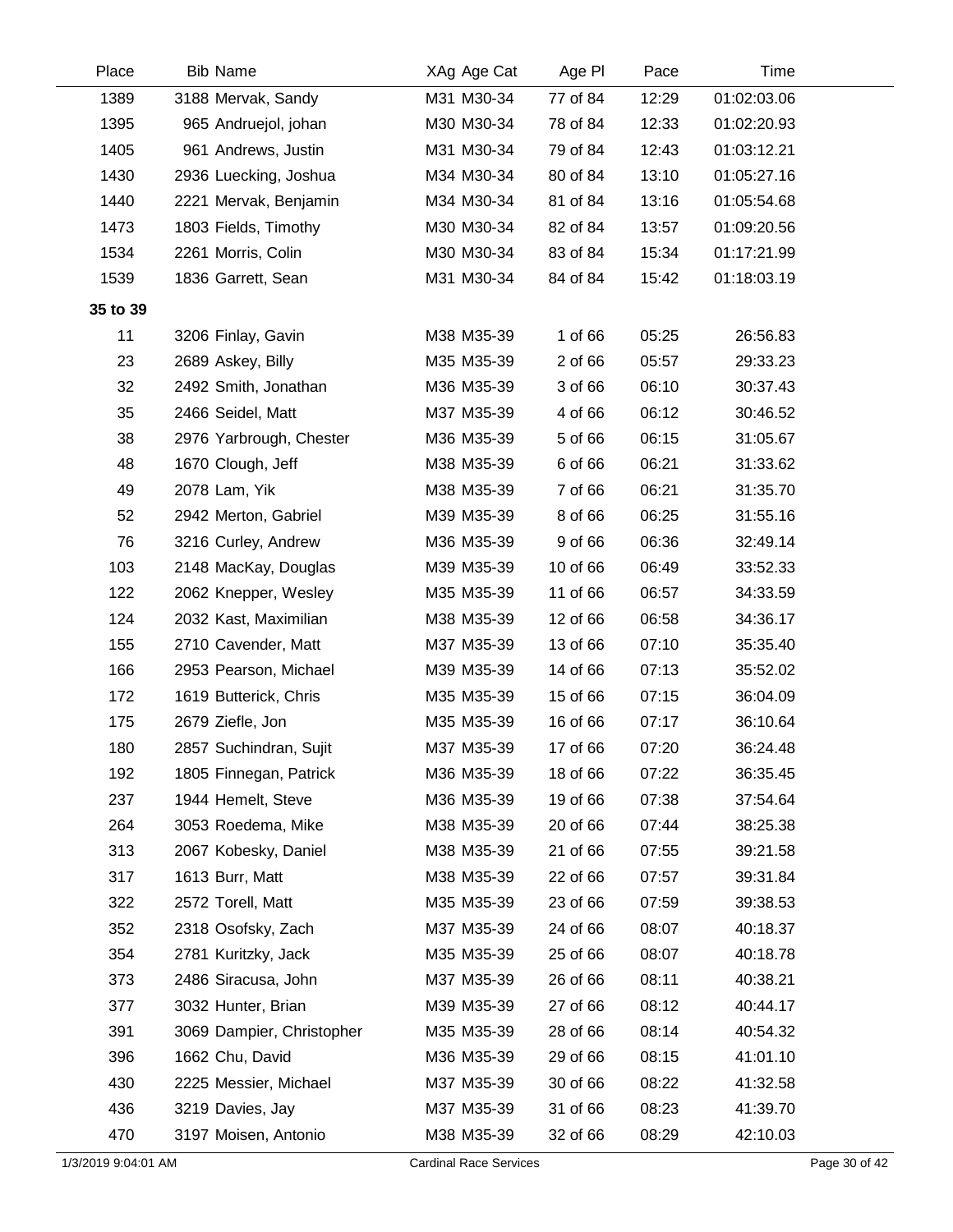| Place               | <b>Bib Name</b>         | XAg Age Cat                   | Age PI   | Pace  | Time        |               |
|---------------------|-------------------------|-------------------------------|----------|-------|-------------|---------------|
| 578                 | 1616 Bushnell, Timothy  | M37 M35-39                    | 33 of 66 | 08:51 | 43:56.74    |               |
| 595                 | 2315 Orantes, Mauricio  | M35 M35-39                    | 34 of 66 | 08:52 | 44:06.40    |               |
| 600                 | 3023 Andrews, Richard   | M36 M35-39                    | 35 of 66 | 08:54 | 44:11.62    |               |
| 610                 | 2309 O'Brien, Richard   | M38 M35-39                    | 36 of 66 | 08:55 | 44:19.81    |               |
| 636                 | 2289 Negreiros, Thiago  | M37 M35-39                    | 37 of 66 | 09:00 | 44:41.56    |               |
| 661                 | 1821 Friedlander, David | M36 M35-39                    | 38 of 66 | 09:04 | 45:04.84    |               |
| 717                 | 1708 Cross, Alexander   | M37 M35-39                    | 39 of 66 | 09:11 | 45:40.33    |               |
| 741                 | 1903 Hall, Jonathan     | M35 M35-39                    | 40 of 66 | 09:15 | 45:58.27    |               |
| 787                 | 2037 Keener, Brett      | M37 M35-39                    | 41 of 66 | 09:23 | 46:39.95    |               |
| 789                 | 985 Baker, James        | M35 M35-39                    | 42 of 66 | 09:24 | 46:41.77    |               |
| 876                 | 2098 Leventhal, Evan    | M37 M35-39                    | 43 of 66 | 09:42 | 48:12.64    |               |
| 881                 | 2346 Podkul, Tim        | M37 M35-39                    | 44 of 66 | 09:43 | 48:18.66    |               |
| 904                 | 2743 Gorsage, Justin    | M37 M35-39                    | 45 of 66 | 09:47 | 48:39.06    |               |
| 972                 | 2745 green, david       | m36 M35-39                    | 46 of 66 | 09:58 | 49:33.34    |               |
| 980                 | 2304 Norwood, Hollin    | M38 M35-39                    | 47 of 66 | 10:02 | 49:49.71    |               |
| 1029                | 2002 jewitt, scott      | m38 M35-39                    | 48 of 66 | 10:14 | 50:49.15    |               |
| 1050                | 1720 Davis, Brad        | M39 M35-39                    | 49 of 66 | 10:21 | 51:28.16    |               |
| 1068                | 987 Baker, Whit         | M36 M35-39                    | 50 of 66 | 10:23 | 51:34.85    |               |
| 1115                | 3019 Strick, Patrick    | M39 M35-39                    | 51 of 66 | 10:34 | 52:31.26    |               |
| 1156                | 2182 Matson, Tim        | M35 M35-39                    | 52 of 66 | 10:46 | 53:29.28    |               |
| 1171                | 2970 Zimmerman, Erik    | M36 M35-39                    | 53 of 66 | 10:47 | 53:37.92    |               |
| 1260                | 2987 Filer, William     | M35 M35-39                    | 54 of 66 | 11:23 | 56:33.80    |               |
| 1273                | 2111 Lewis, Shawn       | M37 M35-39                    | 55 of 66 | 11:27 | 56:54.72    |               |
| 1328                | 2502 Sparrow, William   | M38 M35-39                    | 56 of 66 | 11:49 | 58:45.32    |               |
| 1409                | 2239 Miller, Alexander  | M35 M35-39                    | 57 of 66 | 12:45 | 01:03:20.11 |               |
| 1410                | 2213 mcnulty, james     | m38 M35-39                    | 58 of 66 | 12:46 | 01:03:28.01 |               |
| 1435                | 1551 Bhamidi, Shankar   | M38 M35-39                    | 59 of 66 | 13:14 | 01:05:44.25 |               |
| 1437                | 1748 Disser, Andrew     | M39 M35-39                    | 60 of 66 | 13:14 | 01:05:46.94 |               |
| 1443                | 2017 Joyce, Brandon     | M39 M35-39                    | 61 of 66 | 13:19 | 01:06:12.32 |               |
| 1482                | 2290 Nelson, John       | M38 M35-39                    | 62 of 66 | 14:08 | 01:10:13.10 |               |
| 1496                | 2519 stewart, nick      | M36 M35-39                    | 63 of 66 | 14:25 | 01:11:38.43 |               |
| 1503                | 2457 Schliebe, Karl     | M38 M35-39                    | 64 of 66 | 14:34 | 01:12:25.72 |               |
| 1527                | 1718 Czubay, Luke       | M35 M35-39                    | 65 of 66 | 15:27 | 01:16:46.61 |               |
| 1585                | 2326 Parks, John        | M36 M35-39                    | 66 of 66 | 16:59 | 01:24:25.23 |               |
| 40 to 44            |                         |                               |          |       |             |               |
| 9                   | 2013 Jones, Paul        | M43 M40-44                    | 1 of 75  | 05:21 | 26:36.27    |               |
| 13                  | 2143 Mabe, Dave         | M43 M40-44                    | 2 of 75  | 05:38 | 27:57.95    |               |
| 41                  | 2345 Platts-Mills, Tim  | M44 M40-44                    | 3 of 75  | 06:17 | 31:11.66    |               |
| 47                  | 2979 Mcconnon, Thomas   | M44 M40-44                    | 4 of 75  | 06:21 | 31:31.41    |               |
| 51                  | 3083 Bulleri, Michael   | M41 M40-44                    | 5 of 75  | 06:24 | 31:47.83    |               |
| 65                  | 1958 Higgins, Josh      | M41 M40-44                    | 6 of 75  | 06:33 | 32:33.92    |               |
| 1/3/2019 9:04:03 AM |                         | <b>Cardinal Race Services</b> |          |       |             | Page 31 of 42 |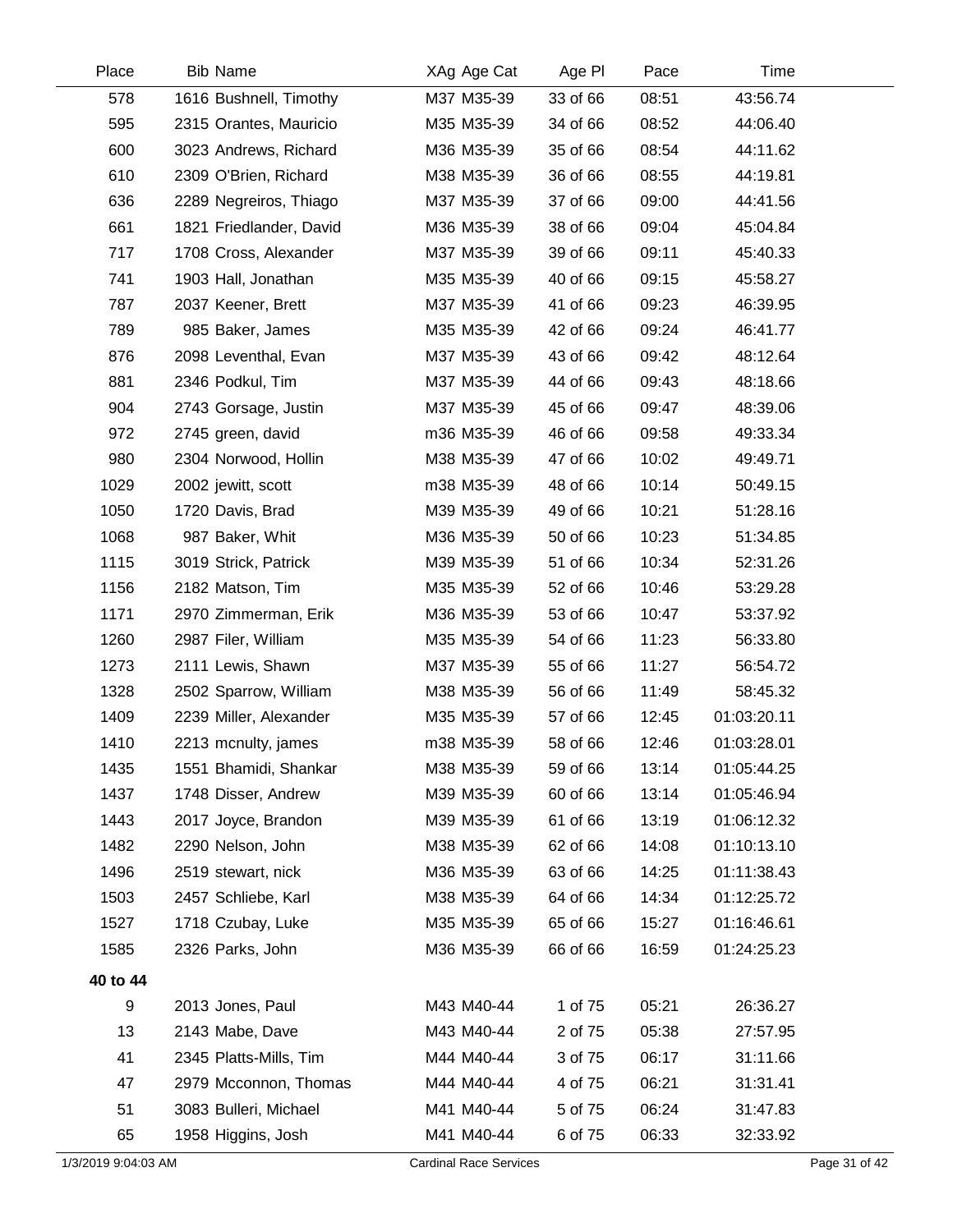| Place | <b>Bib Name</b>           | XAg Age Cat | Age PI   | Pace  | Time     |  |
|-------|---------------------------|-------------|----------|-------|----------|--|
| 78    | 3033 Pointer, Joey        | M40 M40-44  | 7 of 75  | 06:37 | 32:51.16 |  |
| 86    | 2132 Lowry, Joshua        | M41 M40-44  | 8 of 75  | 06:41 | 33:13.25 |  |
| 94    | 978 Baas, Brian           | M44 M40-44  | 9 of 75  | 06:45 | 33:33.60 |  |
| 97    | 2623 Weed, Ronnie         | M43 M40-44  | 10 of 75 | 06:47 | 33:42.74 |  |
| 104   | 3094 Van Slyke, Adam      | M40 M40-44  | 11 of 75 | 06:49 | 33:53.48 |  |
| 108   | 1755 Duff, James          | M41 M40-44  | 12 of 75 | 06:50 | 34:00.03 |  |
| 134   | 1701 Coward, Will         | M44 M40-44  | 13 of 75 | 07:01 | 34:50.19 |  |
| 140   | 3071 McLamb, Jon          | M40 M40-44  | 14 of 75 | 07:02 | 34:59.55 |  |
| 146   | 2717 Conitzer, Vincent    | M40 M40-44  | 15 of 75 | 07:04 | 35:09.46 |  |
| 148   | 2299 Nieman, Jeff         | M41 M40-44  | 16 of 75 | 07:05 | 35:13.64 |  |
| 164   | 1841 Gibson, Rob          | M40 M40-44  | 17 of 75 | 07:13 | 35:50.44 |  |
| 168   | 3199 Schmeiser, Michael   | M41 M40-44  | 18 of 75 | 07:13 | 35:53.33 |  |
| 170   | 1859 Gordon, Victor       | M41 M40-44  | 19 of 75 | 07:14 | 35:57.05 |  |
| 185   | 2022 Kahler, Todd         | M42 M40-44  | 20 of 75 | 07:20 | 36:26.82 |  |
| 194   | 1921 harris, william      | m42 M40-44  | 21 of 75 | 07:23 | 36:42.93 |  |
| 227   | 1827 Gale, w. Patrick     | M44 M40-44  | 22 of 75 | 07:34 | 37:38.79 |  |
| 243   | 2537 Summerlin-Long, Jeff | M43 M40-44  | 23 of 75 | 07:39 | 38:02.13 |  |
| 247   | 2203 Mckay, Daniel        | M42 M40-44  | 24 of 75 | 07:40 | 38:06.57 |  |
| 250   | 2808 Niemeyer, John       | M42 M40-44  | 25 of 75 | 07:41 | 38:13.63 |  |
| 253   | 1885 Guiteras, Andrew     | M40 M40-44  | 26 of 75 | 07:43 | 38:20.48 |  |
| 256   | 1603 Brown, Jeremy        | M42 M40-44  | 27 of 75 | 07:43 | 38:22.80 |  |
| 257   | 2428 Rubinas, Pete        | M43 M40-44  | 28 of 75 | 07:43 | 38:22.95 |  |
| 268   | 1986 Huppert, David       | M40 M40-44  | 29 of 75 | 07:44 | 38:27.40 |  |
| 273   | 2831 Roberts, Jason       | M42 M40-44  | 30 of 75 | 07:46 | 38:33.57 |  |
| 281   | 2432 Ruff, JW             | M42 M40-44  | 31 of 75 | 07:47 | 38:40.44 |  |
| 282   | 2542 Svenson, Erik        | M42 M40-44  | 32 of 75 | 07:47 | 38:41.82 |  |
| 288   | 2273 Munoz-Hermoso, Abel  | M44 M40-44  | 33 of 75 | 07:48 | 38:45.58 |  |
| 291   | 1800 Field, Tim           | M44 M40-44  | 34 of 75 | 07:48 | 38:47.76 |  |
| 298   | 3112 Fugelso, Otis        | M41 M40-44  | 35 of 75 | 07:50 | 38:54.26 |  |
| 319   | 2695 Benedick, David      | M43 M40-44  | 36 of 75 | 07:58 | 39:35.55 |  |
| 332   | 2241 Miller, Kevin        | M43 M40-44  | 37 of 75 | 08:01 | 39:50.64 |  |
| 342   | 1706 Crockett, Jason      | M42 M40-44  | 38 of 75 | 08:04 | 40:06.31 |  |
| 359   | 2043 Kenney, Nicholas     | M43 M40-44  | 39 of 75 | 08:08 | 40:27.73 |  |
| 369   | 1714 Cuicchi, Frank       | M43 M40-44  | 40 of 75 | 08:10 | 40:34.16 |  |
| 374   | 2633 Westrick, Aaron      | M42 M40-44  | 41 of 75 | 08:11 | 40:38.70 |  |
| 401   | 3151 Hegland, Dustin      | M40 M40-44  | 42 of 75 | 08:16 | 41:06.69 |  |
| 408   | 1782 Escamilla, Jose      | M42 M40-44  | 43 of 75 | 08:18 | 41:15.47 |  |
| 442   | 2475 Serrano, Neftali     | M43 M40-44  | 44 of 75 | 08:24 | 41:42.49 |  |
| 525   | 2841 Scholl, Ben          | M44 M40-44  | 45 of 75 | 08:41 | 43:07.48 |  |
| 549   | 2674 Yong, Albert         | M42 M40-44  | 46 of 75 | 08:46 | 43:31.79 |  |
| 558   | 2005 Johnson, Brian       | M40 M40-44  | 47 of 75 | 08:47 | 43:39.23 |  |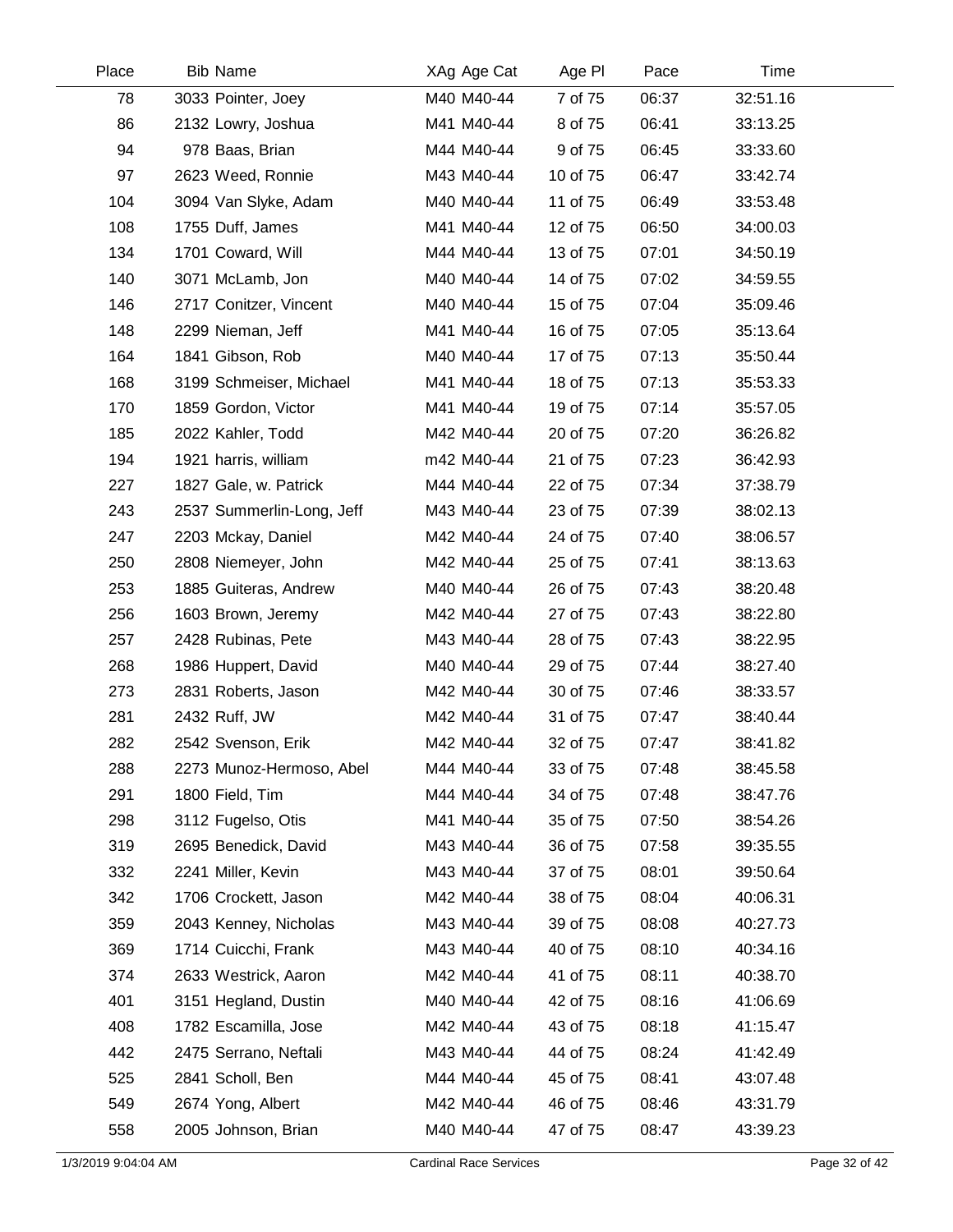| Place    | <b>Bib Name</b>        | XAg Age Cat | Age PI    | Pace  | Time        |  |
|----------|------------------------|-------------|-----------|-------|-------------|--|
| 559      | 2943 Morgan, Brian     | M43 M40-44  | 48 of 75  | 08:47 | 43:40.83    |  |
| 581      | 1705 Crncic, Johnny    | M41 M40-44  | 49 of 75  | 08:51 | 43:59.79    |  |
| 620      | 1773 Engelland, Justin | M43 M40-44  | 50 of 75  | 08:57 | 44:28.46    |  |
| 634      | 2527 Strickler, John   | M44 M40-44  | 51 of 75  | 08:59 | 44:39.51    |  |
| 663      | 3174 Tuttle, Sean      | M44 M40-44  | 52 of 75  | 09:04 | 45:05.33    |  |
| 674      | 3176 Kranz, Matt       | M43 M40-44  | 53 of 75  | 09:05 | 45:09.51    |  |
| 681      | 2813 Petersen, Chad    | M40 M40-44  | 54 of 75  | 09:06 | 45:15.15    |  |
| 683      | 1585 Brooker, John     | M42 M40-44  | 55 of 75  | 09:06 | 45:15.96    |  |
| 700      | 2578 Trocki, Aaron     | M40 M40-44  | 56 of 75  | 09:09 | 45:28.08    |  |
| 725      | 3141 Mikus, Jeffrey    | M43 M40-44  | 57 of 75  | 09:13 | 45:47.17    |  |
| 735      | 1657 Chiarello, Nick   | M40 M40-44  | 58 of 75  | 09:14 | 45:55.58    |  |
| 831      | 2791 Mastbrook, Neal   | M42 M40-44  | 59 of 75  | 09:34 | 47:30.65    |  |
| 838      | 2506 Spock, Alex       | M44 M40-44  | 60 of 75  | 09:34 | 47:32.84    |  |
| 854      | 2581 Tweedy, Jonathan  | M40 M40-44  | 61 of 75  | 09:36 | 47:44.32    |  |
| 884      | 3018 Limbo, Harro      | M44 M40-44  | 62 of 75  | 09:44 | 48:21.49    |  |
| 923      | 1746 DiFranco, Richie  | M40 M40-44  | 63 of 75  | 09:50 | 48:53.21    |  |
| 979      | 3215 Lotz, Daniel      | M44 M40-44  | 64 of 75  | 10:01 | 49:46.88    |  |
| 997      | 2821 PRAGER, DARREN    | M43 M40-44  | 65 of 75  | 10:06 | 50:11.77    |  |
| 1013     | 1853 Glick, Jesse      | M44 M40-44  | 66 of 75  | 10:09 | 50:28.62    |  |
| 1055     | 2532 Stumb, Jeff       | M43 M40-44  | 67 of 75  | 10:22 | 51:30.12    |  |
| 1119     | 2930 Kulp, Steve       | M44 M40-44  | 68 of 75  | 10:35 | 52:33.63    |  |
| 1122     | 2653 Wilmoth, Gabriel  | M42 M40-44  | 69 of 75  | 10:35 | 52:38.42    |  |
| 1125     | 2183 Matthews, David   | M42 M40-44  | 70 of 75  | 10:36 | 52:40.95    |  |
| 1158     | 2999 Cobb, Christopher | M42 M40-44  | 71 of 75  | 10:46 | 53:31.61    |  |
| 1204     | 2772 Kalavsky, Mickey  | M42 M40-44  | 72 of 75  | 11:02 | 54:52.43    |  |
| 1271     | 2680 Zielazinski, Joey | M42 M40-44  | 73 of 75  | 11:26 | 56:50.76    |  |
| 1460     | 2876 Wood, Bill        | M42 M40-44  | 74 of 75  | 13:39 | 01:07:50.79 |  |
| 1463     | 2125 Litchfield, Brian | M42 M40-44  | 75 of 75  | 13:40 | 01:07:57.57 |  |
| 45 to 49 |                        |             |           |       |             |  |
| 14       | 981 Baddour, Allen     | M47 M45-49  | 1 of 110  | 05:38 | 28:00.47    |  |
| 15       | 1539 Benjamin, Robert  | M49 M45-49  | 2 of 110  | 05:39 | 28:07.01    |  |
| 39       | 2866 Tremaine, Thad    | M47 M45-49  | 3 of 110  | 06:16 | 31:06.33    |  |
| 50       | 1743 Desormeau, Marc   | M48 M45-49  | 4 of 110  | 06:23 | 31:43.19    |  |
| 58       | 3000 Hendricks, Lewis  | M45 M45-49  | 5 of 110  | 06:29 | 32:12.71    |  |
| 64       | 1631 carlinnia, brian  | M48 M45-49  | 6 of 110  | 06:32 | 32:29.88    |  |
| 70       | 1964 Hirschman, Dan    | M45 M45-49  | 7 of 110  | 06:35 | 32:41.51    |  |
| 83       | 1667 Clewley, Derek    | M45 M45-49  | 8 of 110  | 06:39 | 33:04.41    |  |
| 91       | 2178 Mastbrook, Scott  | M46 M45-49  | 9 of 110  | 06:45 | 33:30.55    |  |
| 102      | 2605 walker, craig     | m45 M45-49  | 10 of 110 | 06:49 | 33:52.02    |  |
| 116      | 1604 Bryan, Cotton     | M45 M45-49  | 11 of 110 | 06:54 | 34:15.25    |  |
| 123      | 3057 K, Satya          | M48 M45-49  | 12 of 110 | 06:57 | 34:34.69    |  |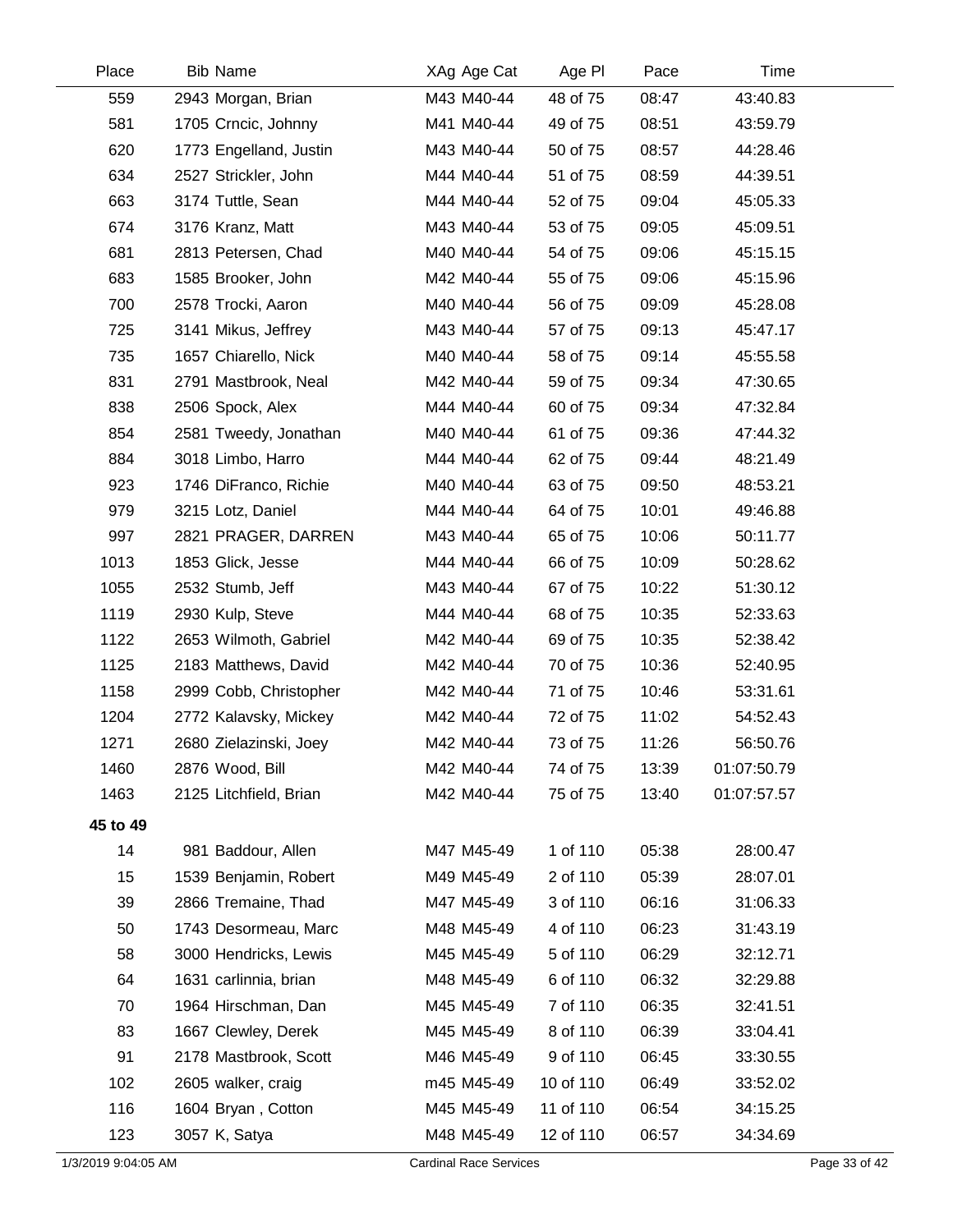| Place | <b>Bib Name</b>         | XAg Age Cat | Age PI    | Pace  | Time     |  |
|-------|-------------------------|-------------|-----------|-------|----------|--|
| 126   | 3172 Gordon, Andrew     | M49 M45-49  | 13 of 110 | 06:59 | 34:44.00 |  |
| 138   | 1764 Ehlers, Ben        | m48 M45-49  | 14 of 110 | 07:01 | 34:54.75 |  |
| 139   | 3084 Salemy, Tim        | M47 M45-49  | 15 of 110 | 07:02 | 34:58.40 |  |
| 143   | 2752 Hensel, Douglas    | M45 M45-49  | 16 of 110 | 07:03 | 35:00.90 |  |
| 161   | 1939 Hegland, Don       | M46 M45-49  | 17 of 110 | 07:12 | 35:46.27 |  |
| 162   | 3068 Hoover, Chris      | M47 M45-49  | 18 of 110 | 07:12 | 35:47.51 |  |
| 201   | 3109 Vota, Wayan        | M45 M45-49  | 19 of 110 | 07:26 | 36:58.01 |  |
| 214   | 2776 Kim, Jungsang      | M49 M45-49  | 20 of 110 | 07:30 | 37:14.08 |  |
| 225   | 3166 Windham, Scott     | M48 M45-49  | 21 of 110 | 07:34 | 37:35.94 |  |
| 241   | 2151 MacKinnon, Matthew | M46 M45-49  | 22 of 110 | 07:39 | 38:00.46 |  |
| 263   | 1951 Herrick, Jeffrey   | M45 M45-49  | 23 of 110 | 07:44 | 38:24.69 |  |
| 265   | 2554 Thomas, Jody       | M47 M45-49  | 24 of 110 | 07:44 | 38:25.90 |  |
| 272   | 2467 Seils, Damon       | M45 M45-49  | 25 of 110 | 07:45 | 38:33.53 |  |
| 274   | 2142 Lutz, Alejandro    | M49 M45-49  | 26 of 110 | 07:46 | 38:33.76 |  |
| 279   | 3223 Atkins, Tim        | M45 M45-49  | 27 of 110 | 07:47 | 38:39.26 |  |
| 284   | 2003 jhaveri, ravi      | M48 M45-49  | 28 of 110 | 07:47 | 38:43.14 |  |
| 285   | 1824 Funk, John         | M48 M45-49  | 29 of 110 | 07:47 | 38:43.45 |  |
| 299   | 2619 Weaver, Chris      | M49 M45-49  | 30 of 110 | 07:50 | 38:57.89 |  |
| 307   | 2727 Fiorito, Agustin   | M47 M45-49  | 31 of 110 | 07:53 | 39:10.75 |  |
| 311   | 2397 Rhoads, Donald     | M46 M45-49  | 32 of 110 | 07:54 | 39:18.05 |  |
| 312   | 3059 Fitzgerald, David  | M45 M45-49  | 33 of 110 | 07:55 | 39:21.56 |  |
| 324   | 3192 Gilliom, Miles     | M47 M45-49  | 34 of 110 | 07:59 | 39:39.69 |  |
| 331   | 2880 Zuercher, William  | M47 M45-49  | 35 of 110 | 08:00 | 39:46.18 |  |
| 338   | 3157 Nadel, Joshua      | M47 M45-49  | 36 of 110 | 08:03 | 39:59.69 |  |
| 341   | 1694 Cook, Raymond      | M47 M45-49  | 37 of 110 | 08:04 | 40:05.45 |  |
| 357   | 1828 galinsky, michael  | M49 M45-49  | 38 of 110 | 08:07 | 40:22.77 |  |
| 375   | 3028 Galloway, Tommy    | M48 M45-49  | 39 of 110 | 08:11 | 40:39.84 |  |
| 392   | 1867 Graham, Nicholas   | M46 M45-49  | 40 of 110 | 08:14 | 40:54.62 |  |
| 397   | 2931 Lee, Greg          | M45 M45-49  | 41 of 110 | 08:15 | 41:01.27 |  |
| 423   | 2459 Schmitz, William   | M46 M45-49  | 42 of 110 | 08:21 | 41:28.60 |  |
| 425   | 2498 Solum, Derek       | M46 M45-49  | 43 of 110 | 08:21 | 41:30.28 |  |
| 431   | 2673 Yoder, Jason       | M46 M45-49  | 44 of 110 | 08:22 | 41:34.95 |  |
| 432   | 1627 Caren, Neal        | M45 M45-49  | 45 of 110 | 08:22 | 41:35.97 |  |
| 453   | 2442 Salemson, Jeremy   | M49 M45-49  | 46 of 110 | 08:26 | 41:54.74 |  |
| 462   | 2081 Lapham, Brian      | M46 M45-49  | 47 of 110 | 08:28 | 42:04.30 |  |
| 471   | 3092 Sullivan, Shawn    | M48 M45-49  | 48 of 110 | 08:29 | 42:10.53 |  |
| 506   | 1843 Gilbert, Eric      | M47 M45-49  | 49 of 110 | 08:36 | 42:46.32 |  |
| 532   | 2948 nunez, josh        | M45 M45-49  | 50 of 110 | 08:43 | 43:18.08 |  |
| 533   | 2666 Wong, Leslie       | M47 M45-49  | 51 of 110 | 08:43 | 43:18.18 |  |
| 541   | 2131 Lovelace, Tanner   | M48 M45-49  | 52 of 110 | 08:44 | 43:24.93 |  |
| 550   | 2255 Moore, David       | M46 M45-49  | 53 of 110 | 08:46 | 43:31.93 |  |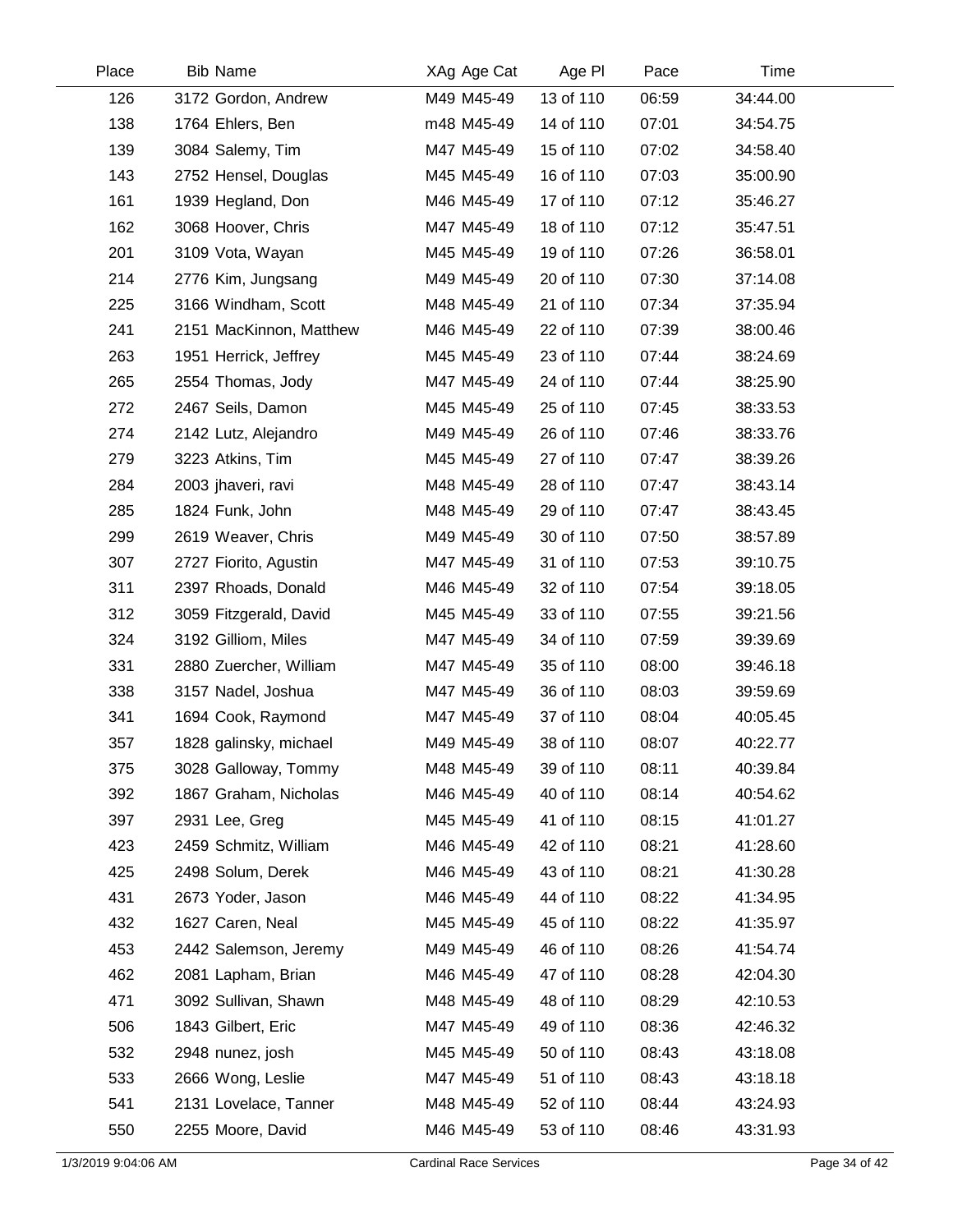| Place | <b>Bib Name</b>           | XAg Age Cat | Age PI    | Pace  | Time     |  |
|-------|---------------------------|-------------|-----------|-------|----------|--|
| 587   | 1654 Chenet, Kyle         | M46 M45-49  | 54 of 110 | 08:52 | 44:03.21 |  |
| 591   | 2471 Sept, Doug           | M49 M45-49  | 55 of 110 | 08:52 | 44:04.23 |  |
| 592   | 2487 Skolnik, Jeff        | M45 M45-49  | 56 of 110 | 08:52 | 44:04.60 |  |
| 619   | 2685 Adams, Ned           | M45 M45-49  | 57 of 110 | 08:57 | 44:28.04 |  |
| 623   | 2960 Stevens, Bruce       | M48 M45-49  | 58 of 110 | 08:58 | 44:31.60 |  |
| 624   | 1618 Butler, Erik         | M47 M45-49  | 59 of 110 | 08:58 | 44:31.88 |  |
| 626   | 1771 Elbogen, Eric        | M48 M45-49  | 60 of 110 | 08:58 | 44:35.23 |  |
| 648   | 2899 Dallesandro, James   | M49 M45-49  | 61 of 110 | 09:02 | 44:55.30 |  |
| 649   | 1985 Hughey, Shawn        | M48 M45-49  | 62 of 110 | 09:02 | 44:55.46 |  |
| 665   | 2887 Bigger, Kenneth      | M48 M45-49  | 63 of 110 | 09:04 | 45:05.74 |  |
| 668   | 2359 Porter, Warren       | M49 M45-49  | 64 of 110 | 09:05 | 45:07.08 |  |
| 669   | 2029 Kappelman, Michael   | M45 M45-49  | 65 of 110 | 09:05 | 45:08.43 |  |
| 678   | 1922 Harrison, Stuart     | M46 M45-49  | 66 of 110 | 09:06 | 45:13.26 |  |
| 697   | 2678 Zengerle, Jason      | M45 M45-49  | 67 of 110 | 09:08 | 45:24.71 |  |
| 698   | 3102 Hoogervorst, Doug    | M48 M45-49  | 68 of 110 | 09:08 | 45:25.11 |  |
| 702   | 1641 Cavanaugh, Mark      | m45 M45-49  | 69 of 110 | 09:09 | 45:30.32 |  |
| 719   | 2944 Naismith, David      | M48 M45-49  | 70 of 110 | 09:12 | 45:42.99 |  |
| 734   | 3133 Neville, Tim         | M47 M45-49  | 71 of 110 | 09:14 | 45:53.71 |  |
| 746   | 3129 Lee, Christopher     | M45 M45-49  | 72 of 110 | 09:16 | 46:01.38 |  |
| 751   | 3173 Blazer, Dan          | M48 M45-49  | 73 of 110 | 09:16 | 46:04.36 |  |
| 779   | 2757 Hofweber, Thomas     | M49 M45-49  | 74 of 110 | 09:21 | 46:30.26 |  |
| 843   | 1644 Chafe, Christopher   | M49 M45-49  | 75 of 110 | 09:35 | 47:36.33 |  |
| 863   | 1664 Cleary, Jesse        | M45 M45-49  | 76 of 110 | 09:39 | 47:57.49 |  |
| 892   | 1813 foster, andrew       | m49 M45-49  | 77 of 110 | 09:44 | 48:24.95 |  |
| 899   | 956 Altaffer, Nathan      | M48 M45-49  | 78 of 110 | 09:46 | 48:34.12 |  |
| 928   | 2884 Barnes, Donald       | M46 M45-49  | 79 of 110 | 09:51 | 48:59.08 |  |
| 929   | 1732 Dean, Brad           | M47 M45-49  | 80 of 110 | 09:51 | 48:59.17 |  |
| 935   | 2033 Kasten, Michael      | M46 M45-49  | 81 of 110 | 09:52 | 49:01.46 |  |
| 960   | 1625 Cantrell, Todd       | M49 M45-49  | 82 of 110 | 09:56 | 49:22.97 |  |
| 1008  | 2904 Engle, Bryan         | M46 M45-49  | 83 of 110 | 10:08 | 50:22.98 |  |
| 1012  | 1731 Dayton, Paul         | m45 M45-49  | 84 of 110 | 10:09 | 50:28.05 |  |
| 1038  | 1760 dye, aaron           | m45 M45-49  | 85 of 110 | 10:18 | 51:12.25 |  |
| 1057  | 2446 Sanford, Ben         | M47 M45-49  | 86 of 110 | 10:22 | 51:31.01 |  |
| 1066  | 2121 Lissy, Greg          | M47 M45-49  | 87 of 110 | 10:23 | 51:33.90 |  |
| 1070  | 3041 Pirone, Jason        | M48 M45-49  | 88 of 110 | 10:24 | 51:41.16 |  |
| 1075  | 3200 Donnell, Glen        | M46 M45-49  | 89 of 110 | 10:24 | 51:43.10 |  |
| 1110  | 3159 Brown, D Maxwell     | M47 M45-49  | 90 of 110 | 10:33 | 52:24.92 |  |
| 1164  | 2561 Todd, Chris          | M47 M45-49  | 91 of 110 | 10:47 | 53:34.28 |  |
| 1185  | 2007 Johnson, Greg        | M45 M45-49  | 92 of 110 | 10:53 | 54:03.88 |  |
| 1194  | 2990 Min, John            | M48 M45-49  | 93 of 110 | 10:57 | 54:23.33 |  |
| 1212  | 2847 Simmons, Christopher | M48 M45-49  | 94 of 110 | 11:04 | 54:58.23 |  |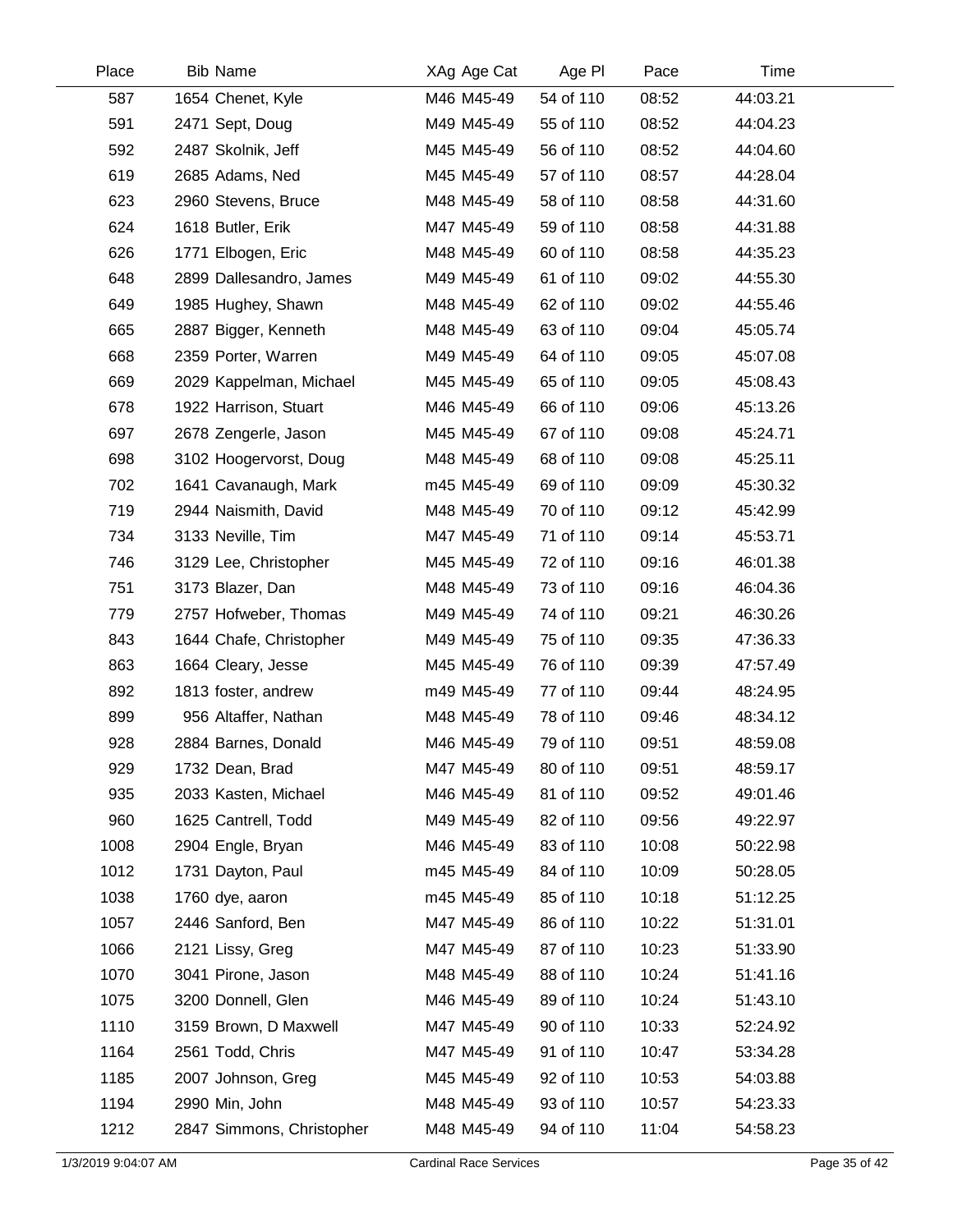| Place    | <b>Bib Name</b>          | XAg Age Cat | Age PI     | Pace  | Time        |  |
|----------|--------------------------|-------------|------------|-------|-------------|--|
| 1223     | 2516 Steffens, Tyson     | M45 M45-49  | 95 of 110  | 11:11 | 55:35.03    |  |
| 1255     | 2258 Morano, Bill        | M48 M45-49  | 96 of 110  | 11:21 | 56:24.55    |  |
| 1267     | 2324 Papazoglou, Michael | M47 M45-49  | 97 of 110  | 11:24 | 56:40.89    |  |
| 1310     | 2603 Wahlstrom, Erik     | M49 M45-49  | 98 of 110  | 11:41 | 58:05.68    |  |
| 1311     | 1960 Hinson, Josh        | M46 M45-49  | 99 of 110  | 11:42 | 58:08.92    |  |
| 1320     | 2755 Himmel, Thomas      | M48 M45-49  | 100 of 110 | 11:43 | 58:16.37    |  |
| 1321     | 2965 Strauss, Tim        | M49 M45-49  | 101 of 110 | 11:44 | 58:20.66    |  |
| 1355     | 2046 Kern, Eric          | M49 M45-49  | 102 of 110 | 12:01 | 59:42.16    |  |
| 1433     | 2895 Carey, Mark         | M47 M45-49  | 103 of 110 | 13:12 | 01:05:38.07 |  |
| 1464     | 945 Aghaiepour, Kambiz   | M49 M45-49  | 104 of 110 | 13:41 | 01:07:59.49 |  |
| 1517     | 3145 Simon, John         | M49 M45-49  | 105 of 110 | 14:53 | 01:13:59.79 |  |
| 1532     | 2665 Wong, Frank         | M45 M45-49  | 106 of 110 | 15:33 | 01:17:17.75 |  |
| 1568     | 2780 Kullmann, Craig     | M46 M45-49  | 107 of 110 | 16:30 | 01:21:58.69 |  |
| 1589     | 2450 Sanoff, Scott       | M46 M45-49  | 108 of 110 | 17:01 | 01:24:35.25 |  |
| 1601     | 2090 Leavitt, Noah       | M49 M45-49  | 109 of 110 | 17:15 | 01:25:41.92 |  |
| 1636     | 1949 Herman, Lake        | M45 M45-49  | 110 of 110 | 18:39 | 01:32:41.36 |  |
| 50 to 54 |                          |             |            |       |             |  |
| 37       | 3070 Pitts, Frank        | M53 M50-54  | 1 of 81    | 06:14 | 31:00.59    |  |
| 55       | 3189 Oldham, Phil        | M50 M50-54  | 2 of 81    | 06:28 | 32:07.72    |  |
| 73       | 2192 McGahan, Patrick    | M54 M50-54  | 3 of 81    | 06:35 | 32:44.37    |  |
| 84       | 2858 Svendsgaard, David  | M53 M50-54  | 4 of 81    | 06:41 | 33:10.86    |  |
| 129      | 1881 Grill, Warren       | M51 M50-54  | 5 of 81    | 07:00 | 34:45.26    |  |
| 133      | 1566 Bolon, Todd         | M52 M50-54  | 6 of 81    | 07:01 | 34:50.10    |  |
| 136      | 1870 Greene, Andrew      | M52 M50-54  | 7 of 81    | 07:01 | 34:51.30    |  |
| 149      | 2458 Schmidt, Blaine     | m51 M50-54  | 8 of 81    | 07:06 | 35:15.13    |  |
| 157      | 2856 strong, john        | m51 M50-54  | 9 of 81    | 07:10 | 35:38.53    |  |
| 177      | 2453 Sawyer, Simon       | M51 M50-54  | 10 of 81   | 07:18 | 36:18.19    |  |
| 187      | 2657 Wofford, William    | M51 M50-54  | 11 of 81   | 07:21 | 36:31.08    |  |
| 193      | 1980 Howard, David       | M52 M50-54  | 12 of 81   | 07:22 | 36:37.53    |  |
| 254      | 2949 Nunn, Charles       | M50 M50-54  | 13 of 81   | 07:43 | 38:21.07    |  |
| 255      | 1758 Duronio, Bob        | M54 M50-54  | 14 of 81   | 07:43 | 38:21.81    |  |
| 280      | 3001 Boggess, John       | M54 M50-54  | 15 of 81   | 07:47 | 38:40.03    |  |
| 286      | 2692 Bahat, Ron          | M52 M50-54  | 16 of 81   | 07:48 | 38:43.70    |  |
| 292      | 1678 Combs, Chris        | M51 M50-54  | 17 of 81   | 07:49 | 38:48.73    |  |
| 327      | 2725 Feldt, Matthew      | M50 M50-54  | 18 of 81   | 08:00 | 39:43.27    |  |
| 340      | 3114 Verma, Lalit        | M50 M50-54  | 19 of 81   | 08:03 | 40:00.79    |  |
| 345      | 2986 Walsh, Chris        | M50 M50-54  | 20 of 81   | 08:05 | 40:09.06    |  |
| 347      | 2713 Cobb, Michael       | M50 M50-54  | 21 of 81   | 08:06 | 40:14.57    |  |
| 376      | 2867 Vanderwoude, Phil   | M51 M50-54  | 22 of 81   | 08:12 | 40:43.96    |  |
| 388      | 2551 Taxman, Steven      | M54 M50-54  | 23 of 81   | 08:13 | 40:50.80    |  |
| 403      | 1884 Gualtieri-Reed, Tom | M50 M50-54  | 24 of 81   | 08:17 | 41:12.07    |  |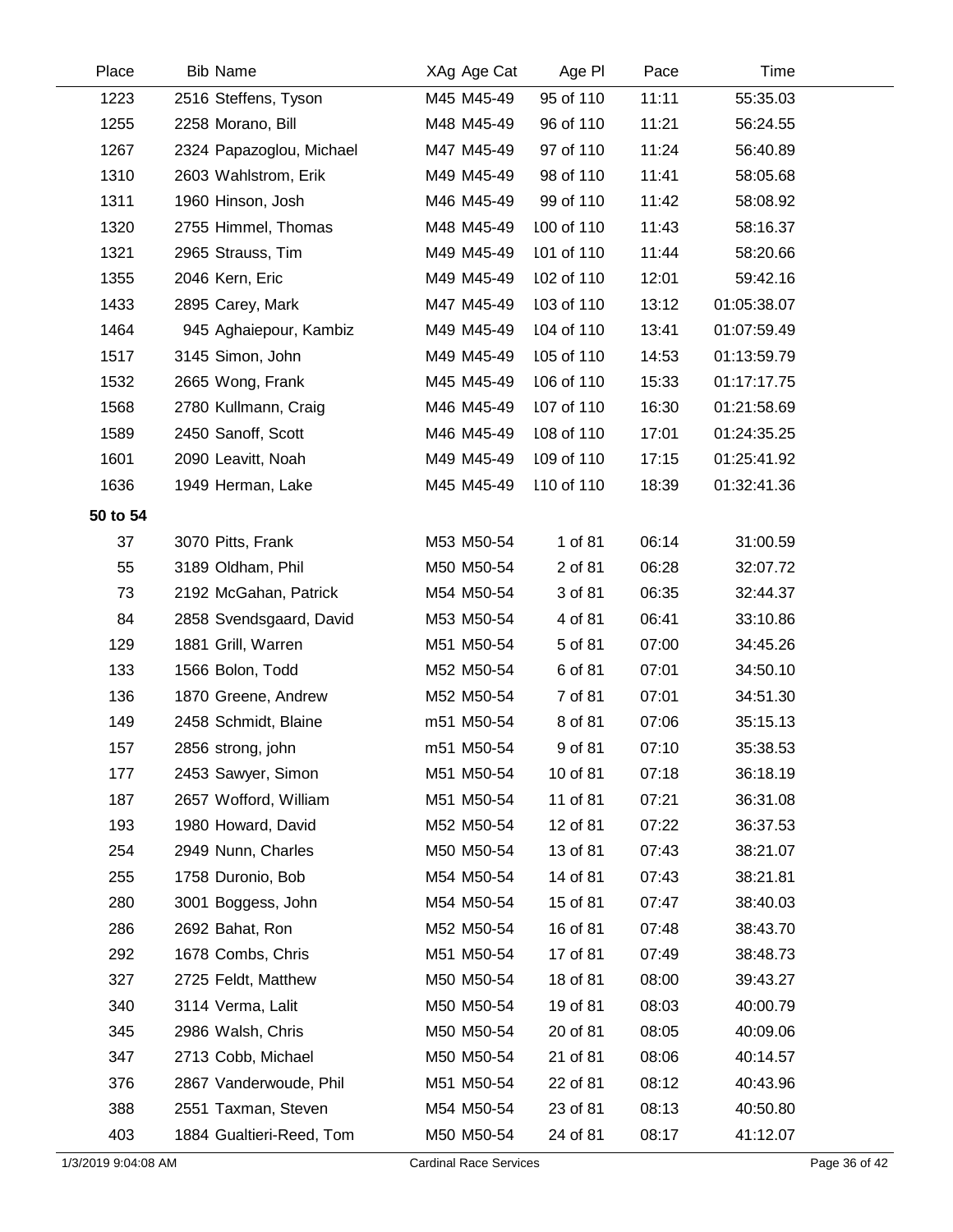| Place | <b>Bib Name</b>         | XAg Age Cat | Age Pl   | Pace  | Time     |  |
|-------|-------------------------|-------------|----------|-------|----------|--|
| 420   | 2417 Rose, Josh         | M54 M50-54  | 25 of 81 | 08:20 | 41:26.69 |  |
| 454   | 1560 Blue, Christopher  | M50 M50-54  | 26 of 81 | 08:26 | 41:56.16 |  |
| 455   | 3212 Li Puma, Miguel    | M51 M50-54  | 27 of 81 | 08:27 | 41:59.41 |  |
| 478   | 3116 Murphy, Brian      | M54 M50-54  | 28 of 81 | 08:30 | 42:15.70 |  |
| 492   | 2902 Deshusses, Marc    | M52 M50-54  | 29 of 81 | 08:34 | 42:32.43 |  |
| 493   | 1757 duncan, richard    | M53 M50-54  | 30 of 81 | 08:34 | 42:33.31 |  |
| 498   | 2785 Lane, Scott        | M50 M50-54  | 31 of 81 | 08:34 | 42:36.64 |  |
| 508   | 2842 Schultz, Brian     | M54 M50-54  | 32 of 81 | 08:37 | 42:48.28 |  |
| 514   | 2992 Shakib, Chris      | M51 M50-54  | 33 of 81 | 08:39 | 42:57.56 |  |
| 521   | 2721 Dellinger, Hampton | M51 M50-54  | 34 of 81 | 08:40 | 43:03.24 |  |
| 526   | 3045 McEntee, David     | M52 M50-54  | 35 of 81 | 08:41 | 43:09.30 |  |
| 538   | 3075 Falk, Adam         | M53 M50-54  | 36 of 81 | 08:44 | 43:22.07 |  |
| 605   | 1599 Overman, Bill      | M54 M50-54  | 37 of 81 | 08:54 | 44:13.50 |  |
| 611   | 2800 Murphy, Karl       | M51 M50-54  | 38 of 81 | 08:55 | 44:20.39 |  |
| 633   | 2016 Joseph, Steven     | M52 M50-54  | 39 of 81 | 08:59 | 44:38.88 |  |
| 637   | 2480 Shemer, Gidi       | M53 M50-54  | 40 of 81 | 09:00 | 44:44.03 |  |
| 644   | 3103 Eaton, Dave        | M52 M50-54  | 41 of 81 | 09:01 | 44:50.81 |  |
| 645   | 3202 Kraut, Marty       | M53 M50-54  | 42 of 81 | 09:02 | 44:54.27 |  |
| 652   | 2281 Naegele, Robert    | M54 M50-54  | 43 of 81 | 09:03 | 45:00.04 |  |
| 667   | 1890 Gunn, Kevin        | M51 M50-54  | 44 of 81 | 09:05 | 45:06.82 |  |
| 703   | 2980 Stone, Peter       | M52 M50-54  | 45 of 81 | 09:09 | 45:30.61 |  |
| 707   | 2835 Rodgers, Philip    | M50 M50-54  | 46 of 81 | 09:10 | 45:33.10 |  |
| 709   | 2759 Holaday, Chris     | M52 M50-54  | 47 of 81 | 09:10 | 45:34.32 |  |
| 726   | 2376 Ramsden, Dale      | M54 M50-54  | 48 of 81 | 09:13 | 45:47.28 |  |
| 752   | 2518 Stern, Richard     | M51 M50-54  | 49 of 81 | 09:16 | 46:04.57 |  |
| 753   | 2402 Riek, Jim          | M53 M50-54  | 50 of 81 | 09:16 | 46:05.40 |  |
| 767   | 2477 Shaffer, Gary      | M52 M50-54  | 51 of 81 | 09:19 | 46:20.36 |  |
| 802   | 2824 Preisser, John     | M54 M50-54  | 52 of 81 | 09:27 | 47:00.31 |  |
| 832   | 2594 VanOsdol, Jeff     | M54 M50-54  | 53 of 81 | 09:34 | 47:31.49 |  |
| 833   | 3105 Pfeifer, Miles     | M51 M50-54  | 54 of 81 | 09:34 | 47:31.72 |  |
| 861   | 2874 Wilson, Kevin      | M53 M50-54  | 55 of 81 | 09:38 | 47:54.78 |  |
| 865   | 1640 Causey, Jeff       | M53 M50-54  | 56 of 81 | 09:39 | 47:58.72 |  |
| 869   | 2379 Randolph, Randy    | M52 M50-54  | 57 of 81 | 09:41 | 48:05.67 |  |
| 900   | 1659 Chlebowski, Jeff   | M52 M50-54  | 58 of 81 | 09:46 | 48:34.77 |  |
| 924   | 2994 Halloway, Stuart   | M50 M50-54  | 59 of 81 | 09:51 | 48:54.94 |  |
| 930   | 2615 Warner, Todd       | M54 M50-54  | 60 of 81 | 09:51 | 48:59.56 |  |
| 934   | 2237 Millar, Jamey      | M50 M50-54  | 61 of 81 | 09:52 | 49:01.20 |  |
| 969   | 2568 Toney, Raymond     | M54 M50-54  | 62 of 81 | 09:58 | 49:30.74 |  |
| 987   | 2404 Rieth, Peter       | M54 M50-54  | 63 of 81 | 10:02 | 49:54.06 |  |
| 988   | 3181 Knott, Charlie     | M52 M50-54  | 64 of 81 | 10:04 | 49:59.64 |  |
| 999   | 1696 Correia, Joao      | M50 M50-54  | 65 of 81 | 10:06 | 50:12.81 |  |
|       |                         |             |          |       |          |  |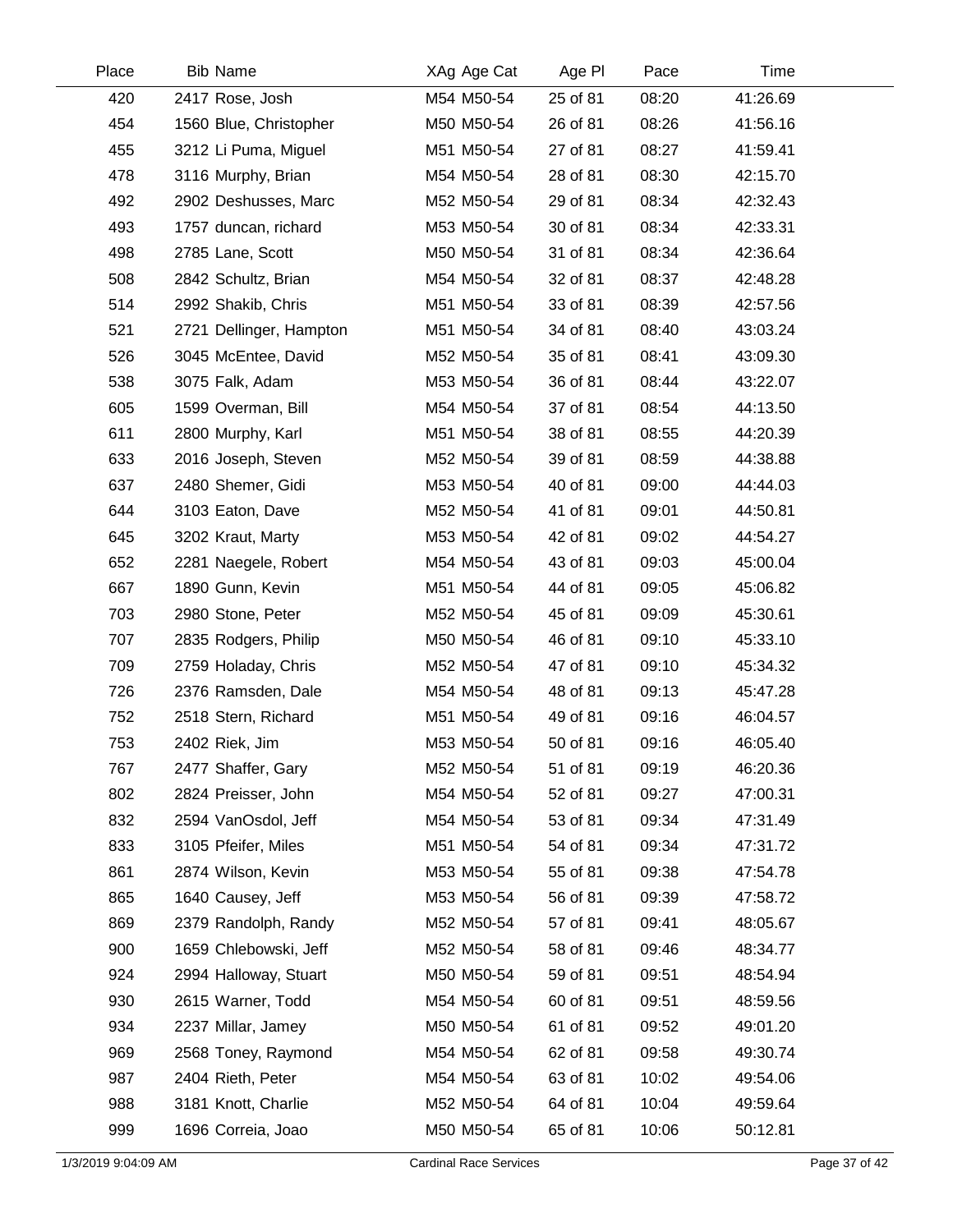| Place    | <b>Bib Name</b>          | XAg Age Cat | Age PI   | Pace  | Time        |  |
|----------|--------------------------|-------------|----------|-------|-------------|--|
| 1024     | 3078 Poteat, John        | M54 M50-54  | 66 of 81 | 10:13 | 50:46.26    |  |
| 1028     | 2373 Ramsdell, Jeffrey   | M54 M50-54  | 67 of 81 | 10:13 | 50:48.80    |  |
| 1059     | 2826 Prinzhorn, Brad     | M50 M50-54  | 68 of 81 | 10:22 | 51:31.44    |  |
| 1078     | 3093 Cotton, John        | M53 M50-54  | 69 of 81 | 10:26 | 51:51.84    |  |
| 1099     | 2696 Berry, John         | M50 M50-54  | 70 of 81 | 10:30 | 52:10.54    |  |
| 1130     | 1536 Benjamin, John      | M52 M50-54  | 71 of 81 | 10:39 | 52:55.01    |  |
| 1150     | 2951 Overman, Jerry      | M52 M50-54  | 72 of 81 | 10:45 | 53:26.49    |  |
| 1254     | 2161 Mann, Geoffrey      | M50 M50-54  | 73 of 81 | 11:21 | 56:24.28    |  |
| 1288     | 2207 McLaughlin, David   | M52 M50-54  | 74 of 81 | 11:33 | 57:25.58    |  |
| 1359     | 2100 Levin, Eric         | M50 M50-54  | 75 of 81 | 12:08 | 01:00:19.44 |  |
| 1390     | 1688 Connell, Paul       | M51 M50-54  | 76 of 81 | 12:29 | 01:02:03.39 |  |
| 1394     | 962 Andruejol, Christian | M54 M50-54  | 77 of 81 | 12:33 | 01:02:20.43 |  |
| 1402     | 2117 Lippy, Jeffrey      | M54 M50-54  | 78 of 81 | 12:41 | 01:03:01.78 |  |
| 1446     | 2077 Lake, James         | M51 M50-54  | 79 of 81 | 13:21 | 01:06:22.59 |  |
| 1535     | 2564 Tomkins, Glyn       | M52 M50-54  | 80 of 81 | 15:34 | 01:17:22.52 |  |
| 1633     | 2684 Zweidinger, David   | M51 M50-54  | 81 of 81 | 18:36 | 01:32:24.51 |  |
| 55 to 59 |                          |             |          |       |             |  |
| 82       | 2489 Slade, Gary         | M59 M55-59  | 1 of 55  | 06:39 | 33:03.57    |  |
| 87       | 2079 LaMay, Ted          | M58 M55-59  | 2 of 55  | 06:42 | 33:19.94    |  |
| 106      | 2227 Meyer, David        | M55 M55-59  | 3 of 55  | 06:50 | 33:57.38    |  |
| 107      | 1987 Hussey, Jon         | M56 M55-59  | 4 of 55  | 06:50 | 33:59.61    |  |
| 144      | 2220 Merron, Jeff        | M57 M55-59  | 5 of 55  | 07:04 | 35:06.65    |  |
| 153      | 2362 Prabucki, Bernard   | M57 M55-59  | 6 of 55  | 07:09 | 35:33.07    |  |
| 159      | 2644 wilkinson, michael  | m58 M55-59  | 7 of 55  | 07:10 | 35:39.52    |  |
| 163      | 2398 Rice, Gary          | M58 M55-59  | 8 of 55  | 07:12 | 35:48.27    |  |
| 176      | 2385 Rees, John          | M59 M55-59  | 9 of 55  | 07:17 | 36:10.83    |  |
| 196      | 2626 Weeks, Kevin        | M55 M55-59  | 10 of 55 | 07:24 | 36:46.33    |  |
| 236      | 1969 Hoerger, Tom        | M59 M55-59  | 11 of 55 | 07:37 | 37:52.67    |  |
| 239      | 2928 Kopczynski, Casey   | M57 M55-59  | 12 of 55 | 07:38 | 37:57.48    |  |
| 266      | 2797 minogue, michael    | M57 M55-59  | 13 of 55 | 07:44 | 38:26.52    |  |
| 267      | 2749 Hardy, David        | M58 M55-59  | 14 of 55 | 07:44 | 38:27.29    |  |
| 294      | 1942 Helms, Craig        | M58 M55-59  | 15 of 55 | 07:49 | 38:49.25    |  |
| 353      | 972 Armstrong, Mike      | M59 M55-59  | 16 of 55 | 08:07 | 40:18.39    |  |
| 360      | 2483 Shur, Jim           | M58 M55-59  | 17 of 55 | 08:09 | 40:29.58    |  |
| 384      | 2271 Mullis, Randy       | M58 M55-59  | 18 of 55 | 08:13 | 40:48.89    |  |
| 400      | 2956 Shank, James        | M58 M55-59  | 19 of 55 | 08:16 | 41:05.64    |  |
| 410      | 1529 Beatty, Brian Gyro  | M55 M55-59  | 20 of 55 | 08:19 | 41:19.17    |  |
| 439      | 3051 Meekers, Dominique  | M56 M55-59  | 21 of 55 | 08:23 | 41:40.78    |  |
| 473      | 2640 Whittle, Daniel     | M56 M55-59  | 22 of 55 | 08:29 | 42:11.46    |  |
| 480      | 2620 Weaver, David       | M59 M55-59  | 23 of 55 | 08:31 | 42:18.23    |  |
| 499      | 3003 Hunter, lan         | M55 M55-59  | 24 of 55 | 08:35 | 42:38.45    |  |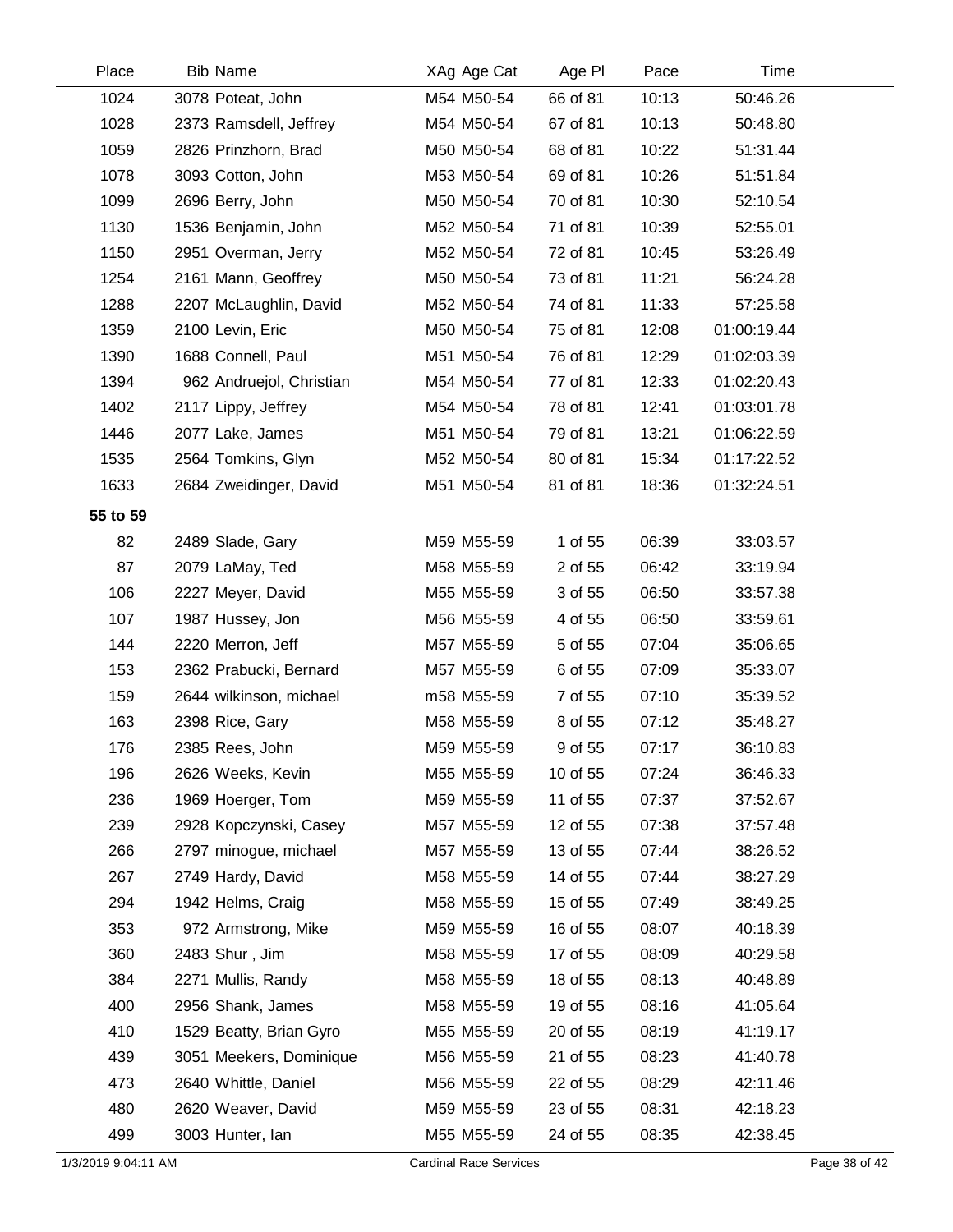| Place               | <b>Bib Name</b>          | XAg Age Cat                   | Age PI   | Pace  | Time        |               |
|---------------------|--------------------------|-------------------------------|----------|-------|-------------|---------------|
| 502                 | 2650 Williams, Shawn     | M58 M55-59                    | 25 of 55 | 08:35 | 42:41.82    |               |
| 603                 | 2784 Lambert, Brent      | M57 M55-59                    | 26 of 55 | 08:54 | 44:12.14    |               |
| 631                 | 2372 Ramsdell, Greg      | M57 M55-59                    | 27 of 55 | 08:59 | 44:38.37    |               |
| 638                 | 1751 Dixon, Bob          | M59 M55-59                    | 28 of 55 | 09:00 | 44:44.20    |               |
| 654                 | 1682 Conder, Tim         | M57 M55-59                    | 29 of 55 | 09:03 | 45:00.84    |               |
| 684                 | 1577 Branton, Mike       | M58 M55-59                    | 30 of 55 | 09:07 | 45:16.37    |               |
| 694                 | 2723 Dohlman, Henrik     | M58 M55-59                    | 31 of 55 | 09:08 | 45:23.51    |               |
| 757                 | 3198 Copeland, Henry     | M56 M55-59                    | 32 of 55 | 09:17 | 46:08.58    |               |
| 761                 | 2552 Taylor, Ken         | M55 M55-59                    | 33 of 55 | 09:19 | 46:18.88    |               |
| 778                 | 3007 Monahan, Paul       | M55 M55-59                    | 34 of 55 | 09:21 | 46:29.77    |               |
| 781                 | 1875 Greiner, John       | M58 M55-59                    | 35 of 55 | 09:22 | 46:31.43    |               |
| 811                 | 2872 Walsh, Kevin        | M57 M55-59                    | 36 of 55 | 09:29 | 47:05.55    |               |
| 860                 | 1581 Brnich, Edward      | M55 M55-59                    | 37 of 55 | 09:38 | 47:53.40    |               |
| 871                 | 2907 Gillespie, Phil     | M59 M55-59                    | 38 of 55 | 09:41 | 48:09.03    |               |
| 896                 | 3118 Porter, Greg        | M56 M55-59                    | 39 of 55 | 09:45 | 48:29.71    |               |
| 903                 | 2939 Margolis, David     | M59 M55-59                    | 40 of 55 | 09:47 | 48:38.51    |               |
| 917                 | 2988 Fussman, Chet       | M59 M55-59                    | 41 of 55 | 09:49 | 48:48.05    |               |
| 931                 | 3076 Goldstein, Adam     | M58 M55-59                    | 42 of 55 | 09:52 | 49:00.41    |               |
| 966                 | 1704 Criswell, David     | M55 M55-59                    | 43 of 55 | 09:57 | 49:27.28    |               |
| 974                 | 2175 Martin, Robert      | M57 M55-59                    | 44 of 55 | 09:58 | 49:34.25    |               |
| 1035                | 1642 Caviness, Lewis     | M56 M55-59                    | 45 of 55 | 10:18 | 51:09.43    |               |
| 1064                | 1727 Davis, Robert       | M55 M55-59                    | 46 of 55 | 10:22 | 51:33.55    |               |
| 1096                | 3195 Edwards, Don        | M56 M55-59                    | 47 of 55 | 10:29 | 52:07.11    |               |
| 1139                | 2195 McGlohon, Donald    | M56 M55-59                    | 48 of 55 | 10:42 | 53:11.47    |               |
| 1168                | 2935 Litzsinger, Michael | M56 M55-59                    | 49 of 55 | 10:47 | 53:35.61    |               |
| 1192                | 973 Arnel, Tom           | M55 M55-59                    | 50 of 55 | 10:56 | 54:19.78    |               |
| 1220                | 1934 Heafner, Greg       | M55 M55-59                    | 51 of 55 | 11:09 | 55:24.65    |               |
| 1264                | 2478 Shawhan, Robert     | M58 M55-59                    | 52 of 55 | 11:23 | 56:36.03    |               |
| 1323                | 2355 Pondiscio, Robert   | M55 M55-59                    | 53 of 55 | 11:45 | 58:24.12    |               |
| 1338                | 2135 Lucente, Stephen    | M58 M55-59                    | 54 of 55 | 11:52 | 58:56.64    |               |
| 1559                | 1965 Hiskey, Chuck       | M56 M55-59                    | 55 of 55 | 16:09 | 01:20:16.54 |               |
| 60 to 64            |                          |                               |          |       |             |               |
| 199                 | 975 Astrachan, Owen      | M62 M60-64                    | 1 of 55  | 07:25 | 36:53.94    |               |
| 300                 | 2036 Kauftheil, Randy    | M60 M60-64                    | 2 of 55  | 07:51 | 39:00.39    |               |
| 316                 | 2340 Pierce, John        | M62 M60-64                    | 3 of 55  | 07:57 | 39:31.53    |               |
| 328                 | 2185 Matti, Michael      | M61 M60-64                    | 4 of 55  | 08:00 | 39:43.51    |               |
| 349                 | 2973 Wipper, Dennis      | M64 M60-64                    | 5 of 55  | 08:06 | 40:16.99    |               |
| 383                 | 2705 Byerly, Wesley      | M61 M60-64                    | 6 of 55  | 08:12 | 40:47.10    |               |
| 468                 | 1900 Hadler, Wayne       | M64 M60-64                    | 7 of 55  | 08:29 | 42:07.29    |               |
| 518                 | 1735 Dehart, John        | M61 M60-64                    | 8 of 55  | 08:39 | 43:01.22    |               |
| 519                 | 2967 tullo, john         | M60 M60-64                    | 9 of 55  | 08:39 | 43:01.35    |               |
| 1/3/2019 9:04:12 AM |                          | <b>Cardinal Race Services</b> |          |       |             | Page 39 of 42 |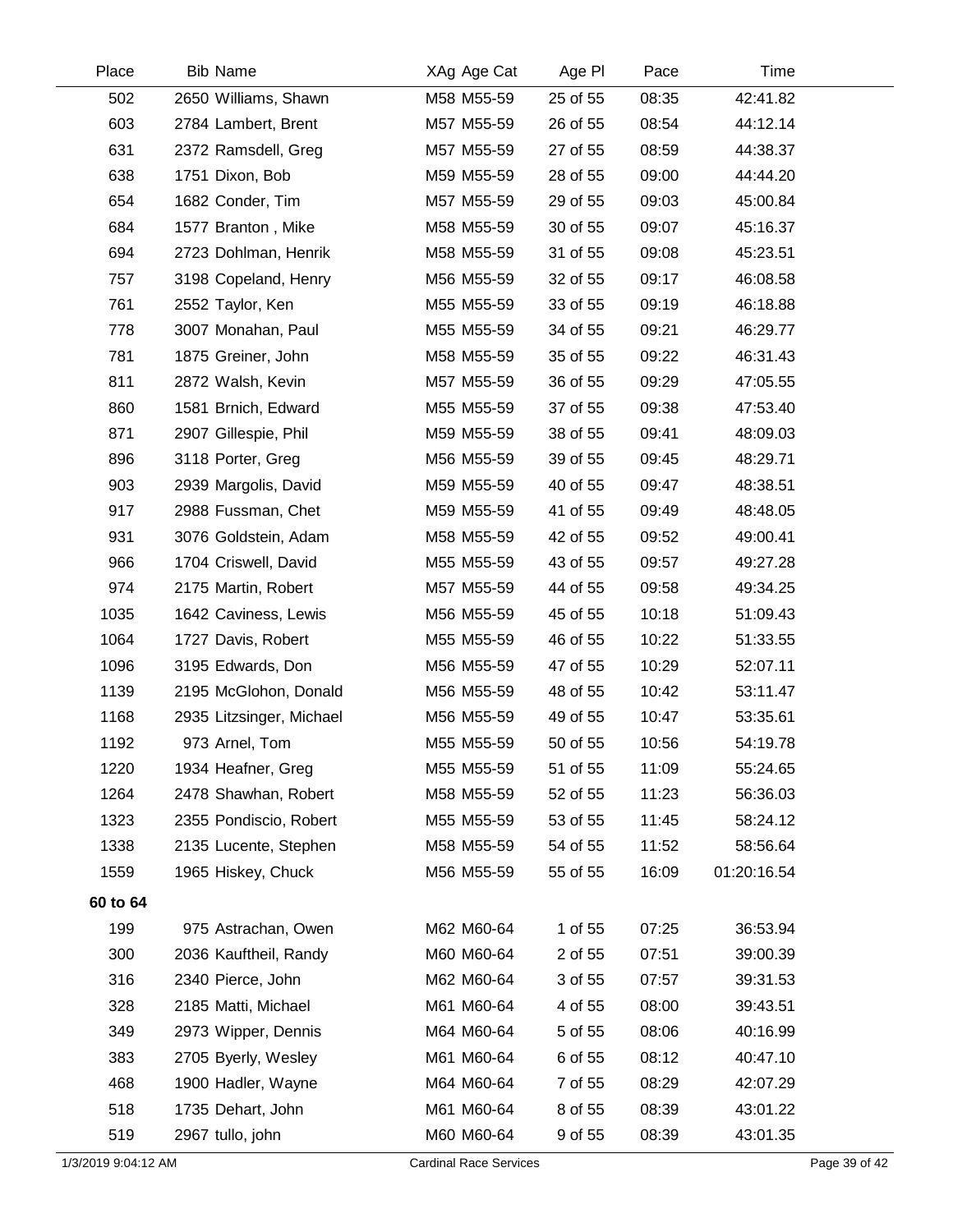| Place | <b>Bib Name</b>        | XAg Age Cat | Age PI   | Pace  | Time        |  |
|-------|------------------------|-------------|----------|-------|-------------|--|
| 580   | 2596 vaught, michael   | M61 M60-64  | 10 of 55 | 08:51 | 43:57.98    |  |
| 582   | 2360 Pottenger, David  | M60 M60-64  | 11 of 55 | 08:51 | 43:59.97    |  |
| 597   | 1591 Broscious, Steven | M61 M60-64  | 12 of 55 | 08:53 | 44:08.79    |  |
| 602   | 949 Allen, Kent        | M64 M60-64  | 13 of 55 | 08:54 | 44:11.95    |  |
| 621   | 1610 Burke, Bob        | M63 M60-64  | 14 of 55 | 08:57 | 44:28.81    |  |
| 744   | 3012 Wade, Michael     | M60 M60-64  | 15 of 55 | 09:15 | 46:00.22    |  |
| 765   | 2810 Pace, Lee         | M61 M60-64  | 16 of 55 | 09:19 | 46:20.27    |  |
| 777   | 2295 Neunlist, Ed      | M63 M60-64  | 17 of 55 | 09:21 | 46:26.54    |  |
| 797   | 1579 Brecher, Mark     | M62 M60-64  | 18 of 55 | 09:26 | 46:51.77    |  |
| 835   | 2839 Sammon, Larry     | M62 M60-64  | 19 of 55 | 09:34 | 47:32.30    |  |
| 856   | 2421 Rosen, Norm       | m64 M60-64  | 20 of 55 | 09:37 | 47:47.41    |  |
| 891   | 1999 Jennings, Stanley | M64 M60-64  | 21 of 55 | 09:44 | 48:24.20    |  |
| 894   | 2682 Zimmerman, Van    | M64 M60-64  | 22 of 55 | 09:45 | 48:26.01    |  |
| 911   | 3054 Petrin, Pete      | M62 M60-64  | 23 of 55 | 09:48 | 48:43.68    |  |
| 918   | 2668 Woodward, Brian   | M63 M60-64  | 24 of 55 | 09:49 | 48:49.64    |  |
| 964   | 1907 Hamilton, Michael | M60 M60-64  | 25 of 55 | 09:57 | 49:25.63    |  |
| 1030  | 1811 Flynn, Timothy    | M60 M60-64  | 26 of 55 | 10:14 | 50:51.05    |  |
| 1101  | 3035 Hulbert, Mark     | M62 M60-64  | 27 of 55 | 10:31 | 52:16.38    |  |
| 1106  | 2926 Koelsch, Pete     | M63 M60-64  | 28 of 55 | 10:32 | 52:20.00    |  |
| 1160  | 1839 Ghio, Andrew      | M63 M60-64  | 29 of 55 | 10:46 | 53:32.85    |  |
| 1170  | 2646 Willcox, Bill     | M61 M60-64  | 30 of 55 | 10:47 | 53:36.81    |  |
| 1183  | 2223 Mervak, Timothy   | M62 M60-64  | 31 of 55 | 10:51 | 53:54.99    |  |
| 1196  | 2919 Henriksen, Jon    | M63 M60-64  | 32 of 55 | 10:59 | 54:36.04    |  |
| 1205  | 3073 Simon, Glenn      | M64 M60-64  | 33 of 55 | 11:03 | 54:54.21    |  |
| 1307  | 1769 Eischen, Jeff     | M62 M60-64  | 34 of 55 | 11:40 | 57:57.42    |  |
| 1317  | 2357 Pooley, Paul      | M63 M60-64  | 35 of 55 | 11:43 | 58:12.15    |  |
| 1342  | 2635 WHALEN, CHARLES   | M61 M60-64  | 36 of 55 | 11:53 | 59:04.93    |  |
| 1373  | 1557 Bloom, Kerry      | M64 M60-64  | 37 of 55 | 12:19 | 01:01:11.23 |  |
| 1401  | 2628 Welsh, Michael    | M64 M60-64  | 38 of 55 | 12:40 | 01:02:58.15 |  |
| 1422  | 2176 Martin, Tony      | M61 M60-64  | 39 of 55 | 13:03 | 01:04:50.61 |  |
| 1428  | 1779 Ervin, Michael    | M60 M60-64  | 40 of 55 | 13:09 | 01:05:23.34 |  |
| 1434  | 1687 Conklin, Mark     | M62 M60-64  | 41 of 55 | 13:13 | 01:05:41.57 |  |
| 1444  | 1924 Hart, Robert      | M64 M60-64  | 42 of 55 | 13:20 | 01:06:16.34 |  |
| 1467  | 1819 Frazier, Michael  | M62 M60-64  | 43 of 55 | 13:44 | 01:08:14.96 |  |
| 1479  | 2737 Fried, Mark       | M60 M60-64  | 44 of 55 | 14:04 | 01:09:55.10 |  |
| 1504  | 3201 Fussman, Cal      | M62 M60-64  | 45 of 55 | 14:36 | 01:12:33.92 |  |
| 1551  | 2152 Madden, Michael   | M63 M60-64  | 46 of 55 | 15:56 | 01:19:10.79 |  |
| 1552  | 1721 Davis, Edward     | M60 M60-64  | 47 of 55 | 15:57 | 01:19:15.43 |  |
| 1557  | 1547 Berry, Gene       | M60 M60-64  | 48 of 55 | 16:08 | 01:20:09.67 |  |
| 1565  | 2557 Thorn, Michael    | M63 M60-64  | 49 of 55 | 16:29 | 01:21:53.67 |  |
| 1574  | 1894 Guthe, Doug       | M64 M60-64  | 50 of 55 | 16:40 | 01:22:48.03 |  |
|       |                        |             |          |       |             |  |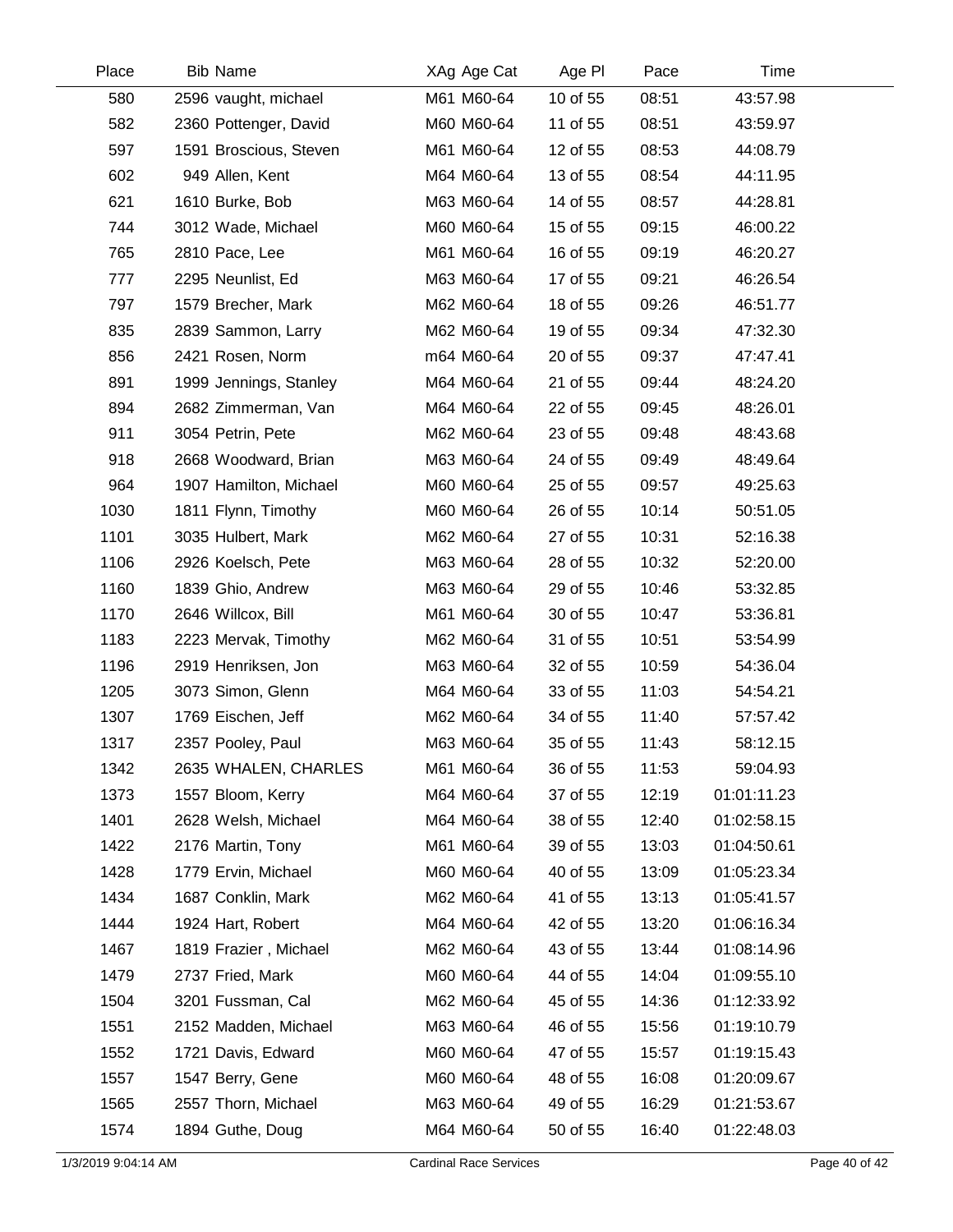| Place    | <b>Bib Name</b>            | XAg Age Cat | Age PI   | Pace  | Time        |  |
|----------|----------------------------|-------------|----------|-------|-------------|--|
| 1583     | 2993 Phillips, Bruce       | M60 M60-64  | 51 of 55 | 16:57 | 01:24:14.58 |  |
| 1584     | 3138 Flint, John           | M64 M60-64  | 52 of 55 | 16:57 | 01:24:16.41 |  |
| 1624     | 1698 Cotton, Dave          | M63 M60-64  | 53 of 55 | 18:13 | 01:30:33.84 |  |
| 1626     | 1864 Graff, Jack           | M63 M60-64  | 54 of 55 | 18:17 | 01:30:54.24 |  |
| 1638     | 2914 Guerin, Richard       | M60 M60-64  | 55 of 55 | 18:47 | 01:33:18.76 |  |
| 65 to 69 |                            |             |          |       |             |  |
| 115      | 2333 Pendergraph, James    | M66 M65-69  | 1 of 20  | 06:53 | 34:14.64    |  |
| 337      | 2301 Northen, John         | M68 M65-69  | 2 of 20  | 08:03 | 39:59.06    |  |
| 517      | 2991 Wilks, Goofus         | M66 M65-69  | 3 of 20  | 08:39 | 43:00.02    |  |
| 612      | 2076 Lachiewicz, Paul      | M67 M65-69  | 4 of 20  | 08:56 | 44:22.26    |  |
| 872      | 1595 Bennett, William      | M66 M65-69  | 5 of 20  | 09:41 | 48:09.16    |  |
| 878      | 2060 Kleinhammes, Alfred   | M67 M65-69  | 6 of 20  | 09:43 | 48:15.92    |  |
| 916      | 2391 Retsch-Bogart, George | M66 M65-69  | 7 of 20  | 09:49 | 48:47.38    |  |
| 975      | 2469 sellers, don          | M68 M65-69  | 8 of 20  | 09:59 | 49:38.83    |  |
| 1041     | 2138 Ludlow, John          | M66 M65-69  | 9 of 20  | 10:19 | 51:15.37    |  |
| 1222     | 1798 Fessler, Jack         | M68 M65-69  | 10 of 20 | 11:10 | 55:29.70    |  |
| 1229     | 1742 Der, Channing         | M65 M65-69  | 11 of 20 | 11:13 | 55:42.37    |  |
| 1245     | 3130 Frank, Chris          | M66 M65-69  | 12 of 20 | 11:19 | 56:12.92    |  |
| 1350     | 1633 Carson, Lewis         | M66 M65-69  | 13 of 20 | 11:58 | 59:27.77    |  |
| 1393     | 1914 Haney, Rich           | M65 M65-69  | 14 of 20 | 12:32 | 01:02:19.69 |  |
| 1468     | 2822 Prager, Gary          | M69 M65-69  | 15 of 20 | 13:45 | 01:08:18.53 |  |
| 1544     | 2352 Polum, Michael        | M69 M65-69  | 16 of 20 | 15:48 | 01:18:30.50 |  |
| 1570     | 2251 Mitchell, Roger       | M68 M65-69  | 17 of 20 | 16:30 | 01:22:01.03 |  |
| 1571     | 2127 long, robert          | m67 M65-69  | 18 of 20 | 16:31 | 01:22:05.10 |  |
| 1577     | 2109 Lewis, Michael        | M66 M65-69  | 19 of 20 | 16:50 | 01:23:41.06 |  |
| 1592     | 1674 Cocowitch, Vic        | M65 M65-69  | 20 of 20 | 17:07 | 01:25:04.13 |  |
| 70 to 74 |                            |             |          |       |             |  |
| 509      | 2697 Bloom, Paul           | M71 M70-74  | 1 of 12  | 08:37 | 42:49.61    |  |
| 522      | 1878 Griffin, Tom          | M73 M70-74  | 2 of 12  | 08:40 | 43:03.76    |  |
| 730      | 2321 paisner, james        | M70 M70-74  | 3 of 12  | 09:14 | 45:52.72    |  |
| 842      | 2094 Lekens, Larry         | M70 M70-74  | 4 of 12  | 09:35 | 47:36.31    |  |
| 893      | 2779 Kohrman, Richard      | M70 M70-74  | 5 of 12  | 09:45 | 48:25.61    |  |
| 1129     | 3099 Wansley, Brant        | M72 M70-74  | 6 of 12  | 10:38 | 52:53.30    |  |
| 1367     | 1693 Cook, Philip          | M72 M70-74  | 7 of 12  | 12:15 | 01:00:53.94 |  |
| 1400     | 1901 Haggerty, Jack        | M73 M70-74  | 8 of 12  | 12:38 | 01:02:47.71 |  |
| 1522     | 2030 Kappelman, Neil       | M70 M70-74  | 9 of 12  | 15:06 | 01:15:00.85 |  |
| 1526     | 2350 Pollak, Thomas        | M70 M70-74  | 10 of 12 | 15:25 | 01:16:36.53 |  |
| 1590     | 2042 Kelly, Vick           | M74 M70-74  | 11 of 12 | 17:01 | 01:24:35.47 |  |
| 1634     | 1948 Herman, Ed            | M74 M70-74  | 12 of 12 | 18:38 | 01:32:36.91 |  |
|          |                            |             |          |       |             |  |

**75 to 79**